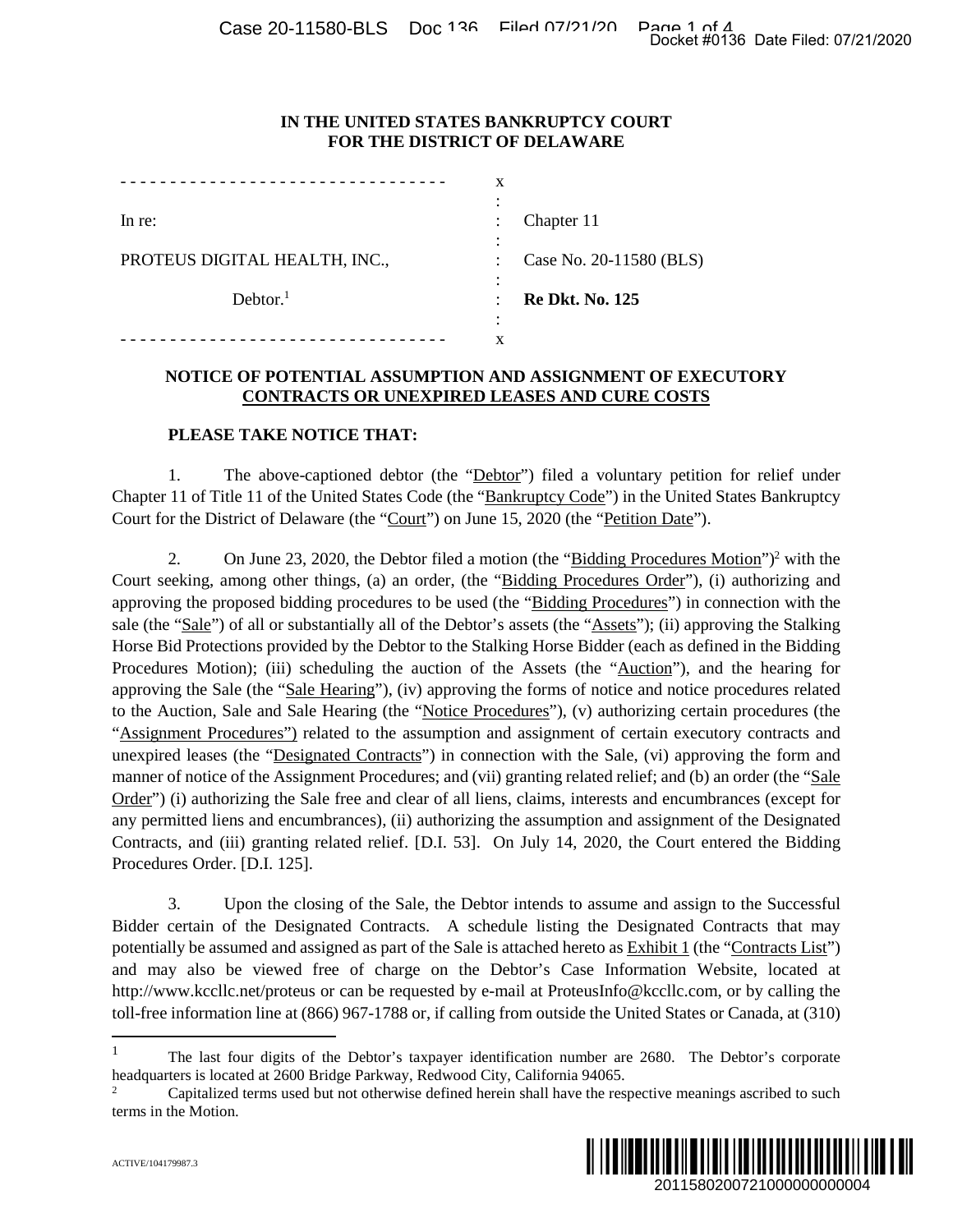751-2688. In addition, the Cure Costs, if any, necessary for the assumption and assignment of such Designated Contracts are also set forth on the Contracts List. *Each Cure Cost listed on the Contracts List represents all liabilities of any nature of the Debtor arising under a Designated Contract prior to the closing of the Sale or other applicable effective date of the assumption and assignment of such Designated Contract, whether known or unknown, whether due or to become due, whether accrued, absolute, contingent or otherwise, so long as such liabilities arise out of or relate to events occurring prior to the closing of the Sale or other applicable effective date of the assumption and assignment of such Designated Contract*.

4. **YOU ARE RECEIVING THIS NOTICE BECAUSE YOU HAVE BEEN IDENTIFIED AS A COUNTERPARTY TO A DESIGNATED CONTRACT THAT MAY BE ASSUMED AND ASSIGNED AS PART OF THE SALE**. Under the terms of the Assumption and Assignment Procedures, unless otherwise provided in the Successful Bidder's Asset Purchase Agreement (as defined in the Bidding Procedures), at any time until one (1) day prior to the date of closing of the Sale, the Successful Bidder may remove a contract or lease from the Designated Contracts Schedule attached to the Successful Bidder's Asset Purchase Agreement. *The presence of a Designated Contract listed on the Contracts List attached hereto as Exhibit 1 does not constitute an admission that such Designated Contract is an executory contract or unexpired lease or that such Designated Contract will be assumed and assigned as part of the Sale. The Debtor reserves all rights, claims and causes of action with respect to the Designated Contracts listed on the Contracts List attached hereto as Exhibit 1.* 

5. Pursuant to the Assumption and Assignment Procedures, objections to the proposed assumption and assignment of a Designated Contract (an "Assumption and Assignment Objection"), including any objection relating to the Cure Cost or adequate assurance of the Stalking Horse Bidder's future ability to perform, must (a) be in writing, (b) comply with the Bankruptcy Code, Bankruptcy Rules and Local Rules, (c) state, with specificity, the legal and factual bases thereof, including, if applicable, the Cure Cost that the Counterparty believes is required to cure defaults under the relevant Designated Contract, (d) be filed by no later than **July 31, 2020, at 4:00 p.m. (prevailing Eastern Time)** and (e) be served on (i) proposed counsel to the Debtor, (a) Goodwin Procter LLP, 620 Eighth Ave., New York, NY 10018 (Attn: Nathan A. Schultz (nschultz@goodwinlaw.com), Barry Z. Bazian (bbazian@goodwinlaw.com)) and (b) Potter Anderson & Corroon LLP, 1313 North Market Street, 6th Floor, Wilmington, Delaware 19801 (Attn: L. Katherine Good (kgood@potteranderson.com)); (ii) Office of the United States Trustee, J. Caleb Boggs Federal Building, 844 King Street, Suite 2207, Lockbox 35, Wilmington, DE 19801 (Attn: Benjamin A. Hackman (Benjamin.A.Hackman@usdoj.gov)); (iii) counsel to the Prepetition Lender, Pachulski Stang Ziehl & Jones LLP, 150 California Street, 15th Floor, San Francisco, CA 94111 (Attn: Debra Grassgreen (dgrassgreen@pszjlaw.com) and James O'Neill (jo'neill@pszjlaw.com)), (iv) counsel to the Stalking Horse Bidder, DLA Piper LLP (US), 1201 North Market Street, Suite 2100, Wilmington, DE 19801 (Attn: Stuart M. Brown (stuart.brown@us.dlapiper.com)); and 444 W. Lake Street, Suite 900, Chicago, IL 60606 (Attn: John Lyons (john.lyons@us.dlapiper.com)) and 1251 Avenue of the Americas, 27<sup>th</sup> Floor, New York, NY 10020 (Attn: Jamila Justine Willis (jamila.willis@us.dlapiper.com)); and (v) counsel to the Committee, A.M. Saccullo Legal, LLC, 27 Crimson King Dr., Bear, DE 19701 (Attn: Anthony Saccullo (ams@saccullolegal.com)) (collectively, the "Assumption and Assignment Objection Notice Parties"). In the event that any previously-stated Cure Cost is modified, the Debtor will promptly serve a Supplemental Assumption and Assignment Notice, by overnight mail and, if known, e-mail, on the applicable Counterparty.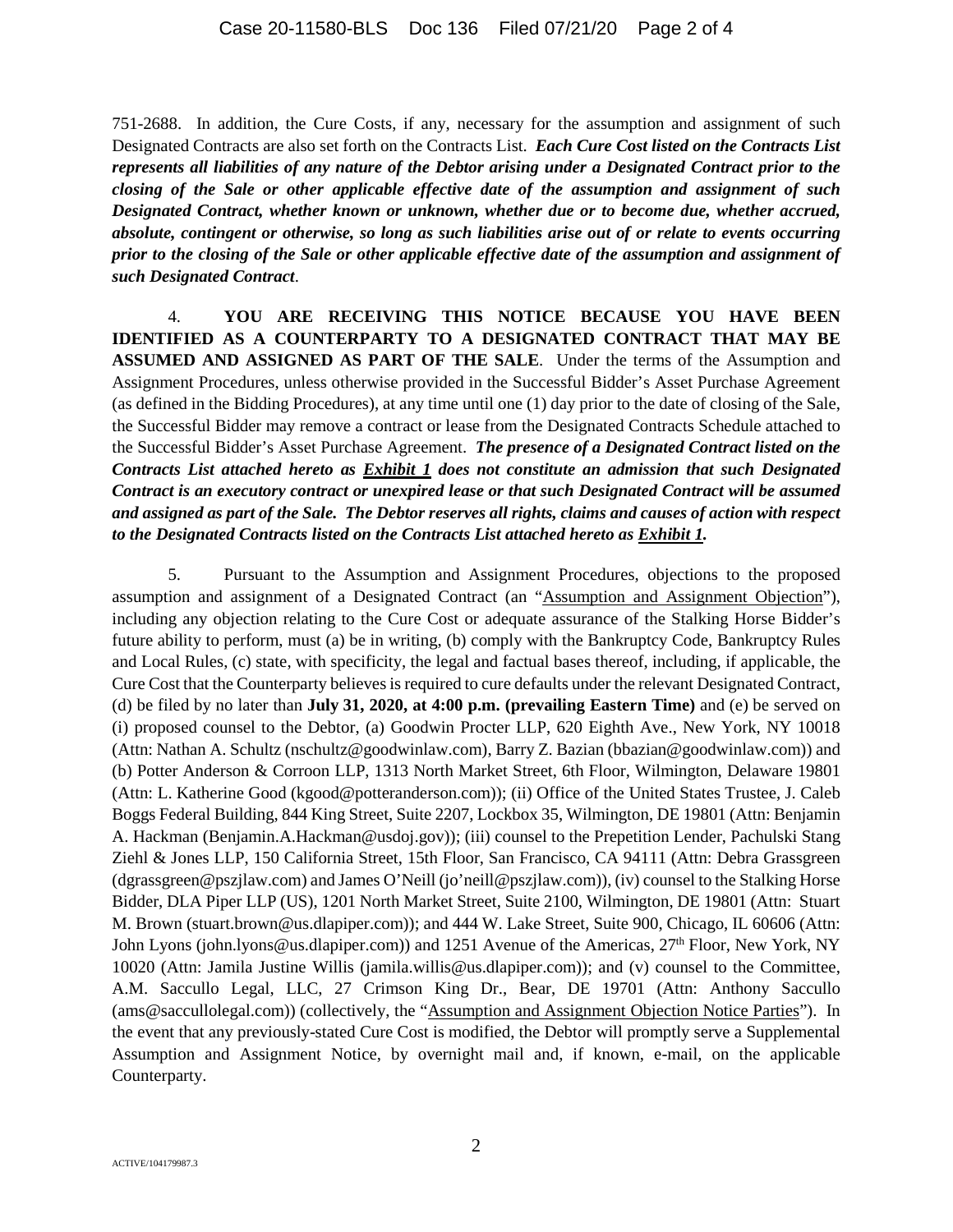### Case 20-11580-BLS Doc 136 Filed 07/21/20 Page 3 of 4

6. Adequate assurance of future performance information for the Stalking Horse Bidder is available by contacting counsel to the Stalking Horse Bidder using the contact information set forth in paragraph 5 above.

7. If, following the Auction, the Stalking Horse Bidder is not the Successful Bidder, then the Debtor will (a) file the Notice of Auction Results, which will, among other things, include the identity of the Successful Bidder, (b) post such notice on the Case Information Website, and (c) serve such notice on each Counterparty then identified on the Designated Contracts Schedule. Each such Counterparty will then have an opportunity to object to the ability of such Successful Bidder to provide adequate assurance of future performance with respect to such Counterparty's Designated Contract (a "Post-Auction Objection"). Any Post-Auction Objection may be made at the Sale Hearing.

8. The Court will hear and determine any Assumption and Assignment Objections and Post-Auction Objections at the Sale Hearing or such other date that the Debtor, in consultation with the Successful Bidder, shall determine in its discretion with notice to the party having filed the Assumption and Assignment Objection or Post-Auction Objection (subject to the Court's calendar).

9. Upon objection by a Counterparty to a Cure Cost asserted by the Debtor with regard to any Designated Contract (such contract, a "Disputed Designated Contract"), the Debtor, with the consent of the Successful Bidder and the Prepetition Lender, shall either settle the objection of such Counterparty or the objection shall be scheduled for the next omnibus hearing (or such other date as agreed by the Debtor and the Counterparty). In no event shall the Debtor settle a Cure Cost objection without the express written consent of the Successful Bidder and the Prepetition Lender (with an email consent being sufficient). In the event that a dispute regarding the Cure Costs with respect to a Designated Contract has not been resolved as of the Closing Date, the Debtor and the Successful Bidder shall nonetheless remain obligated to consummate the Sale. Upon the settlement or entry of an order determining any Cure Cost regarding any Disputed Designated Contract (a "Disputed Designated Contract Determination") after the Closing, the Successful Bidder shall have the option to designate the Disputed Designated Contract as a purchased or excluded Designated Contract (regardless of whether such Disputed Designated Contract was set forth on the Designated Contracts Schedule attached to the Successful Bidder's Asset Purchase Agreement); provided, however, that if the Successful Bidder does not designate such Disputed Designated Contract as a purchased Designated Contract within ten (10) days after the date of the Disputed Designated Contract Determination, such Disputed Designated Contract shall automatically be deemed to be an excluded Designated Contract for all purposes under the Asset Purchase Agreement.

#### **CONSEQUENCES OF FAILING TO TIMELY ASSERT AN OBJECTION**

*UNLESS YOU FILE AN OBJECTION TO THE CURE COST AND/OR THE ASSUMPTION OR ASSIGNMENT OF YOUR CONTRACT OR LEASE IN ACCORDANCE WITH THE INSTRUCTIONS AND DEADLINES SET FORTH HEREIN, YOU SHALL BE (A) BARRED FROM OBJECTING TO THE CURE COST SET FORTH ON EXHIBIT 1, (B) ESTOPPED FROM ASSERTING OR CLAIMING ANY CURE COST AGAINST THE DEBTOR, THE STALKING HORSE BIDDER OR SUCH OTHER SUCCESSFUL BIDDER, THAT IS GREATER THAN THE CURE COST SET*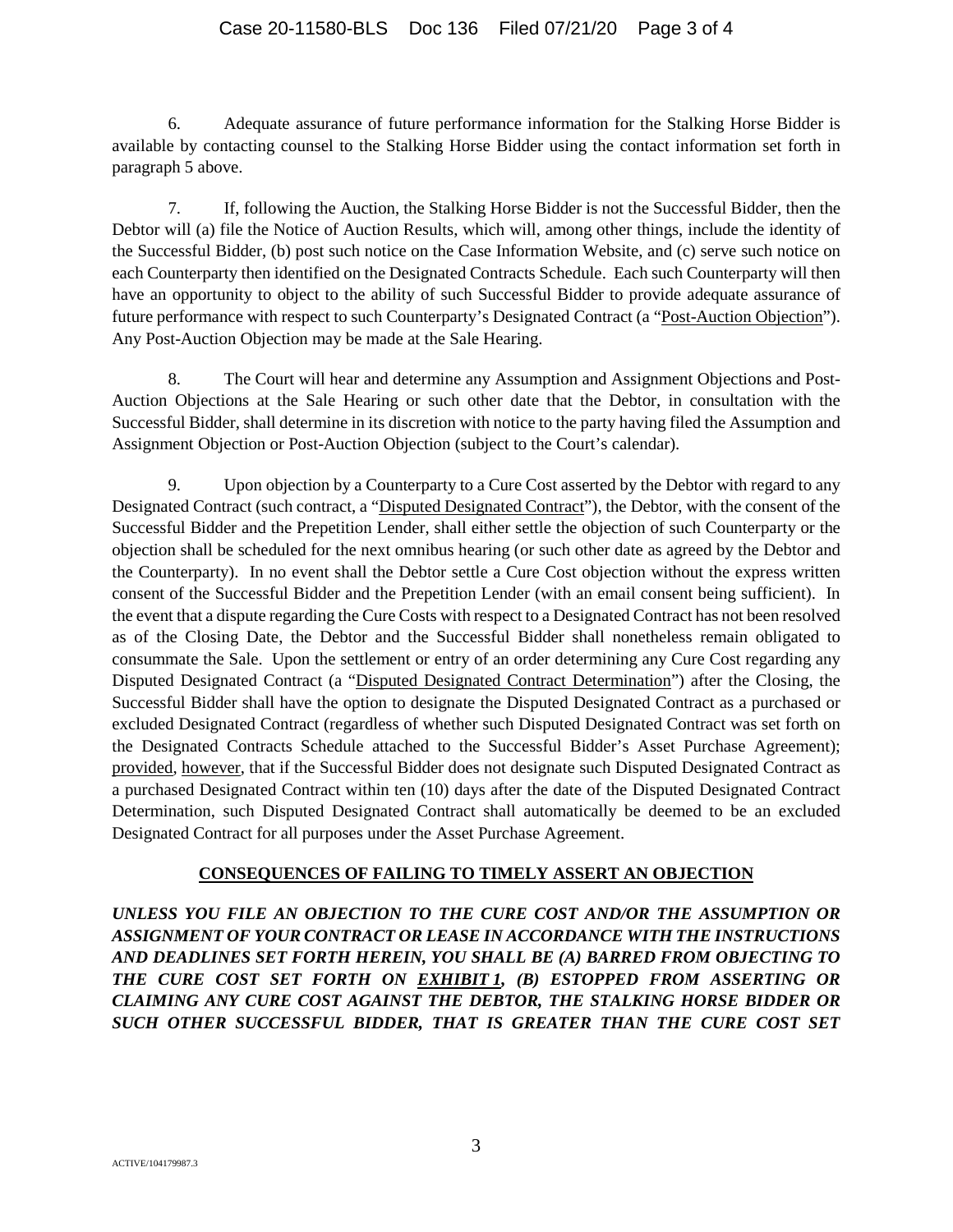### *FORTH ON EXHIBIT 1 AND (C) DEEMED TO HAVE CONSENTED TO THE ASSUMPTION AND/OR ASSIGNMENT OF YOUR CONTRACT OR LEASE.*

#### **OBTAINING ADDITIONAL INFORMATION**

Copies of the Bidding Procedures Motion, the Bidding Procedures and the Bidding Procedures Order, as well as all related exhibits, including the Stalking Horse APA and all other documents filed with the Court, are available free of charge on the Case Information Website or can be requested by e-mail at ProteusInfo@kccllc.com, or by calling the toll-free information line at (866) 967-1788 or, if calling from outside the United States or Canada, at (310) 751-2688.

Wilmington, Delaware

#### Dated: July 21, 2020 POTTER ANDERSON & CORROON LLP

*/s/ L. Katherine Good*  L. Katherine Good (No. 5101) Aaron H. Stulman (No. 5807) 1313 North Market Street, 6th Floor Wilmington, Delaware 19801 Tel:: (302) 984-6000 Facsimile: (302) 658-1192 Email: kgood@potteranderson.com astulman@potteranderson.com

- and -

### GOODWIN PROCTER LLP

Nathan A. Schultz (admitted *pro hac vice* admission) Three Embarcadero Center, 28th Floor San Francisco, CA 94111 Tel: (415) 733-6000 Facsimile: (415) 677-9041 Email: nschultz@goodwinlaw.com

-and-

Barry Z. Bazian (admitted *pro hac vice*) The New York Times Building 620 Eighth Avenue New York, NY 10018-1405 Tel: (212) 833-8800 Facsimile: (212) 355-3333 Email: bbazian@goodwinlaw.com

*Counsel for Debtor and Debtor in Possession*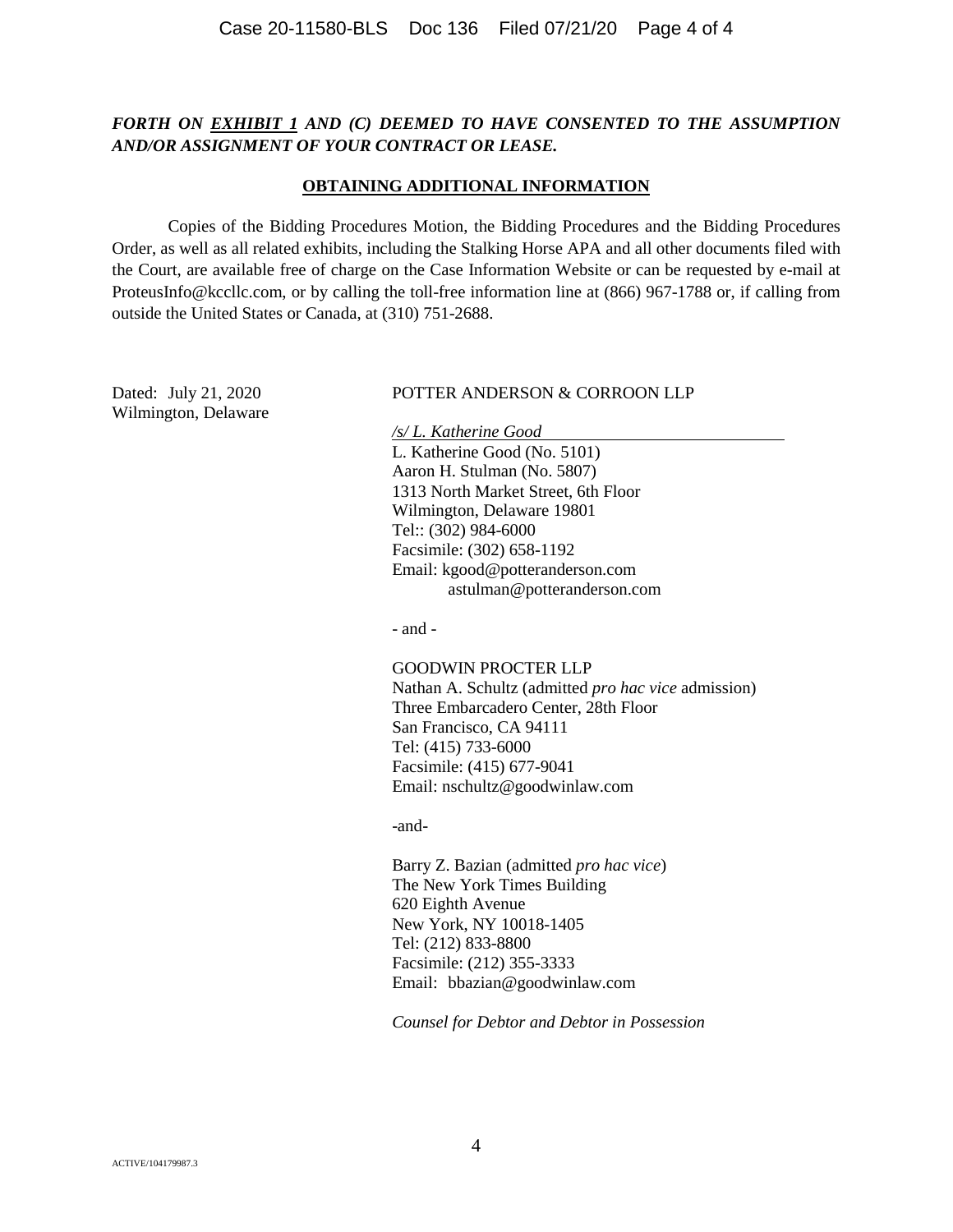#### **EXHIBIT 1**

#### **Contracts List**

#### **General Notes to Contracts List:**

- 1. The presence of a contract or lease listed on the Contracts List attached hereto does not constitute an admission that such contract or lease is an executory contract or unexpired lease or that such contract or lease will be assumed and assigned as part of the Sale. The Debtor reserves all rights with respect to the contracts and leases listed on the Contracts List. Out of an abundance of caution, the Debtor has listed certain contracts or leases on the Contracts List that may have either terminated or expired.
- 2. References to the contracts and leases listed on the Contracts List are to such contracts or leases as amended, modified or supplemented from time to time and include all such amendments, modifications, supplements, exhibits and any other operative documents (such as statements of work, work orders, etc.) relating to such contract or lease.
- 3. Any inquiries with respect to the Cure List should be directed to Barry Z. Bazian (bbazian@goodwinlaw.com) and Artem Skorostensky (askorostensky@goodwinlaw.com) of Goodwin Procter LLP, counsel to the Debtor.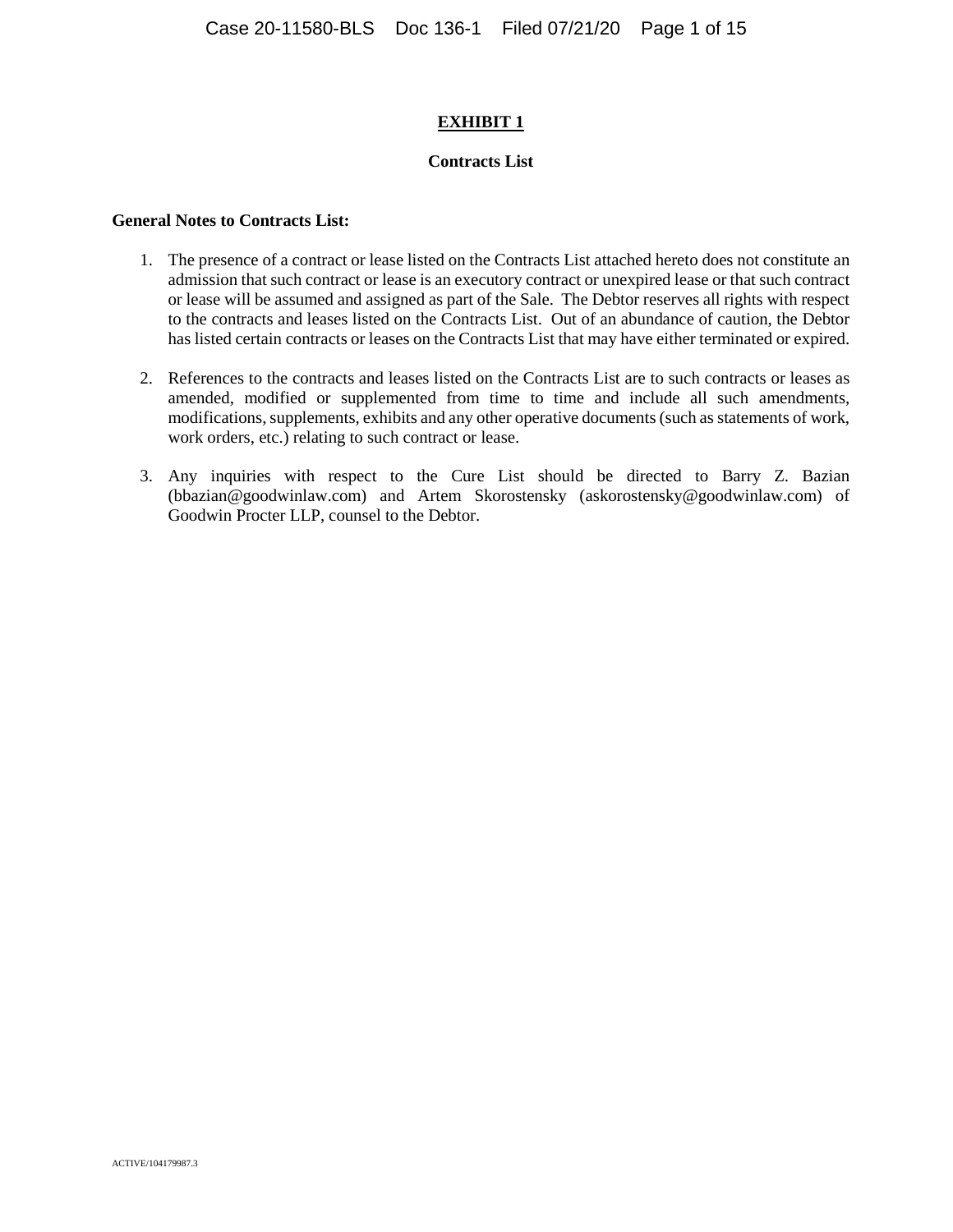# Case 20-11580-BLS Doc 136-1 Filed 07/21/20 Page 2 of 15

| No.            | <b>Contract Counterparty</b>                                                       | <b>Contract Title</b>                                                                                                        | <b>Contract Date</b>    | <b>Cure Cost</b> |
|----------------|------------------------------------------------------------------------------------|------------------------------------------------------------------------------------------------------------------------------|-------------------------|------------------|
| $\mathbf{1}$   | 1798 Consultants, Inc.                                                             | Coding, Coverage and Payment Strategy and Tactics Ad Hoc Analysis                                                            | 9/15/2017               | \$0.00           |
| $\overline{2}$ | 24 Seven (David Hwang)                                                             | US Freelance and Full-time Services Agreement                                                                                | 3/7/2015                | \$0.00           |
| 3              | 24 Seven (Kaitlin Sansenbach)                                                      | US Freelance and Full-time Services Agreement                                                                                | 8/23/2016               | \$0.00           |
| 4              | <b>3K Technologies</b>                                                             | Master Services Agreement                                                                                                    | 10/18/2018              | \$0.00           |
| 5              | 3M Company and 3M Innovative Properties Company                                    | First Amendment to 3M Company and Proteus Digital Health Confidential Disclosure Agreement (CDA-<br>56375; Clear ID #110607) | 6/23/2020               | \$0.00           |
| 6              | <b>Accenture LLP</b>                                                               | Change Order Form, Change Order No.: 001, Amending SOW No. 001 effective 7/1/2014                                            | 10/12/2015              | \$0.00           |
| $\overline{7}$ | <b>Accenture LLP</b>                                                               | Change Order Form, Change Order No.: 001, Amending SOW No. 004 effective 8/21/2015                                           | 10/12/2015              | \$0.00           |
| 8              | <b>Accenture LLP</b>                                                               | Proteus Digital Health, Inc. Master Services Agreement                                                                       | 7/1/2014                | \$0.00           |
| 9              | <b>Accenture LLP</b>                                                               | Scope of Work #06 governed by Proteus Digital Health, Inc. Master Services Agreement entered on<br>7/1/2014                  | 4/25/2016               | \$0.00           |
| 10             | Accenture LLP                                                                      | Scope of Work #04 governed by Proteus Digital Health, Inc. Master Services Agreement entered on<br>7/1/2014                  | 8/21/2015               | \$0.00           |
| 11             | Accenture LLP                                                                      | Scope of Work #05 governed by Proteus Digital Health, Inc. Master Services Agreement entered on<br>7/1/2014                  | 12/14/2015              | \$0.00           |
| 12             | <b>Accenture LLP</b>                                                               | Scope of Work #01 governed by Proteus Digital Health, Inc. Master Services Agreement entered on                              | 7/1/2014                | \$0.00           |
| 13             | Accenture LLP                                                                      | 7/1/2014<br>On-Site Master Software License Agreement                                                                        | 3/24/2014               | \$0.00           |
| 14             | <b>Accuvant Labs</b>                                                               | Phase 1 - Helius Mobile Web Application Penetration Test, Project Number: NoCal-OP76642                                      | 8/1/2012                | \$0.00           |
| 15             | Achieva I.T. Inc.                                                                  | Schedule 1 Statement of Work #5                                                                                              | 1/12/2017               | \$0.00           |
| 16             | Achieva I.T. Inc.                                                                  | Schedule 1 Statement of Work #6                                                                                              | 3/21/2017               | \$0.00           |
| 17             | Achieva I.T. Inc.                                                                  | Schedule 1 Statement of Work #7                                                                                              | 7/27/2017               | \$0.00           |
| 18             | Achieva I.T. Inc.                                                                  | Master Services Agreement                                                                                                    | 3/3/2015                | \$0.00           |
| 19             | <b>Acilon Consulting LLC</b>                                                       | Independent Consultant Services Agreement                                                                                    | 9/10/2018               | \$0.00           |
| 20             | <b>Acrospire Engineering LLC</b>                                                   | Independent Consultant Services Agreement                                                                                    | 3/7/2020                | \$0.00           |
| 21             | Adhesives Research, Inc.                                                           | Master Services Agreement                                                                                                    | 1/28/2016               | \$0.00           |
| 22             | <b>Adnito LLC</b>                                                                  | <b>Consulting Agreement</b>                                                                                                  | 2/15/2013               | \$0.00           |
| 23             | ADP, Inc.                                                                          | <b>Major Accounts Agreement</b>                                                                                              | 10/31/2011              | \$0.00           |
| 24             | <b>Adult Endocrinology Consultants</b>                                             | Master Services Agreement<br><b>Client Services Agreement</b>                                                                | 4/11/2016               | \$0.00<br>\$0.00 |
| 25<br>26       | Advanced Clinical Services, LLC                                                    |                                                                                                                              | 8/22/2017<br>9/6/2017   | \$0.00           |
| 27             | Advanced Research Center, Inc.<br>Advantage Converting, Inc.                       | <b>Clinical Trial Agreement</b>                                                                                              | 1/23/2015               | \$0.00           |
|                | Advantage Converting, Inc.                                                         | Manufacturing and Services Agreement                                                                                         |                         | \$0.00           |
| 28<br>29       |                                                                                    | Master Services Agreement<br><b>Master Services Agreement</b>                                                                | 12/10/2013<br>1/23/2015 | \$0.00           |
| 30             | Advantage Converting, Inc.<br>Advantis Global, Inc.                                | Independent Consultant Services Agreement                                                                                    | 4/26/2019               | \$0.00           |
| 31             | Advisory Board Consulting and Management                                           | Keystone Partnership Strategy Development Engagement Letter                                                                  | 5/20/2016               | \$0.00           |
| 32             | Aerotek, Inc                                                                       | Services Agreement                                                                                                           | 12/13/2016              | \$0.00           |
| 33             | Alan Venook                                                                        | HEALTHCARE PROVIDER CONSULTANT SERVICES AGREEMENT                                                                            | 1/16/2019               | \$0.00           |
| 34             | Alexander D'Ull                                                                    | Independent Consultant Services Agreement                                                                                    | 11/1/2018               | \$0.00           |
| 35             | Allen King, MD<br>Diabetes Cere Center                                             | <b>Advisory Consulting Agreement</b>                                                                                         | 6/16/2014               | \$0.00           |
| 36             | Allgress                                                                           | Proteus Digital Health, Inc. Master Services Agreement                                                                       | 8/14/2017               | \$0.00           |
| 37             | Almac Group Limited                                                                | Master Agreement for the Provision of Pharmaceutical Support Services                                                        | 4/1/2015                | \$0.00           |
| 38             | Altair Microwave, Inc.                                                             | Master Services Agreement                                                                                                    | 8/15/2013               | \$0.00           |
| 39             | Altasim Technologies                                                               | <b>Master Services Agreement</b>                                                                                             | 8/22/2014               | \$0.00           |
| 40             | Amazon Web Services, Inc.                                                          | AWS Business Associate Addendum                                                                                              | 7/11/2016               | \$0.00           |
| 41             | Amazon Web Services, Inc.                                                          | AWS Business Associate Addendum                                                                                              | 7/8/2016                | \$0.00           |
| 42             | Amber R. Slevin                                                                    | <b>Advisory Consulting Agreement</b>                                                                                         | 5/19/2017               | \$0.00           |
| 43<br>44       | American Pharmacists Association<br>American Teleconferencing Services, Ltd. d/b/a | Healthcare Provider Consultant Services Agreement<br>PGi Subscription License Agreement                                      | 5/20/2019<br>6/11/2018  | \$0.00<br>\$0.00 |
| 45             | Premiere Global Services<br>Amin Khajehnejad                                       | Independent Consultant Services Agreement                                                                                    | 6/13/2012               | \$0.00           |
|                | 46 AmyJacksonTalent                                                                | Placement Fee Agreement                                                                                                      | 3/17/2015               | \$0.00           |
| 47             | Analysis Group                                                                     | <b>Statement of Work</b>                                                                                                     | 10/28/2015              | \$0.00           |
|                | 48 Andersen Tax LLC                                                                | Analysis Terms of Engagement                                                                                                 | 9/21/2015               | \$0.00           |
| 49             | Andersen Tax LLC                                                                   | Valuation Services Terms of Agreement                                                                                        | 7/6/2015                | \$0.00           |
| 50             | Andrew Birchett - Post-Production Specialist                                       | Proteus Digital Health, Inc. Master Services Agreement                                                                       | 12/21/2012              | \$0.00           |
| 51             | Andrew Zelman                                                                      | Independent Contractor Services Agreement                                                                                    | 6/26/2014               | \$0.00           |
| 52             | AnswerNet, Inc.                                                                    | Services Agreement                                                                                                           | 4/7/2017                | \$233.00         |
| 53             | Anvil Studios, Inc.                                                                | Master Services Agreement                                                                                                    | 1/31/2013               | \$0.00           |
| 54             | Anvil Studios, Inc.                                                                | <b>Master Services Agreement</b>                                                                                             | 6/27/2013               | \$0.00           |
| 55             | <b>Apex Clinical Research LLC</b>                                                  | <b>Clinical Trial Agreement</b>                                                                                              | 11/10/2017              | \$0.00           |
| 56             | <b>Apex Clinical Research LLC</b>                                                  | First Amendment to Clinical Trial Agreement dated 11/10/2017                                                                 | 9/14/2018               | \$0.00           |
| 57             | Apex Systems, Inc.                                                                 | Master Services Agreement                                                                                                    | 7/19/2017               | \$0.00           |
| 58             | Apex Systems, LLC                                                                  | Proteus Digital Health, Inc. Master Services Agreement                                                                       | 7/19/2017               | \$0.00           |
| 59             | Apisero, Inc.                                                                      | Subcontractor Business Associate Agreement                                                                                   | 10/9/2019<br>5/29/2018  | \$0.00           |
| 60<br>61       | Armanino LLP<br>Arna Stoll                                                         | Terms & Conditions for Professional Services<br>Independent Consultant Services Agreement                                    | 7/2/2015                | \$0.00<br>\$0.00 |
| 62             | Ashfield In2Focus Limited d/b/a Ashfield Allance                                   | Agreement for the provision of telebased services for commercial and technical support                                       | 2/10/2012               | \$0.00           |
| 63             | Aspect Automation, LLC                                                             | Proposal Number 19-01380 Rev. C for High Volume Metal Detection                                                              | 3/29/2019               | \$0.00           |
| 64             | <b>Aspect Automation, LLC</b>                                                      | Proposal Number 17-01154 Rev. F for Ingestible Event Marker                                                                  | 6/21/2018               | \$0.00           |
| 65             | <b>Aspect Automation, LLC</b>                                                      | Proposal Number 19-01393 Rev. F for Ingestible Event Marker                                                                  | 8/19/2019               | \$0.00           |
| 66             | Aspect Automation, LLC                                                             | Aspect Proposal Number 19-01380 Rev. C - "Proposal for High Volume Metal Detection (HVMD) System"                            | 4/17/2019               | \$0.00           |
| 67             | <b>Aspect Automation, LLC</b>                                                      | Aspect Proposal Number 19-01393 Rev. F - "Proposal for Repeat Build of the 3-Module HVI System"                              | 8/27/2019               | \$0.00           |
|                | 68 Aspect Automation, LLC                                                          | Novation Agreement                                                                                                           | 6/10/2020               | \$0.00           |
|                |                                                                                    |                                                                                                                              |                         |                  |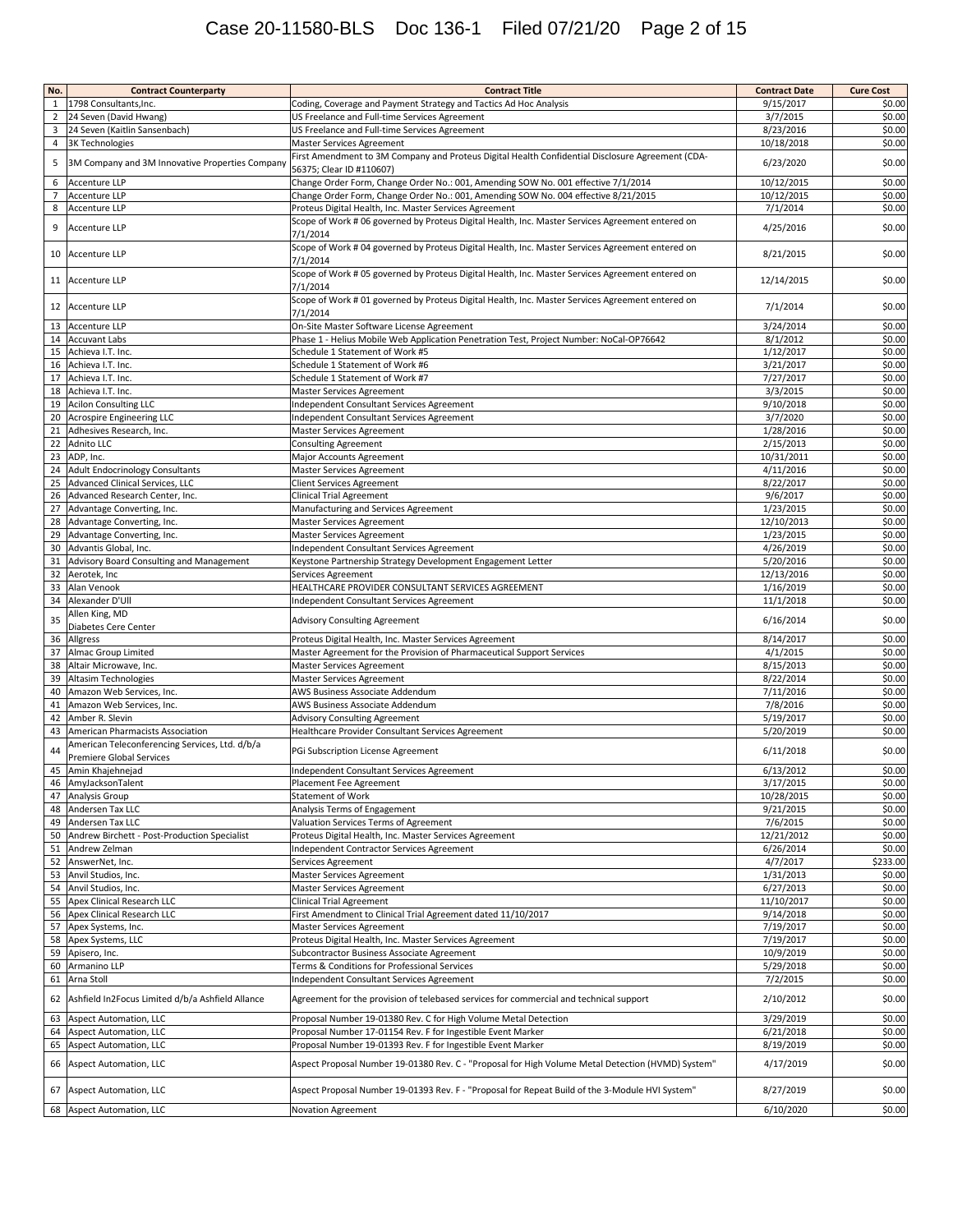# Case 20-11580-BLS Doc 136-1 Filed 07/21/20 Page 3 of 15

| No.      | <b>Contract Counterparty</b>                                                                       | <b>Contract Title</b>                                                                                              | <b>Contract Date</b>   | <b>Cure Cost</b> |
|----------|----------------------------------------------------------------------------------------------------|--------------------------------------------------------------------------------------------------------------------|------------------------|------------------|
|          | <b>Aspect Automation, LLC</b>                                                                      |                                                                                                                    |                        |                  |
| 69       |                                                                                                    | Novation Agreement                                                                                                 | 6/10/2020              | \$0.00           |
| 70       | Otsuka Pharmaceutical, Co., Ltd.<br>Assets Unlimited, Inc.                                         | Independent Contractor Services Agreement                                                                          | 5/22/2016              | \$0.00           |
| 71       | AT&T Corp.                                                                                         | AT& T Mobile Business Agreement                                                                                    | 6/29/2018              | \$3,581.00       |
|          | 72 AT&T Corp.                                                                                      | AT&T Dedicated Internet Pricing Schedule                                                                           | 2/15/2019              | \$2,097.00       |
| 73       | AT&T Corp.                                                                                         | AT&T Switched Ethernet Service (ILEC Interstate)                                                                   | 3/16/2015              | \$0.00           |
|          | 74 AT&T Corp.                                                                                      | AT&T Conferencing Services Pricing Schedule                                                                        | 10/26/2015             | \$0.00           |
| 75       | AT&T Corp.                                                                                         | AT&T VPN Express Service, Service Agreement and Pricing Schedule                                                   | 3/17/2015              | \$0.00           |
| 76       | AT&T Corp.                                                                                         | AT&T IP Flexible Reach, AT&T IP Toll-Free and AT&T Voice DNA Pricing Schedule                                      | 3/13/2015              | \$0.00           |
| 77       | AT&T Corp.                                                                                         | AT&T Dedicated Internet Pricing Schedule                                                                           | 3/20/2015              | \$0.00           |
| 78       | AT&T Corp.                                                                                         | AT&T Dedicated Internet Pricing Schedule, Contract ID 7196658                                                      | 2/15/2019<br>3/16/2015 | \$0.00           |
| 79<br>80 | AT&T Corp.<br>AT&T Corp.                                                                           | AT&T Switched Ethernet Service (ILEC Interstate) Pricing Schedule<br>AT&T Conferencing Services Pricing Schedule   | 10/26/2015             | \$0.00<br>\$0.00 |
| 81       | AT&T Corp.                                                                                         | AT&T VPN Express Service Agreement and Pricing Schedule                                                            | 3/17/2015              | \$0.00           |
| 82       | AT&T Corp.                                                                                         | AT&T IP Flexible Reach, AT&T IP Toll Free and AT&T Voice DNA Pricing Schedule                                      | 3/13/2015              | \$0.00           |
| 83       | AT&T Corp.                                                                                         | AT&T Managed Internet Service Pricing Schedule                                                                     | 3/20/2015              | \$0.00           |
| 84       | Atlassian Inc.                                                                                     | <b>Online Licensing Agreement</b>                                                                                  | 12/4/2017              | \$0.00           |
| 85       | Austin Chemical Company, Inc.                                                                      | Master Services Agreement                                                                                          | 4/26/2014              | \$0.00           |
| 86       | Autocom Nissan East Bay                                                                            | Motor Vehicle Lease Agreement with Arbitration Clause                                                              | 3/23/2016              | \$0.00           |
| 87       | Avella of Deer Valley, Inc.                                                                        | Pharmacy Services Agreement (as amended)                                                                           | 9/28/2016              | \$13,753.00      |
| 88       | Avella of Deer Valley, Inc.                                                                        | Change of Control                                                                                                  | 8/20/2018              | \$0.00           |
| 89       | Avery Dennison Corporation                                                                         | Development and License Agreement                                                                                  | 6/2/2011               | \$0.00           |
| 90       | Avery Dennison Corporation                                                                         | Settlement and Release Agreement                                                                                   | 12/18/2015             | \$0.00           |
| 91       | Avery Dennison Corporation acting through its<br><b>Medical Solutions Division</b>                 | Manufacturing And Supply Agreement                                                                                 | 6/2/2011               | \$0.00           |
| 92       | Avery Dennison Corporation operating through its<br><b>Medical Solutions Division</b>              | First Amendment to Development and License Agreement                                                               | 6/4/2012               | \$0.00           |
| 93       | Avery Dennison Corporation operating through its<br><b>Medical Solutions Division</b>              | Development and License Agreement                                                                                  | 6/2/2011               | \$0.00           |
| 94       | Avery Dennison Corporation operating through its<br><b>Medical Solutions Division</b>              | First Amendment to Development and License Agreement                                                               | 6/4/2012               | \$0.00           |
| 95       | Avery Dennison Corporation operating through its                                                   | Third Amendment to Development and License Agreement and Second Amendment to Manufacturing and                     | 1/17/2014              | \$0.00           |
| 96       | Medical Solutions Division<br>Avery Dennison Corporation operating through its                     | Supply Agreement<br>Second Amendment to Development and License Agreement and First Amendment to Manufacturing and | 11/21/2012             | \$0.00           |
| 97       | <b>Medical Solutions Division</b><br>Avery Dennison Corporation operating through its              | Supply Agreement<br>Fourth Amendment to Development and License Agreement                                          | 5/4/2015               | \$0.00           |
| 98       | Vancive Medical Technologies Division<br>Avery Dennison Corporation operating through its          | Settlement and Release Agreement                                                                                   | 12/18/2015             | \$0.00           |
|          | Vancive Medical Technologies Division                                                              |                                                                                                                    |                        |                  |
| 99       | Aviva Research<br>100 Axiom Global, Inc                                                            | Clinical Trial Agreement Protocol # PB-DISC_CMB_01<br>Terms of Engagement Letter                                   | 5/18/2015<br>5/17/2017 | \$0.00<br>\$0.00 |
|          | 101 Azizi Pharmaceutical Services, Inc.                                                            | Master Services Agreement                                                                                          | 9/21/2015              | \$0.00           |
|          | 102 Bagatto, Inc.                                                                                  | Master Services Agreement                                                                                          | 6/27/2013              | \$0.00           |
|          | 103 Barton Healthcare System                                                                       | <b>Business Associate Agreement</b>                                                                                | 10/9/2015              | \$0.00           |
|          | 104 Barton Healthcare System                                                                       | Master Agreement                                                                                                   | 10/9/2015              | \$0.00           |
|          | 105 Baylor College of Medicine                                                                     | Investigator Initiated Research Agreement                                                                          | 12/4/2015              | \$0.00           |
|          | 106 Baylor Health Enterprises, LP                                                                  | Co-Encapsulation Services Agreement                                                                                | 6/30/2016              | \$0.00           |
|          | 107 Baylor Scott & White Health                                                                    | <b>Information Security Agreement</b>                                                                              | 9/19/2016              | \$0.00           |
|          | 108 Baylor Scott & White Health                                                                    | <b>Master Subscription Agreement</b>                                                                               | 6/30/2016              | \$0.00           |
|          | 109 Baylor Scott & White Health                                                                    | <b>Business Associate Agreement</b>                                                                                | 6/1/2016               | \$0.00<br>\$0.00 |
|          | 110 Beijing JRJ Science and Technology Co. Ltd<br>111 Beijing JRJ Science and Technology Co., Ltd. | Agency and After-Sale Service Agency Contract<br>Contract for Medical Device Registration Service                  | 6/11/2014<br>11/8/2016 | \$0.00           |
|          | 112 Beijing JRJ Science and Technology Co., Ltd.                                                   | Contract for Medical Device Registration Service                                                                   | 6/25/2018              | \$0.00           |
|          | 113 Beijing JRJ Science and Technology Co., Ltd.                                                   | Contract for Medical Device Registration Service                                                                   | 10/17/2017             | \$0.00           |
|          | 114 Bench International                                                                            | Performance-Based Retainer Agreement                                                                               | 5/4/2017               | \$0.00           |
|          | 115 Benchmark Devices, Inc.                                                                        | Master Services Agreement                                                                                          | 8/28/2013              | \$0.00           |
|          | 116 Benjamin Falk / Falken Creative                                                                | Master Services Agreement                                                                                          | 7/20/2015              | \$0.00           |
|          | 117 Bert Ho                                                                                        | Independent Consultant Services Agreement                                                                          | 8/25/2015              | \$0.00           |
|          | 118 Blair Lewis<br>119 BMC Group-SmartRoom Services                                                | Independent Consultant Services Agreement                                                                          | 4/17/2012<br>3/20/2013 | \$0.00<br>\$0.00 |
|          | 120 Box Inc.                                                                                       | Service Agreement<br>Service Agreement                                                                             | 1/9/2017               | \$0.00           |
|          | 121 Brian Outlaw                                                                                   | <b>Consultant Services Agreement</b>                                                                               | 1/1/2019               | \$0.00           |
|          | 122 Brian Williamson, PharmD                                                                       | Independent Consultant Services Agreement                                                                          | 8/15/2016              | \$0.00           |
|          | 123 Brody Professional Development                                                                 | <b>Consultant Services Agreement</b>                                                                               | 4/24/2019              | \$0.00           |
|          | 124 Brown & Donaldson Ltd.                                                                         | Independent Contractor Services Agreement                                                                          | 1/30/2014              | \$0.00           |
|          | 125 Bruce Rafey Associates, Inc. Employment Consultants Terms of Agreement                         |                                                                                                                    | 5/2/2006               | \$0.00           |
|          | 126 Bruen Medical Partners, LLC                                                                    | Proteus Digital Health, Inc. - Bruen Medical Partners, LLC Vender Services Agreement                               | 6/23/2020              | \$0.00           |
|          | 127 Bryce Reeve, Ph.D.                                                                             | HEALTHCARE PROVIDER CONSULTANT SERVICES AGREEMENT                                                                  | 8/9/2018               | \$0.00           |
|          | 128 Bukirin & Associates                                                                           | Independent Consultant Services Agreement                                                                          | 3/1/2016               | \$0.00           |
|          | 129 Burr Pilger Mayer                                                                              | Services Engagement Letter                                                                                         | 9/23/2013              | \$0.00           |
|          | 130 BVOH, LLC                                                                                      | <b>Consultant Services Agreement</b>                                                                               | 4/12/2019              | \$0.00           |
|          | 131 C & S Enterprises                                                                              | Service Agreement                                                                                                  | 6/27/2006              | \$0.00<br>\$0.00 |
|          | 132 C3i, Inc.<br>133 C3i, Inc.                                                                     | Master Services Agreement<br><b>Business Associate Agreement</b>                                                   | 2/1/2014<br>3/1/2016   | \$0.00           |
|          | 134 Caberry Design Ltd                                                                             | Independent Consultant Services Agreement                                                                          | 5/30/2016              | \$0.00           |
|          | 135 Cactus Semiconductor, Inc.                                                                     | Scope of Work                                                                                                      | 4/15/2019              | \$0.00           |
|          | 136 Cactus Semiconductor, Inc.                                                                     | Scope of Work                                                                                                      | 12/18/2018             | \$0.00           |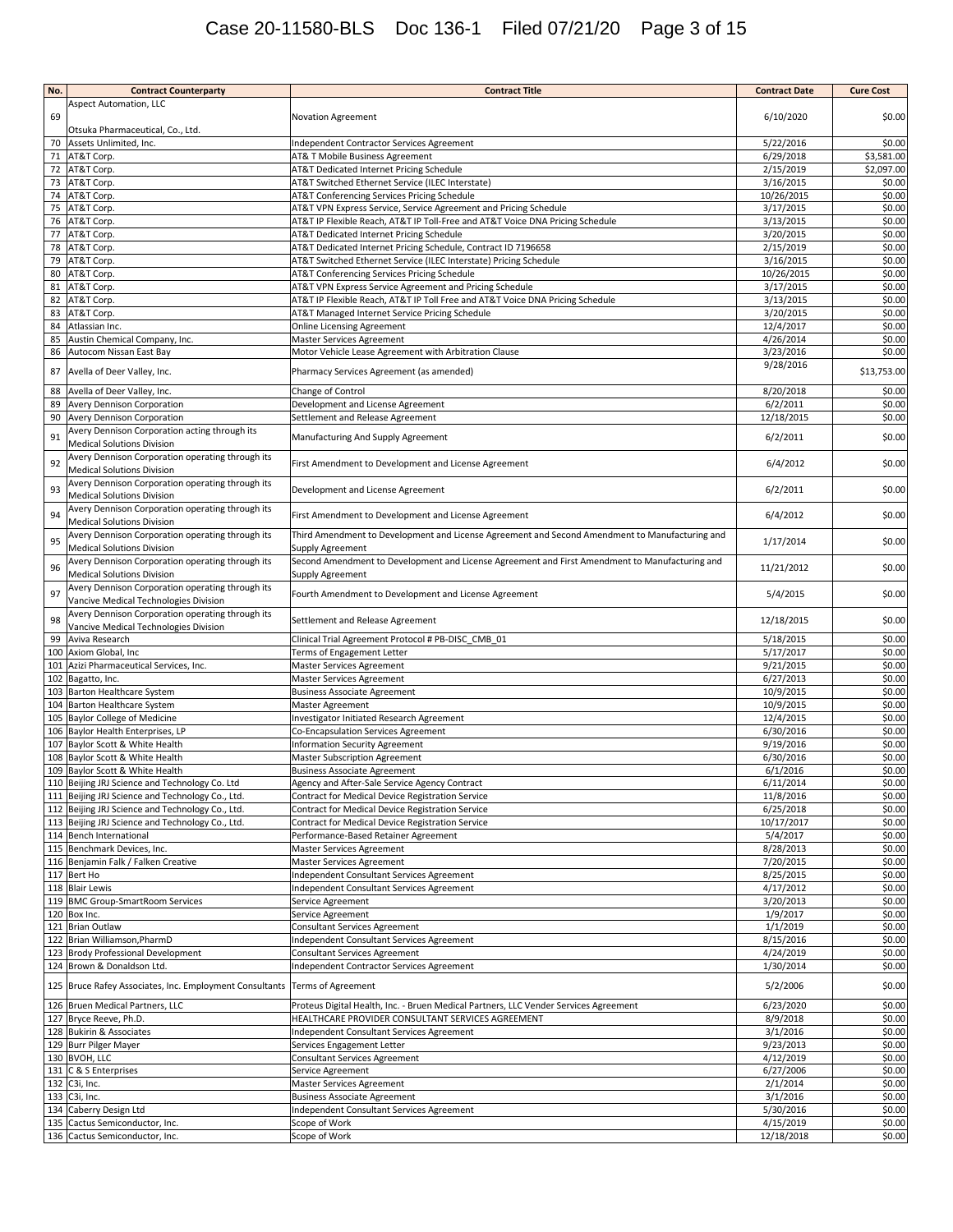| No. | <b>Contract Counterparty</b>                                    | <b>Contract Title</b>                                                                            | <b>Contract Date</b> | <b>Cure Cost</b> |
|-----|-----------------------------------------------------------------|--------------------------------------------------------------------------------------------------|----------------------|------------------|
|     | 137 Cactus Semiconductor, Inc.                                  | Supply and Service Agreement                                                                     | 8/6/2014             | \$0.00           |
|     | 138 Cactus Semiconductor, Inc.                                  | Supply and Services Agreement                                                                    | 3/21/2014            | \$0.00           |
|     | 139 Cactus Semiconductor, Inc.                                  | Scope of Work                                                                                    | 2/27/2018            | \$0.00           |
|     |                                                                 | Scope of Work                                                                                    |                      |                  |
| 140 | Cactus Semiconductor, Inc.                                      | (4/19/2019 - 6/15/2019)                                                                          | 4/15/2019            | \$0.00           |
|     |                                                                 | Scope of Work                                                                                    |                      |                  |
|     | 141 Cactus Semiconductor, Inc.                                  | (12/14/2018 - 7/15/2019)                                                                         | 12/18/2018           | \$0.00           |
|     |                                                                 | Supply And Service Agreement Dated February 17, 2014, Amendment to Exhibit B, Minimum Insurance  |                      |                  |
|     | 142 Cactus Semiconductor, Inc.                                  | Requirements, May 16, 2014                                                                       | 8/6/2014             | \$0.00           |
|     | 143 Cactus Semiconductor, Inc.                                  | Supply And Services Agreement                                                                    | 2/17/2014            | \$0.00           |
|     |                                                                 | Scope of Work                                                                                    |                      |                  |
|     | 144 Cactus Semiconductor, Inc.                                  | (2/17/2014 - 1/8/2015)                                                                           | 2/17/2014            | \$0.00           |
|     | 145 Cactus Semiconductor, Inc.                                  | Scope of Work (3/5/2018 - 10/30/2018)                                                            | 2/27/2018            | \$0.00           |
|     | 146 Cactus Semiconductor, Inc.                                  | Scope of Work (3/8/2018 - 7/15/2019)                                                             | 3/14/2019            | \$0.00           |
|     | 147 Cadwell Consulting                                          | Independent Contractor Services Agreement                                                        | 11/2/2015            | \$0.00           |
|     | 148 California Medical Research Associates Inc.                 | Clinical Trial Agreement Protocol # PB-DISC CMB 01                                               | 5/15/2015            | \$0.00           |
|     | 149 Capsugel US, LLC                                            | Product Development Agreement                                                                    | 5/31/2018            | \$0.00           |
|     | 150 Carestream Health, Inc.                                     | Trial Services Agreement                                                                         | 2/5/2016             | \$0.00           |
|     | 151 Carestream Health, Inc.                                     | <b>Trial Services Agreement</b>                                                                  | 1/28/2016            | \$0.00           |
|     | 152 Carol F. Zoner                                              | Independent Contractor Services Agreement                                                        | 2/19/2019            | \$0.00           |
|     | 153 Carolina Blood and Cancer Care Associates, PA               | <b>Clinical Trial Agreement</b>                                                                  | 8/12/2019            | \$0.00           |
|     | 154 Carrie Ling of C.M.Consulting                               | Independent Consultant Services Agreement                                                        | 10/20/2016           | \$0.00           |
|     | 155 Castle Tech Consulting LLC                                  | Independent Consultant Services Agreement                                                        | 6/1/2017             | \$0.00           |
|     | 156 Catalent CTS, LLC                                           | Master Services Agreement                                                                        | 4/14/2014            | \$0.00           |
|     | 157 CCCMA Occupational Clinic                                   | Provider Services Agreement                                                                      | 3/1/2015             | \$0.00           |
|     | 158 CEB Compliance & Legal Leadership Council                   | <b>Standard Letter of Agreement</b>                                                              | 12/5/2016            | \$0.00           |
|     | 159 CEB Compliance & Legal Leadership Council                   | Standard Letter of Agreement                                                                     | 9/27/2017            | \$0.00           |
|     |                                                                 |                                                                                                  | 7/12/2016            | \$0.00           |
|     | 160 Celeste Lloyd<br>161 Celestica LLC                          | <b>Staffing Services Agreement</b>                                                               | 9/1/2011             | \$3,518.00       |
|     |                                                                 | <b>EM Supply Agreement</b>                                                                       |                      |                  |
|     | 162 Celestica LLC                                               | <b>Agreement for Manufacture</b>                                                                 | 9/1/2011             | \$0.00           |
|     | 163 Celestica LLC                                               | Quality Agreement, Agreement for Manufacture Between Proteus Biomedical, Inc., and Celestica LLC | 10/27/2011           | \$0.00           |
|     |                                                                 |                                                                                                  |                      |                  |
|     | 164 Cemico, Inc.                                                | Independent Consultant Services Agreement                                                        | 4/19/2019            | \$0.00           |
|     | 165 CEROBS LLC                                                  | Independent Consultant Services Agreement                                                        | 11/20/2015           | \$0.00           |
|     | 166 CGParkin Communications, Inc.                               | Proteus Digital Health, Inc. Master Services Agreement                                           | 5/16/2018            | \$0.00           |
|     | 167 Chandra Patel, PharmD                                       | Healthcare Provider Consultant Services Agreement                                                | 5/20/2019            | \$0.00           |
|     | 168 Children's Health System of Texas                           | Co-Encapsulation Services Agreement                                                              | 6/23/2016            | \$0.00           |
|     | 169 Children's Medical Center Dallas                            | Master Subscription Agreement                                                                    | 5/11/2016            | \$0.00           |
|     | 170 Chipbond Technology Corp.                                   | <b>Quality Agreement</b>                                                                         | 3/11/2016            | \$0.00           |
|     | 171 Chris Brinsmead                                             | Independent Consultant Services Agreement                                                        | 1/17/2011            | \$0.00           |
|     | 172 Christiana Care Health System                               | Pilot Services and Study Agreement                                                               | 5/2/2017             | \$0.00           |
|     | 173 Christine Stephanos                                         | Independent Consultant Services Agreement                                                        | 3/3/2016             | \$0.00           |
|     | 174 Christy Schaefer                                            | Independent Contractor Agreement                                                                 | 4/17/2015            | \$0.00           |
|     | 175 Cirtec Medical                                              | Exhibit A - Scope of Work                                                                        | 3/1/2014             | \$0.00           |
|     | 176 Cirtec Medical                                              | Scope of Work (9/15/2019 - 11/15/2019)                                                           | 9/5/2019             | \$0.00           |
|     | 177 CK Associates Limited a division of the CK Group            | Terms of Business with Hirer for the Supply of Agency Workers                                    | 11/4/2015            | \$0.00           |
| 178 | Claudia T. Martorell, M.D., LLC d/b/a The Research<br>Institute | <b>Master Clinical Trial Agreement</b>                                                           | 6/8/2017             | \$0.00           |
| 179 | Claudia T. Martorell, M.D., LLC d/b/a The Research<br>Institute | Work Order No. 1 to Master Clinical Trial Agreement dated 6/8/2017                               | 6/8/2017             | \$0.00           |
| 180 | Claudia T. Martorell, M.D., LLC d/b/a The Research<br>Institute | Amendment #1 to Clinical Trial Agreement dated 6/8/2017                                          | 7/17/2017            | \$0.00           |
|     | 181 ClearTurn Consulting, Inc.                                  | Independent Consultant Services Agreement                                                        | 6/1/2016             | \$0.00           |
|     | 182 Cliff Lewis                                                 | Independent Contractor Services Agreement                                                        | 6/13/2012            | \$0.00           |
|     | 183 ClinEdge, LLC                                               | Scope of Work                                                                                    | 4/10/2018            | \$0.00           |
|     | 184 ClinEdge, LLC                                               | Master Services Agreement                                                                        | 4/9/2018             | \$0.00           |
|     | 185 Clinical Resource Network, LLC                              | <b>CRN Services Agreement</b>                                                                    | 6/13/2018            | \$0.00           |
|     | 186 Clinical Trials Research                                    | <b>Consulting Agreement</b>                                                                      | 9/28/2015            | \$0.00           |
|     | 187 Clinical Trials Research                                    | Clinical Trial Agreement Protocol # PB-DISC CMB 01                                               | 5/20/2015            | \$0.00           |
|     | 188 Clinical Trials Research                                    | First Amendment to the Clinical Trial Agreement Protocol # PB-DISC CMB 01                        | 9/22/2015            | \$0.00           |
|     | 189 Cloud Defense, Inc.                                         | Proteus Digital Health, Inc. Master Services Agreement                                           | 8/21/2019            | \$0.00           |
|     | 190 CMIC Co. Ltd.                                               | CONSULTANT SERVICES AGREEMENT                                                                    | 7/17/2015            | \$0.00           |
|     | 191 CMIC Co. Ltd.                                               | Master Services Agreement for Clinical Research Organization Services                            | 8/27/2018            | \$0.00           |
|     | 192 CMIC Co., Ltd.                                              | Master Services Agreement for Clinical Research Organization Services                            | 6/28/2018            | \$0.00           |
|     | 193 CMIC Co., Ltd.                                              | Work Order No. 1                                                                                 | 6/28/2018            | \$0.00           |
|     | 194 Collaborative Neurosciences Network, LLC                    | Clinical Trial Agreement                                                                         | 2/28/2018            | \$0.00           |
|     | 195 ComplyScore Inc.                                            | Master Subscription Services Agreement                                                           | 2/4/2019             | \$0.00           |
|     | 196 Connor Group Global Services, LLC                           | Exhibit A Statement of Work #15-3 subject to Master Services Agreement dated 3/1/2014            | 7/31/2015            | \$0.00           |
|     | 197 Connor Group Global Services, LLC                           | Exhibit A Statement of Work #15-4 subject to Master Services Agreement dated 3/1/2014            | 8/4/2015             | \$0.00           |
|     | 198 Connor Group Global Services, LLC                           | Master Services Agreement                                                                        | 3/1/2014             | \$0.00           |
|     | 199 Consensia Inc                                               | Independent Consultant Services Agreement                                                        | 9/25/2017            | \$0.00           |
|     | 200 Consortia Personnel Limited                                 | Terms of Business for the Introduction of Permanent or Fixed Term Contract Staff                 | 1/29/2016            | \$0.00           |
|     | 201 Consult2Deliver Limited                                     | Master Services Agreement                                                                        | 8/19/2014            | \$0.00           |
|     | 202 Cooper Levitan                                              | Independent Consultant Services Agreement                                                        | 7/30/2014            | \$0.00           |
|     | 203 Copper Village Inc.                                         | Independent Consultant Services Agreement                                                        | 3/7/2017             | \$0.00           |
|     | CORE Foundation on behalf of Ruth M. Rothstein                  |                                                                                                  |                      |                  |
| 204 | <b>CORE Center</b>                                              | <b>Master Clinical Trial Agreement</b>                                                           | 7/21/2017            | \$0.00           |
|     | CORE Foundation on behalf of Ruth M. Rothstein                  |                                                                                                  |                      |                  |
| 205 | <b>CORE Center</b>                                              | Work Order No. 1 to Master Clinical Trial Agreement entered on 7/21/2017                         | 7/21/2017            | \$0.00           |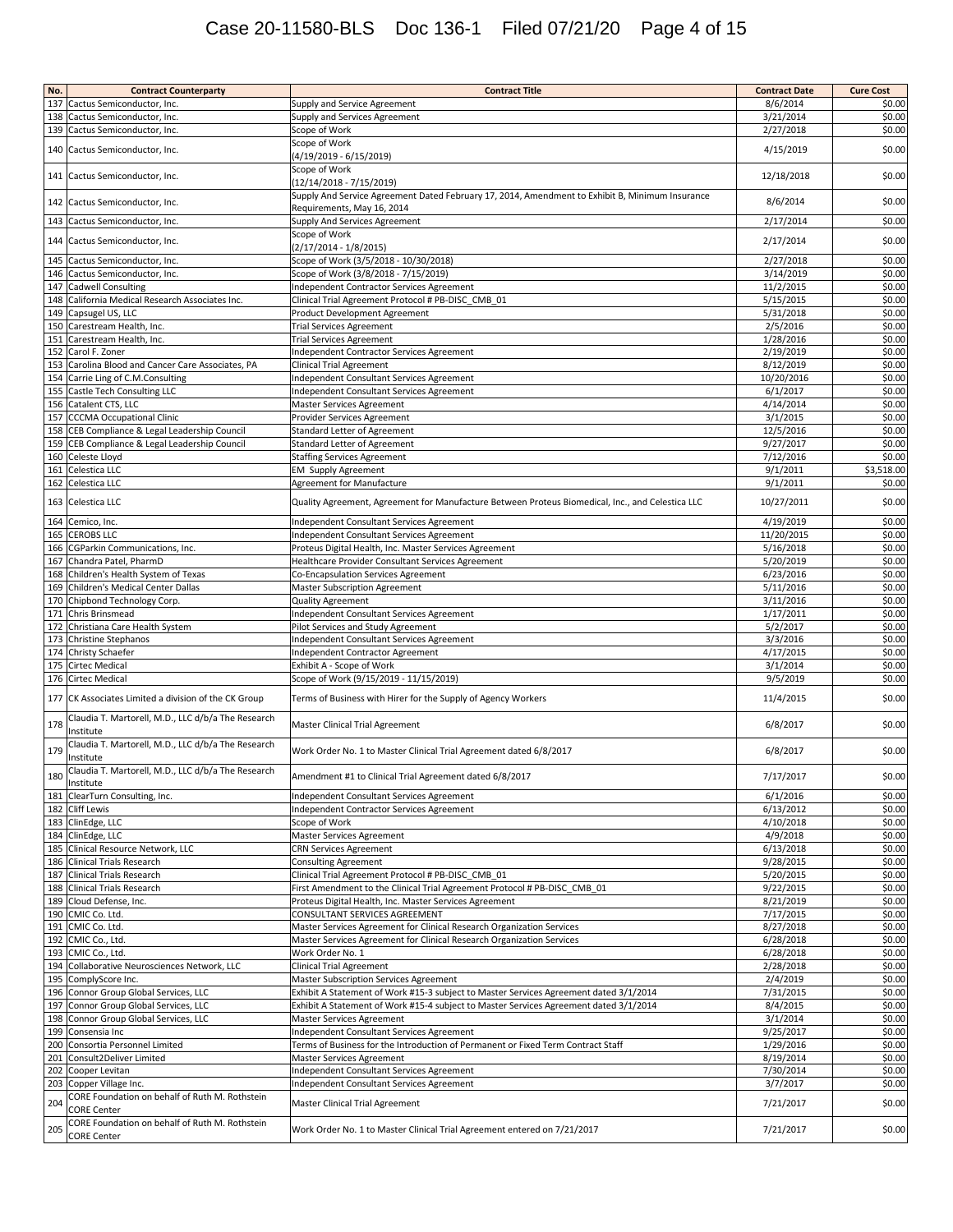# Case 20-11580-BLS Doc 136-1 Filed 07/21/20 Page 5 of 15

| No.        | <b>Contract Counterparty</b>                                                                                          | <b>Contract Title</b>                                                                                                                                     | <b>Contract Date</b>   | <b>Cure Cost</b> |
|------------|-----------------------------------------------------------------------------------------------------------------------|-----------------------------------------------------------------------------------------------------------------------------------------------------------|------------------------|------------------|
| 206        | CORE Foundation on behalf of Ruth M. Rothstein<br><b>CORE Center</b>                                                  | First Amendment to Master Clinical Trial Agreement entered on 7/21/2017                                                                                   | 5/8/2018               | \$0.00           |
| 207        | Corporate Employment Resources, Inc. d/b/a/ SRG<br>Woolf Group                                                        | <b>Staffing Services Agreement</b>                                                                                                                        | 6/21/2016              | \$0.00           |
|            | 208 Cprime, Inc.                                                                                                      | Master Services Agreement                                                                                                                                 | 3/15/2019              | \$0.00           |
|            | 209 Craig Berry<br>210 Crisis Prevention and Recovery, LLC dba Software CPR Independent Consultant Services Agreement | Independent Consultant Services Agreement                                                                                                                 | 2/28/2018<br>12/9/2015 | \$0.00<br>\$0.00 |
| 211        | Crisis Prevention and Recovery, LLC, dba                                                                              | Scope of Work                                                                                                                                             | 11/26/2018             | \$72,935.00      |
|            | SoftwareCPR<br><b>Cullari Communications Gobal</b>                                                                    | Scope of Work                                                                                                                                             | 7/24/2018              | \$0.00           |
| 212<br>213 | Cylance, Inc.                                                                                                         | Master Services Agreement                                                                                                                                 | 3/14/2019              | \$0.00           |
|            | 214 Cynthia Schutt Malhinha                                                                                           | Proteus Digital Health, Inc. Consultant Services Agreement                                                                                                | 11/19/2018             | \$0.00           |
|            | 215 DA Squared Pharma Consulting Ltd.                                                                                 | Independent Consultant Services Agreement                                                                                                                 | 1/31/2016              | \$0.00           |
|            | 216 DA Squared Pharma Consulting Ltd. (Dawn Adkin)                                                                    | Independent Consultant Services Agreement                                                                                                                 | 1/3/2017               | \$0.00           |
|            | 217 DA Squared Pharma Consulting Ltd. (Dawn Adkin)                                                                    | Independent Consultant Services Agreement                                                                                                                 | 12/22/2017             | \$0.00           |
|            | 218 Dale Drizd, PharmD.                                                                                               | Healthcare Provider Consultant Services Agreement                                                                                                         | 5/20/2019              | \$0.00           |
| 219        | Dameron Hospital Association d/b/a Dameron<br>Hospital                                                                | <b>Business Associate Agreement</b>                                                                                                                       | 1/21/2014              | \$0.00           |
| 220        | Dameron Hospital Association d/b/a Dameron<br>Hospital                                                                | Addendum to Proteus - Dameron Agreement Hypertension Pilot                                                                                                | 1/28/2014              | \$0.00           |
|            | 221 Daniel Marinsik                                                                                                   | Exhibit A - Statement of Work No. 2<br>(related to the Independent Consultant Services Agreement, dated February 20, 2020)                                | 7/1/2020               | \$16,600.00      |
| 222<br>223 | <b>Daniel Marinsik</b><br><b>Daniel Marinsik</b>                                                                      | Independent Consultant Services Agreement<br>Master Services Agreement                                                                                    | 2/20/2020<br>9/25/2012 | \$0.00<br>\$0.00 |
|            | 224 Daryush Janbaz                                                                                                    | Independent Consultant Services Agreement                                                                                                                 | 7/26/2017              | \$0.00           |
|            | 225 Dash Data, Inc.                                                                                                   | Proteus Digital Health, Inc. Master Services Agreement                                                                                                    | 3/11/2019              | \$115.00         |
|            | 226 Dash Data, Inc.                                                                                                   | Subcontractor Business Associate Agreement                                                                                                                | 2/27/2019              | \$0.00           |
|            | 227 Dasher Technologies, Inc.                                                                                         | Statement of Work for Proteus Digital Health - Global<br><b>Protect Configuration</b>                                                                     | 7/5/2018               | \$0.00           |
|            | 228 Dasher Technologies, Inc.                                                                                         | Statement of Work for Proteus Digital Health - Aruba Wireless and ClearPass Deployment                                                                    | 5/23/2018              | \$0.00           |
|            | 229 Dasher Technologies, Inc.<br>230 DataMed Solutions LLC                                                            | Proteus Digital Health, Inc. Master Services Agreement<br>Master Consulting Agreement, Agreement Number MCA-DMS-030617, Contract Research Organization or | 10/20/2017<br>3/6/2017 | \$0.00<br>\$0.00 |
| 231        | DataMed Solutions, LLC                                                                                                | Researcher<br>Scope of Work                                                                                                                               | 11/13/2018             | \$0.00           |
|            | 232 Dave Aubry                                                                                                        | Independent Contractor Services Agreement                                                                                                                 | 11/24/2014             | \$0.00           |
|            | 233 David Agus, M.D.                                                                                                  | PHYSICIAN CONSULTING SERVICES AGREEMENT                                                                                                                   | 2/26/2018              | \$0.00           |
|            | 234 David DeVrick                                                                                                     | Independent Consultant Services Agreement                                                                                                                 | 10/9/2015              | \$0.00           |
| 235        | David Kerr, MD FRCPE, Sansum Diabetes Research<br>Institute                                                           | <b>Advisory Consulting Agreement</b>                                                                                                                      | 5/28/2014              | \$0.00           |
|            | 236 David McCracken                                                                                                   | Independent Consultant Services Agreement                                                                                                                 | 12/11/2018             | \$0.00           |
|            | 237 Daz Systems, Inc.                                                                                                 | Statement of Work (SOW) Agreement                                                                                                                         | 7/10/2014              | \$0.00           |
|            | 238 Daz Systems, Inc.<br>Dean Health Systems, Inc. d/b/a SSM Health Dean                                              | <b>Standard Consulting and Services Agreement</b>                                                                                                         | 6/9/2014               | \$0.00           |
| 239        | Medical Group and Dean Foundation for Health,<br>Research and Education, Inc.                                         | Master Clinical Trial Agreement                                                                                                                           | 7/6/2017               | \$0.00           |
|            | 240 Deb Aoki                                                                                                          | <b>Consultant Services Agreement</b>                                                                                                                      | 2/22/2019              | \$0.00           |
|            | 241 Deborah Lacy                                                                                                      | Independent Consultant Services Agreement                                                                                                                 | 7/21/2017              | \$0.00           |
| 242        | Deborah Lacy DBA Storyteller Playground                                                                               | <b>Master Consulting Agreement</b>                                                                                                                        | 7/21/2017              | \$0.00           |
|            | 243 Deborah Schrag, MD., MPH                                                                                          | Healthcare Provider Consultant Services Agreement<br>Statement of Work for Proteus                                                                        | 9/24/2018              | \$0.00           |
|            | 244 Dell Marketing LP                                                                                                 | Digital Health, Inc.                                                                                                                                      | 10/27/2017             | \$0.00           |
|            | 245 Denver Health and Hospital Authority<br>Desert Medical Group, Inc., dba Desert Oasis                              | Clinical Trial Agreement                                                                                                                                  | 9/20/2017              | \$0.00           |
| 246        | <b>Healthcare Medical Group</b>                                                                                       | <b>Master Services Agreement</b>                                                                                                                          | 7/11/2018              | \$0.00           |
|            | 247 DesignMap Inc.                                                                                                    | Proteus Digital Health, Inc. Master Services Agreement                                                                                                    | 1/5/2018               | \$0.00           |
|            | 248 DesignMap Inc.<br>249 Devika Garg                                                                                 | <b>Statement of Work</b><br>Independent Consultant Services Agreement                                                                                     | 1/9/2018<br>1/10/2020  | \$0.00<br>\$0.00 |
|            | 250 DeWinter Group                                                                                                    | <b>Staffing Services Agreement</b>                                                                                                                        | 10/9/2018              | \$113,605.00     |
|            | 251 Diablo Clinical Research, Inc.                                                                                    | Clinical Trial Agreement between Proteus Biomedical, Inc. and Diablo Clinical Research, Inc.                                                              | 7/19/2012              | \$0.00           |
|            | 252 Diablo Clinical Research, Inc.                                                                                    | Clinical Trial Agreement between Proteus Biomedical, Inc. and Diablo Clinical Research, Inc.                                                              | 12/6/2012              | \$0.00           |
|            | 253 Diablo Clinical Research, Inc.                                                                                    | Master Clinical Agreement between Proteus Digital Health Inc. and Diablo Clinical Research, Inc.                                                          | 10/28/2015             | \$0.00           |
|            | 254 Diablo Clinical Research, Inc.<br>255 Diablo Clinical Research, Inc.                                              | Clinical Trial Agreement between Proteus Biomedical, Inc. and Diablo Clinical Research, Inc.<br><b>Clinical Trial Agreement</b>                           | 3/24/2014<br>2/7/2018  | \$0.00<br>\$0.00 |
|            | 256 Diablo Clinical Research, Inc.                                                                                    | First Amendment to the Clinical Trial Agreement, March 2018                                                                                               | 3/26/2018              | \$0.00           |
|            | 257 Diablo Clinical Research, Inc.                                                                                    | Clinical Trial Agreement between Proteus Biomedical, Inc. and Diablo Clinical Research, Inc.                                                              | 3/5/2012               | \$0.00           |
|            | 258 Diablo Clinical Research, Inc.                                                                                    | <b>Clinical Trial Agreement</b>                                                                                                                           | 9/26/2019              | \$0.00           |
|            | 259 Diablo Clinical Research, Inc.                                                                                    | Master Clinical Trial Agreement between Proteus Biomedical, Inc. and Diablo Clinical Research, Inc.                                                       | 10/2/2015              | \$0.00           |
| 260        | Diablo Clinical Research, Inc.<br>Dr. Leonard Chuck (Investigator)                                                    | Exhibit A to Work Order No. 1 Payment Schedule, Protocol No: Flexmitter Sub Study 08                                                                      | 12/23/2015             | \$0.00           |
| 261        | Diablo Clinical Research, Inc.<br>Dr. Leonard Chuck (Investigator)                                                    | Work Order No. 1 to Master Clinical Agreement between Proteus Digital Health Inc. and Diablo Clinical<br>Research, Inc.                                   | 10/28/2015             | \$0.00           |
| 262        | Diablo Clinical Research, Inc.<br>Emily Galdes (Contractor)                                                           | Scope of Work #2 (governed by Proteus Digital Health, Inc. Master Services Agreement dated 10/2/2015)                                                     | 1/25/2017              | \$0.00           |
| 263        | Diablo Clinical Research, Inc.<br>Leonard Chuck, Ph.D. (Principal Investigator)                                       | Exhibit D to Clinical Trial Agreement between Proteus Biomedical, Inc. and Diablo Clinical Research, Inc.                                                 | 3/25/2014              | \$0.00           |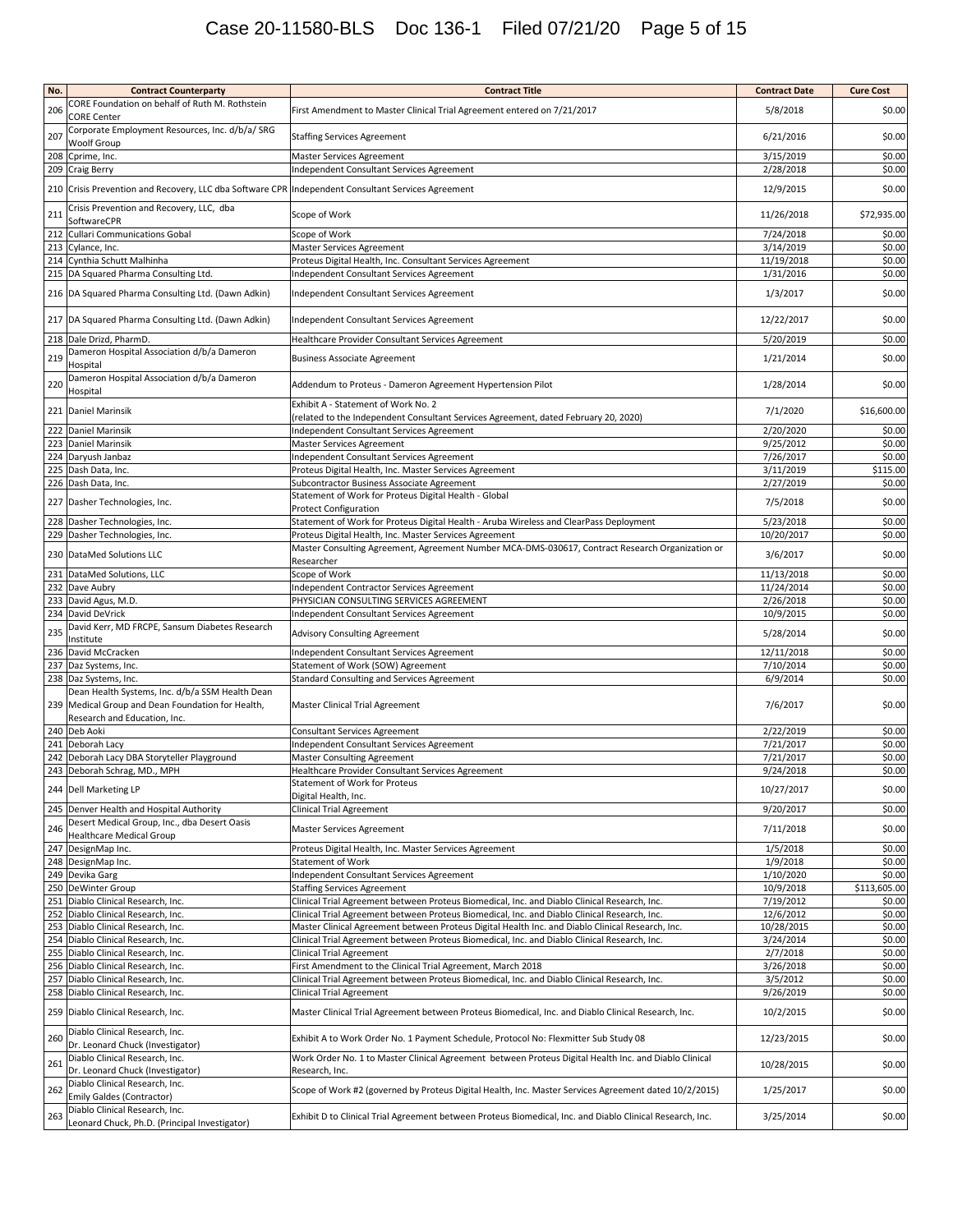| No. | <b>Contract Counterparty</b>                                                    | <b>Contract Title</b>                                                                                                      | <b>Contract Date</b>   | <b>Cure Cost</b> |
|-----|---------------------------------------------------------------------------------|----------------------------------------------------------------------------------------------------------------------------|------------------------|------------------|
|     | Diablo Clinical Research, Inc.                                                  | Exhibit D Investigor Agreement to Clinical Trial Agreement between Proteus Biomedical, Inc. and Diablo                     | 3/5/2012               |                  |
| 264 | Leonard Chuck, Ph.D. (Principal Investigator)                                   | Clinical Research, Inc.                                                                                                    |                        | \$0.00           |
| 265 | Diablo Clinical Research, Inc.                                                  | Exhibit D Statement of Investigator Form, Protocol No. PR)-1570, Protocol Name: Clinical Assessment of                     | 9/30/2019              | \$0.00           |
|     | Leonard Chuck, Ph.D. (Principal Investigator)                                   | Proteus Product Performance (CAPPP) to Clinical Trial Agreement                                                            |                        |                  |
| 266 | Diablo Clinical Research, Inc.                                                  | Work Order No. 1 to Master Clinical Trial Agreement between Proteus Biomedical, Inc. and Diablo Clinical<br>Research, Inc. | 10/28/2015             | \$0.00           |
|     | Leonard Chuck, Ph.D. (Principal Investigator)<br>267 Disco Hi-Tec America, Inc. | Proteus Digital Health, Inc. Master Services Agreement                                                                     | 5/23/2016              | \$0.00           |
|     | 268 Donnabeth Leffler                                                           | Independent Consultant Services Agreement                                                                                  | 8/19/2016              | \$0.00           |
|     | 269 Douglas Webb                                                                | Independent Consultant Services Agreement                                                                                  | 10/17/2016             | \$0.00           |
|     | Dr Michael Hammond of Clinical Quality Management                               |                                                                                                                            |                        |                  |
| 270 | <b>Solutions Limited</b>                                                        | Independent Consultant Services Agreement                                                                                  | 7/24/2016              | \$0.00           |
|     | 271 Dr. Dawn Hershman                                                           | <b>Advisory Consulting Agreement</b>                                                                                       | 9/19/2017              | \$0.00           |
|     | 272 Dr. Elizabeth Malcolm                                                       | Advisory Consulting Agreement                                                                                              | 6/17/2014              | \$0.00           |
|     | 273 Dr. Mark Powell                                                             | Independent Contractor Services Agreement                                                                                  | 4/29/2015              | \$0.00           |
|     | 274 Drug Development Preclinical Services, LLC                                  | Master Services Agreement                                                                                                  | 10/1/2015              | \$0.00           |
|     | 275 Duke University on behalf of its School of Medicine                         | <b>Clinical Trial Agreement</b>                                                                                            | 12/1/2017              | \$0.00           |
|     | 276 Duke University on behalf of its School of Medicine                         | Clinical Trial Agreement                                                                                                   | 12/18/2018             | \$0.00           |
|     | 277 Duke University on behalf of its School of Medicine                         | First Amendment to the Clinical Trial Agreement dated 12/1/2017                                                            | 8/31/2018              | \$0.00           |
|     | 278 Duke University on behalf of its School of Medicine                         | First Amendment to the Clinical Trial Agreement dated 12/18/2018                                                           | 6/12/2019              | \$0.00           |
|     | 279 Eamon Loughname                                                             | Independent Consultant Services Agreement                                                                                  | 10/31/2011             | \$0.00           |
| 280 | Eastprint Incorporated                                                          | Manufacturing and Supply Agreement                                                                                         | 3/3/2017               | \$0.00           |
| 281 | Eastprint Mexico S. de R.L. de C.V.                                             | <b>Quality Agreement</b>                                                                                                   | 4/13/2018              | \$0.00           |
|     | 282 Ed Chu, MD                                                                  | Healthcare Provider Consultant Services Agreement                                                                          | 7/16/2018              | \$0.00           |
|     | 283 Ed Ng/Be Media                                                              | Proteus Digital Health, Inc. Master Services Agreement                                                                     | 2/27/2019              | \$0.00           |
|     | 284 Edward Greeno, MD                                                           | Healthcare Provider Consultant Services Agreement                                                                          | 1/2/2019               | \$0.00           |
| 285 | Eldar Bolsakov                                                                  | Independent Consultant Services Agreement                                                                                  | 4/12/2019              | \$0.00           |
|     | 286 Elliot Benson<br>287 Embedded Works Corporation                             | Proposal (executed)<br>Master Service Agreement                                                                            | 9/15/2017<br>9/23/2013 | \$0.00<br>\$0.00 |
|     | 288 eMemory Technology Inc.                                                     | Usage Agreement                                                                                                            | 1/14/2011              | \$0.00           |
|     | 289 Engine Room Consulting Services, Inc.                                       | Engine Room Master Consulting Agreement                                                                                    | 10/1/2012              | \$0.00           |
|     | 290 Engine Room Consulting Services, Inc.                                       | Engine Room Statement of Work subject to Engine Room Master Consulting Agreement dated 10/9/2012                           | 10/9/2012              | \$0.00           |
|     | 291 Engine Room Consulting Services, Inc.                                       | Engine Room Statement of Work (#7) subject to Engine Room Master Consulting Agreement dated                                | 5/23/2014              | \$0.00           |
|     | 292 Engine Room Consulting Services, Inc.                                       | 10/1/2012<br>Engine Room Statement of Work (#8) subject to Engine Room Master Consulting Agreement dated                   | 10/1/2014              | \$0.00           |
|     |                                                                                 | 10/1/2012<br>Engine Room Statement of Work (#9) subject to Engine Room Master Consulting Agreement dated                   |                        | \$0.00           |
|     | 293 Engine Room Consulting Services, Inc.<br>294 Ernst & Young LLP              | 10/1/2012<br><b>Engagement Agreement</b>                                                                                   | 10/3/2014<br>4/26/2017 | \$0.00           |
|     | 295 Ethical & Independent Review Services, LLC                                  | Independent Consultant Services Agreement                                                                                  | 10/24/2017             | \$0.00           |
|     | 296 EtQ Management Consultants, Inc.                                            | EtQ Software License, Maintenance and Technical Support and Services Agreement (Hosting Services)                          | 3/3/2011               | \$0.00           |
|     | 297 Europractice IC Service                                                     | Design Kit License Agreement                                                                                               | 11/3/2005              | \$0.00           |
|     | 298 Evidera, Inc.                                                               | Independent Consultant Services Agreement                                                                                  | 9/19/2018              | \$0.00           |
|     | 299 Ewan Brown                                                                  | <b>Consulting Agreement</b>                                                                                                | 5/5/2015               | \$0.00           |
|     | 300 Executive Professional Opportunity Recruiters, Inc.                         | <b>Staffing Agreement</b>                                                                                                  | 12/1/2016              | \$0.00           |
|     | 301 expoIT LLC                                                                  | Proteus Digital Health, Inc. Master Services Agreement                                                                     | 11/15/2017             | \$104,004.00     |
|     | 302 Exponent                                                                    | Letter Agreement                                                                                                           | 7/8/2016               | \$0.00           |
|     | 303 Exponent Failure Analysis Associates                                        | Letter Agreement                                                                                                           | 8/25/2016              | \$0.00           |
|     | 304 Exponent Failure Analysis Associates                                        | etter Agreement                                                                                                            | 7/17/2018              | \$0.00           |
|     | 305 Exponent, Inc.                                                              | etter agreement: Proteus Project Management Support Exponent Project No. 1803365.000                                       | 4/17/2018              | \$13,000.00      |
|     | 306 Exponent, Inc.                                                              | Letter Agreement (SoW)                                                                                                     | 9/16/2019              | \$13,000.00      |
|     | 307 Exponent, Inc.                                                              | Letter Agreement (SoW)                                                                                                     | 10/30/2017             | \$0.00           |
|     | 308 Exponent, Inc.                                                              | Letter Agreement (SoW)                                                                                                     | 4/17/2018              | \$0.00           |
|     | 309 Exponent, Inc.                                                              | Letter Agreement (SoW)                                                                                                     | 4/18/2018              | \$0.00           |
|     | 310 Exponent, Inc.<br>311 Exponent, Inc.                                        | Letter Agreement (SoW)<br>Letter Agreement (SoW)                                                                           | 7/9/2018<br>1/30/2019  | \$0.00<br>\$0.00 |
|     | 312 Fairview Pharmacy Services, LLC                                             | Services Agreement                                                                                                         | 7/5/2018               | \$61,650.00      |
|     | 313 Fairview Pharmacy Services, LLC                                             | Co-Encapsulation Services Agreement                                                                                        | 9/24/2018              | \$0.00           |
| 314 | Federal Express Corporation And FEDEX Ground                                    | <b>Pricing Agreement</b>                                                                                                   | 4/28/2008              | \$875.00         |
|     | Package System, Inc.<br>315 Figma, Inc.                                         | <b>Master Subscription Agreement</b>                                                                                       | 8/30/2019              | \$0.00           |
|     | 316 Finnamore Limited                                                           | <b>Master Consulting Agreement</b>                                                                                         | 7/8/2015               | \$0.00           |
|     | 317 Fisher BioServices, Inc.                                                    | <b>Statement of Work</b>                                                                                                   | 2/27/2018              | \$7,853.00       |
|     | 318 Fisher BioServices, Inc.                                                    | Master Services Agreement                                                                                                  | 1/9/2018               | \$0.00           |
|     | 319 FlemingMartin LLC                                                           | Consultant Services Agreement                                                                                              | 4/3/2019               | \$0.00           |
|     | 320 Flextronics Medical Sales and Marketing, Ltd.                               | Flextronics Design Services Agreement                                                                                      | 12/1/2013              | \$0.00           |
|     | 321 FMS Reliability<br>322 Forumurex, Inc.                                      | Independent Consultant Services Agreement                                                                                  | 5/12/2014              | \$0.00<br>\$0.00 |
|     | 323 Foster Corporation                                                          | Master Services Agreement<br>Supply And Services Agreement                                                                 | 12/1/2015<br>5/27/2014 | \$0.00           |
|     | 324 Foster Corporation/Polymedex Division                                       | <b>Master Services Agreement</b>                                                                                           | 11/1/2010              | \$0.00           |
|     | 325 Foster Delivery Science, Inc.                                               | Supply and Services Agreement                                                                                              | 1/6/2017               | \$0.00           |
|     | 326 FreeThink Technologies, Inc.                                                | Software License Agreement                                                                                                 | 8/29/2018              | \$0.00           |
|     | 327 FreeThink Technologies, Inc.                                                | <b>Master Services Agreement</b>                                                                                           | 8/20/2014              | \$0.00           |
|     | 328 Froedtert Health, Inc.                                                      | <b>Business Associate Agreement</b>                                                                                        | 8/31/2016              | \$0.00           |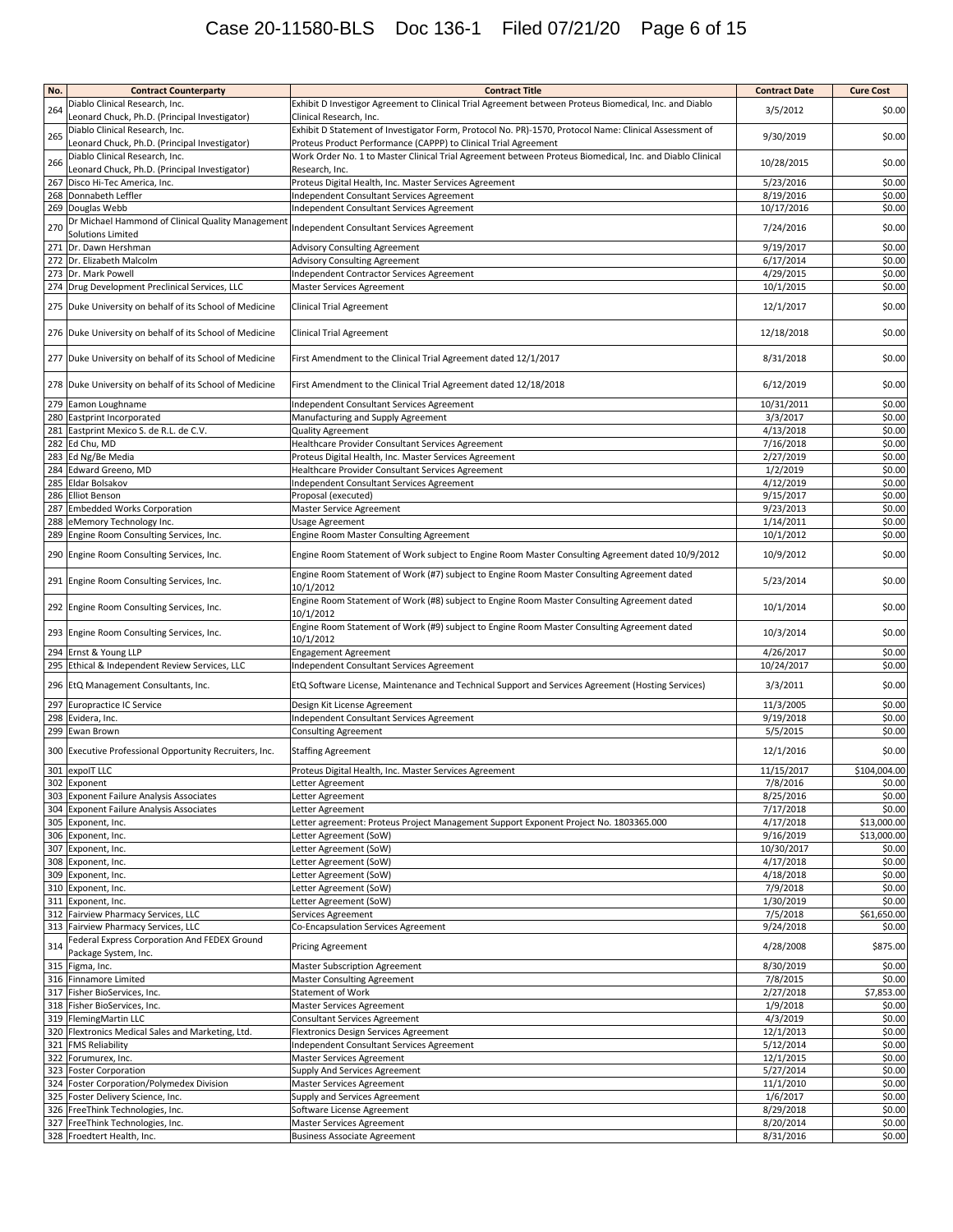| No. | <b>Contract Counterparty</b>                                                                                                                                                                                                                                                           | <b>Contract Title</b>                                                                                                                          | <b>Contract Date</b>    | <b>Cure Cost</b> |
|-----|----------------------------------------------------------------------------------------------------------------------------------------------------------------------------------------------------------------------------------------------------------------------------------------|------------------------------------------------------------------------------------------------------------------------------------------------|-------------------------|------------------|
|     | 329 Fujitsu Semiconductor America, Inc.                                                                                                                                                                                                                                                | Product and Supply Agreement                                                                                                                   | 1/26/2012               | \$0.00           |
|     | 330 Fujitsu Semiconductor America, Inc.<br>331 Fujitsu Semiconductor America, Inc.                                                                                                                                                                                                     | Amendment No. 1 to Product and Supply Agreement<br>Financial Credit Arrangements for Last Time Buy Purchase Order No. C30952, dated 09/26/2013 | 12/1/2013<br>11/14/2013 | \$0.00<br>\$0.00 |
|     | 332 Gartner, Inc.                                                                                                                                                                                                                                                                      | Gartner, Inc. Service Agreement for Proteus Digital Health, Inc.                                                                               | 4/9/2020                | \$0.00           |
|     | 333 Gary D. Nelson Associates, Inc.                                                                                                                                                                                                                                                    | Master Service Agreement                                                                                                                       | 8/19/2016               | \$0.00           |
|     | 334 Gary D. Nelson Associates, Inc.                                                                                                                                                                                                                                                    | Master Service Agreement                                                                                                                       | 6/24/2014               | \$0.00           |
| 335 | GCP CMIC ClinPlus Co., Ltd.<br>336 General Digital Corp.                                                                                                                                                                                                                               | Agreement<br>Independent Consultant Services Agreement                                                                                         | 5/7/2012<br>6/29/2017   | \$0.00<br>\$0.00 |
|     | 337 Georgia Knowles                                                                                                                                                                                                                                                                    | Independent Consultant Services Agreement                                                                                                      | 4/1/2019                | \$0.00           |
|     | 338 Giraffe5.2 (Leicester) Limited                                                                                                                                                                                                                                                     | Consultancy Agreement                                                                                                                          | 9/10/2015               | \$0.00           |
|     | 339 Glassdoor, Inc.                                                                                                                                                                                                                                                                    | Services Terms Order                                                                                                                           | 12/1/2016<br>5/8/2017   | \$6,428.00       |
|     | 340 Glen W Elliott Consulting<br>341 Glint, Inc.                                                                                                                                                                                                                                       | Independent Consultant Services Agreement<br>Glint Services Agreement 02-01-15                                                                 | 2/1/2015                | \$0.00<br>\$0.00 |
|     | 342 GoEngineer, Inc.                                                                                                                                                                                                                                                                   | Professional Services Statement of Work                                                                                                        | 3/27/2019               | \$0.00           |
|     | 343 Grace Data Corp d/b/a Healthcare Data Solutions                                                                                                                                                                                                                                    | <b>Statement of Work</b>                                                                                                                       | 3/15/2016               | \$0.00           |
|     | 344 Gradient                                                                                                                                                                                                                                                                           | Master Services Agreement                                                                                                                      | 1/20/2016               | \$0.00           |
| 345 | Greater Buffalo United IPA, Inc. d/b/a GBUAHN and<br>Greater Buffalo United Accountable Healthcare<br>Network MSO, LLC, Greater Buffalo United<br>Accountable Care Organization, LLC, Urban Family<br>Practice, P.C. and any corporation under name of G-<br><b>Health Enterprises</b> | <b>Business Associate Agreement</b>                                                                                                            | 11/26/2018              | \$0.00           |
|     | 346 Greg Moon                                                                                                                                                                                                                                                                          | Independent Contractor Services Agreement                                                                                                      | 1/16/2015               | \$0.00           |
|     | 347 Gregor Timlin<br>Gregory Pharmaceutical Holdings, Inc. d/b/a UPM                                                                                                                                                                                                                   | Independent Consultant Services Agreement                                                                                                      | 2/1/2018                | \$0.00           |
| 348 | Pharmaceuticals ("UPM")<br>Gregory Pharmaceutical Holdings, Inc. d/b/a UPM                                                                                                                                                                                                             | Quote                                                                                                                                          | 12/14/2017              | \$0.00           |
| 349 | Pharmaceuticals ("UPM")<br>Gregory Pharmaceutical Holdings, Inc. d/b/a UPM                                                                                                                                                                                                             | Quote                                                                                                                                          | 7/19/2018               | \$0.00           |
| 350 | Pharmaceuticals ("UPM")                                                                                                                                                                                                                                                                | Quote                                                                                                                                          | 1/4/2018                | \$0.00           |
| 351 | Gregory Pharmaceutical Holdings, Inc. d/b/a UPM<br>Pharmaceuticals ("UPM")                                                                                                                                                                                                             | Quote                                                                                                                                          | 8/10/2018               | \$0.00           |
| 352 | Gregory Pharmaceutical Holdings, Inc. d/b/a UPM<br>Pharmaceuticals ("UPM")                                                                                                                                                                                                             | Quote                                                                                                                                          | 8/1/2018                | \$0.00           |
| 353 | Gregory Pharmaceutical Holdings, Inc. d/b/a UPM<br>Pharmaceuticals ("UPM")                                                                                                                                                                                                             | Quote                                                                                                                                          | 8/24/2018               | \$0.00           |
| 354 | Gregory Pharmaceutical Holdings, Inc. d/b/a UPM<br>Pharmaceuticals ("UPM")                                                                                                                                                                                                             | Quote                                                                                                                                          | 9/7/2018                | \$0.00           |
| 355 | Gregory Pharmaceutical Holdings, Inc. d/b/a UPM<br>Pharmaceuticals ("UPM")                                                                                                                                                                                                             | Quote                                                                                                                                          | 10/9/2018               | \$0.00           |
| 356 | Gregory Pharmaceutical Holdings, Inc. d/b/a UPM<br>Pharmaceuticals ("UPM")                                                                                                                                                                                                             | Quote                                                                                                                                          | 12/17/2018              | \$0.00           |
| 357 | Gregory Pharmaceutical Holdings, Inc. d/b/a UPM<br>Pharmaceuticals ("UPM")                                                                                                                                                                                                             | Quote                                                                                                                                          | 1/22/2019               | \$0.00           |
| 358 | Gregory Pharmaceutical Holdings, Inc. d/b/a UPM<br>Pharmaceuticals ("UPM")                                                                                                                                                                                                             | Quote                                                                                                                                          | 1/22/2019               | \$0.00           |
| 359 | Gregory Pharmaceutical Holdings, Inc. d/b/a UPM<br>Pharmaceuticals ("UPM")                                                                                                                                                                                                             | Quote                                                                                                                                          | 1/28/2019               | \$0.00           |
| 360 | Gregory Pharmaceutical Holdings, Inc. d/b/a UPM<br>Pharmaceuticals ("UPM")                                                                                                                                                                                                             | Quote                                                                                                                                          | 8/27/2018               | \$0.00           |
| 361 | Gregory Pharmaceutical Holdings, Inc. d/b/a UPM<br>Pharmaceuticals ("UPM")                                                                                                                                                                                                             | Quote                                                                                                                                          | 3/20/2018               | \$0.00           |
| 362 | Gregory Pharmaceutical Holdings, Inc. d/b/a UPM<br>Pharmaceuticals ("UPM")                                                                                                                                                                                                             | Quote                                                                                                                                          | 2/15/2018               | \$0.00           |
| 363 | Gregory Pharmaceutical Holdings, Inc. d/b/a UPM<br>Pharmaceuticals ("UPM")                                                                                                                                                                                                             | Quote                                                                                                                                          | 2/23/2018               | \$0.00           |
| 364 | Gregory Pharmaceutical Holdings, Inc. d/b/a UPM<br>Pharmaceuticals ("UPM")                                                                                                                                                                                                             | Quote                                                                                                                                          | 4/16/2018               | \$0.00           |
| 365 | Gregory Pharmaceutical Holdings, Inc. d/b/a UPM<br>Pharmaceuticals ("UPM")                                                                                                                                                                                                             | Quote                                                                                                                                          | 5/15/2018               | \$0.00           |
| 366 | Gregory Pharmaceutical Holdings, Inc. d/b/a UPM<br>Pharmaceuticals, Inc.                                                                                                                                                                                                               | Quote, by and between the Company and UPM                                                                                                      | 1/11/2019               | \$0.00           |
|     | 367 Halo Pharmaceutical, Inc.                                                                                                                                                                                                                                                          | Supply And Services Agreement                                                                                                                  | 11/21/2012              | \$0.00           |
|     | 368 Halyard Solutions Corporation                                                                                                                                                                                                                                                      | <b>Master Services Agreement</b>                                                                                                               | 7/27/2014               | \$0.00           |
|     | 369 Hank Byra<br>Harman Connected Services, Inc. (f/k/a Symphony                                                                                                                                                                                                                       | Independent Consultant Services Agreement                                                                                                      | 12/26/2016              | \$0.00           |
| 370 | Services Corp.)                                                                                                                                                                                                                                                                        | Change Request #1 to SOW #22 Dated 03-Feb-2020 Change Request (CR) Form                                                                        | 6/30/2020               | \$18,816.00      |
| 371 | Harman Connected Services, Inc. (f/k/a Symphony<br>Services Corp.)                                                                                                                                                                                                                     | Statement of Work for Services                                                                                                                 | 1/16/2017               | \$0.00           |
| 372 | Harman Connected Services, Inc. (f/k/a Symphony<br>Services Corp.)                                                                                                                                                                                                                     | Independent Contractor Services Agreement                                                                                                      | 11/8/2011               | \$0.00           |
|     | 373 Harvey Mudd College Engineering Clinic                                                                                                                                                                                                                                             | Sponsorship Agreement                                                                                                                          | 6/14/2014               | \$0.00           |
|     | 374 Hayward Point Eden I Limited Partnership                                                                                                                                                                                                                                           | Lease Between Hayward Point Eden I Limited Partnership and Proteus Biomedical, Inc. (as amended)                                               | 6/29/2007               | \$0.00           |
|     | 375 Health Policy Stratgies, Inc.<br>376 Henry Ford Health System                                                                                                                                                                                                                      | Consulting Services Agreement<br><b>Clinical Trial Agreement</b>                                                                               | 2/1/2018<br>10/25/2017  | \$0.00<br>\$0.00 |
|     | 377 Heritage Pharmacy                                                                                                                                                                                                                                                                  | Co-Encapsulation Services Agreement                                                                                                            | 5/30/2018               | \$0.00           |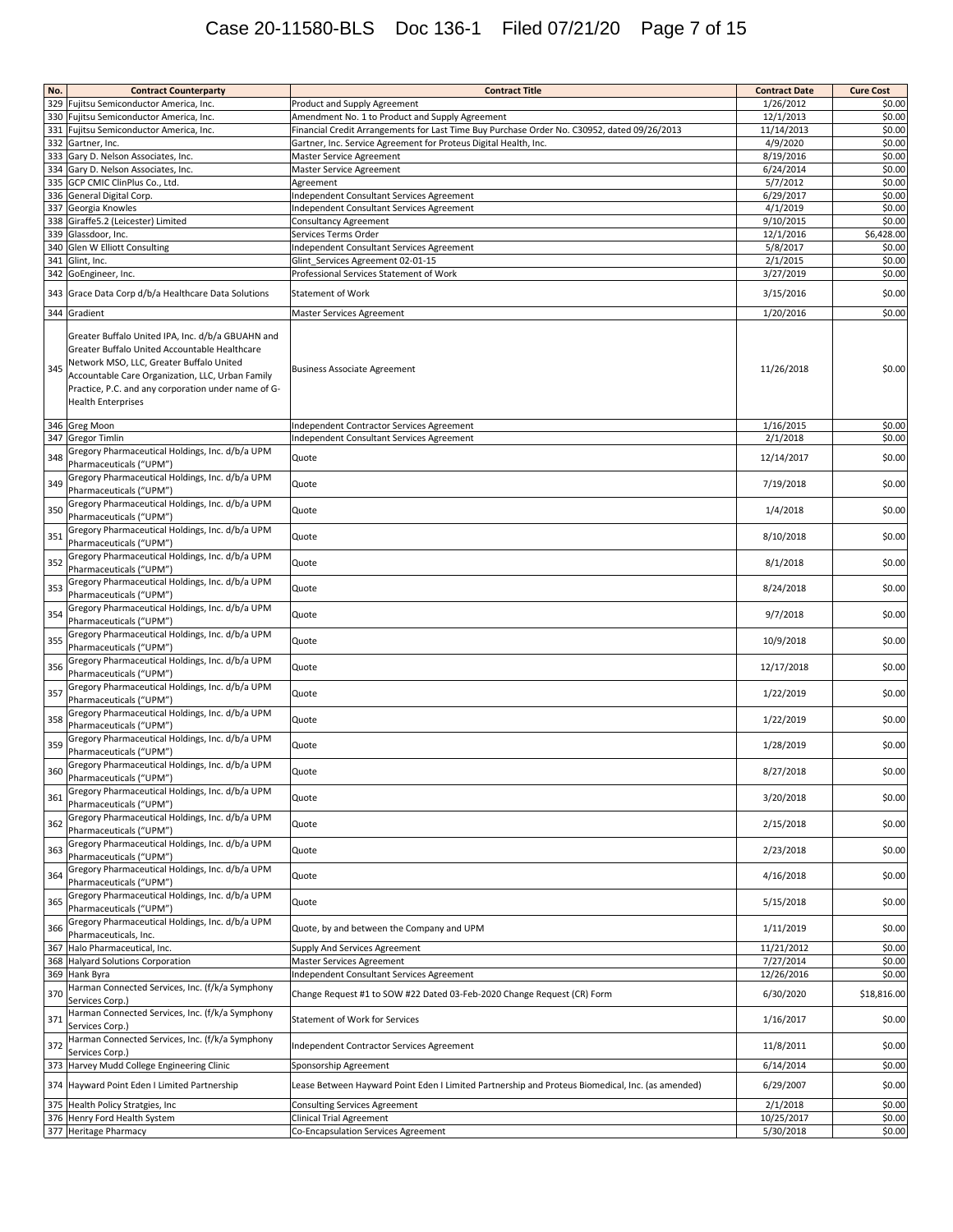# Case 20-11580-BLS Doc 136-1 Filed 07/21/20 Page 8 of 15

| No. | <b>Contract Counterparty</b>                                                 | <b>Contract Title</b>                                                                                  | <b>Contract Date</b>    | <b>Cure Cost</b> |
|-----|------------------------------------------------------------------------------|--------------------------------------------------------------------------------------------------------|-------------------------|------------------|
| 378 | <b>HIPAA Business Associate Agreement</b>                                    | HIPAA Business Associate Agreement                                                                     | 12/12/2019              | \$0.00           |
| 379 | <b>Hiren Patel</b>                                                           | Independent Consultant Services Agreement                                                              | 8/15/2016               | \$0.00           |
|     | 380 HireRight, LLC                                                           | Master Service Agreement                                                                               | 7/25/2017               | \$0.00           |
|     | 381 Hoffmann-La Roche Inc.                                                   | <b>Material Transfer Agreement</b>                                                                     | 3/11/2013               | \$0.00           |
| 382 | Hooman Hafezi / Nernst Engineering                                           | Proteus Digital Health, Inc. Master Services Agreement                                                 | 7/13/2015               | \$0.00           |
| 383 | Hooman Hafezi / Nernst Engineering                                           | Independent Contractor Services Agreement                                                              | 5/23/2013               | \$0.00           |
|     | 384 Hooman Hafezi/Nernst Engineering                                         | Independent Consultant Services Agreement                                                              | 5/23/2013               | \$0.00           |
|     | 385 Howard L Foyt MD PhD                                                     | Physician Consulting Agreement                                                                         | 8/21/2015               | \$0.00           |
|     | 386 hrQ Holdings, LLC dba hrQ                                                | Master Services Agreement                                                                              | 4/16/2019               | \$0.00           |
|     | 387 Hugh Levaux                                                              | Independent Consultant Services Agreement                                                              | 12/1/2014               | \$0.00           |
| 388 | Icahn School of Medicine at Mount Sinai                                      | First Amendment to Work Order 1 to the Master Clinical Trial Agreement (Study Protocol: PB-WOTFORHEPC) | 3/8/2019                | \$0.00           |
| 389 | Icahn School of Medicine at Mount Sinai                                      | First Amendment to Work Order 2 to the Master Clinical Trial Agreement (Study Protocol: PB-WOTFORHEPC) | 5/17/2019               | \$0.00           |
| 390 | Icahn School of Medicine at Mount Sinai                                      | Work Order No. 1 to Master Clinical Trial Agreement dated May 21, 2018 (Study Protocol: PB-WOTFORHEPC) | 5/29/2018               | \$0.00           |
| 391 | Idem Translations, Inc.                                                      | Scope of Work #1                                                                                       | 10/11/2017              | \$0.00           |
| 392 | Ignite Search Partners                                                       | Proteus Digital Health, Inc. Warrant to Purchase Common Stock                                          | 10/2/2018               | \$0.00           |
| 393 | IMS HEALTH INCORPORATED                                                      | Proposal (executed)                                                                                    | 5/2/2014                | \$0.00           |
|     | 394 INC Research LLC                                                         | Master Services Agreement for Clinical Research and Related Service                                    | 3/11/2011               | \$0.00           |
|     | 395 INC Research LLC                                                         | Change Order No. 1 to Work Order effective 4/6/2015 to perform Services for Protocol PB-DISC_CMB_01    | 8/21/2015               | \$0.00           |
|     | 396 INC Research LLC                                                         | Change Order No. 3 to Work Order Inc Research Project #1005372, Protocol #PB-DISC_CMB_01               | 3/29/2016               | \$0.00           |
|     | 397 INC Research LLC                                                         | Master Services Agreement for Clinical Research and Related Service                                    | 3/16/2015               | \$0.00           |
|     | 398 INC Research LLC                                                         | <b>WORK ORDER</b><br>INC Research Project# 1005372<br>Protocol # PB-DISC CMB 01                        | 4/6/2015                | \$0.00           |
|     | 399 INC Research LLC                                                         | Change Order No. 2 to Work Order Inc Research Project #1005372, Protocol #PB-DISC CMB 01               | 1/26/2016               | \$0.00           |
|     | 400 INC Research LLC                                                         | Letter Agreement for Clinical Trial Services for the Study Entitled: CMB Triage Durability Study       | 12/19/2014              | \$0.00           |
| 401 | <b>INC Research, LLC</b>                                                     | Master Services Agreement for Clinical Research and Related Services                                   | 3/16/2015               | \$0.00           |
| 402 | <b>INC Research, LLC</b>                                                     | Services Agreement for Clinical Research Related Consulting Services                                   | 9/15/2014               | \$0.00           |
| 403 | <b>INC Research, LLC</b>                                                     | Change Order No. 1 to Work Order effective 4/6/2015                                                    | 8/21/2015               | \$0.00           |
|     | 404 INC Research, LLC                                                        | Work Order INC Research Project # 1005372 Protocol # PB-DISC CMB 01                                    | 4/6/2015                | \$0.00           |
| 405 | <b>INC Research, LLC</b>                                                     | Letter Agreement for Clinical Trial Services for the Study Entitled CMB Triage Durability Study        | 12/19/2014              | \$0.00           |
|     | 406 Inception Health Operations, LLC                                         | Master Subscription Agreement                                                                          | 9/1/2016                | \$0.00           |
|     | 407 Independent Consultant Services Inc.                                     | Independent Consultant Services Agreement                                                              | 10/17/2018              | \$0.00           |
|     | Infectious Disease Consultants PA d/b/a Orlando                              |                                                                                                        |                         |                  |
| 408 | Immunology Center<br>Infectious Disease Consultants, MD, PA d/b/a Orlando    | Clinical Trial Agreement                                                                               | 7/25/2017               | \$0.00           |
| 409 | Immunology Center<br>Infectious Disease Consultants, MD, PA d/b/a Orlando    | First Amendment to the Master Clinical Trial Agreement effective 7/25/2017                             | 12/22/2017              | \$0.00           |
| 410 | Immunology Center<br>411 Infinisim, Inc.                                     | First Amendment To the Master Clinical Trial Agreement<br>Software Evaluation Agreement                | 12/26/2017<br>7/14/2005 | \$0.00<br>\$0.00 |
| 412 | InfoStretch Corporation                                                      | Fourth Amendment to Master Services Agreement effective 10/5/2005                                      | 10/2/2018               | \$98,661.00      |
| 413 | InfoStretch Corporation                                                      | Proteus Digital Health, Inc. Master Services Agreement with Exhibit A Scope of Work                    | 10/5/2012               | \$0.00           |
|     | 414 InfoStretch Corporation                                                  | Amendment No. 1 to Master Services Agreement effective 10/5/2012                                       | 10/5/2014               | \$0.00           |
| 415 | InfoStretch Corporation                                                      | Amendment No. Three to Master Services Agreement effective 10/5/2012                                   | 12/1/2017               | \$0.00           |
| 416 | InfoStretch Corporation                                                      | InfoStretch Statement of Work subject to Master Service Agreement dated 10/5/2012                      | 7/1/2020                | \$0.00           |
| 417 | Innography, Inc.                                                             | Innography Subscription Agreement                                                                      | 1/10/2018               | \$0.00           |
| 418 | Innolution, LLC                                                              | <b>Innolution Services Agreement</b>                                                                   | 7/29/2016               | \$0.00           |
| 419 | Innovative Healthcare IT (Kate Schafer)                                      | Independent Consultant Services Agreement                                                              | 3/26/2017               | \$0.00           |
| 420 | Inovalon, Inc.                                                               | Statement of Work No. 1                                                                                | 12/1/2015               | \$0.00           |
|     | 421 Inovalon, Inc.                                                           | Master Services Agreement                                                                              | 12/1/2015               | \$0.00           |
|     | 422 In-Phase Technologies                                                    | <b>Master Services Agreement</b>                                                                       | 8/22/2013               | \$0.00           |
| 423 | Institutional Animal Care and Use Committee (IACUC)<br>of ISIS Services, LLC | Animal Studies Protocol Final IAC # 1500, ANS # 1848                                                   | 10/1/2012               | \$0.00           |
|     | 424 Integra Technologies, LLC                                                | Proteus Digital Health, Inc. Master Services Agreement                                                 | 5/26/2016               | \$0.00           |
|     | 425 Integra Technologies, LLC                                                | Proteus Digital Health, Inc. Master Services Agreement                                                 | 9/21/2012               | \$0.00           |
|     | 426 Integron, Inc.                                                           | Intergron, Inc. Master Services Agreement                                                              | 11/28/2016              | \$29,959.00      |
|     | 427 Interface Analysis Associates                                            | Consulting Agreement (Letter)                                                                          | 10/16/2015              | \$0.00           |
|     | 428 Interface Analysis Associates                                            | <b>Consulting Agreement (Letter)</b>                                                                   | 10/14/2015              | \$0.00           |
|     | 429 InterStar Translations                                                   | <b>Equipment Lease Contract</b>                                                                        | 9/12/2018               | \$0.00           |
|     | 430 Invibio, Inc.                                                            | Supply Agreement                                                                                       | 4/27/2006               | \$0.00           |
|     | 431 IQVIA, Inc.                                                              | Licensing And Services Agreement General Terms and Conditions                                          | 11/1/2017               | \$0.00           |
|     | 432 Irina Nayberg, RN, BSN, CDE, CDTC                                        | <b>Advisory Consulting Agreement</b>                                                                   | 6/16/2014               | \$0.00           |
|     | 433 Jabil, Inc.                                                              | <b>Inventory Consignment Agreement</b>                                                                 | 5/3/2018                | \$0.00           |
|     | 434 Jade Luu                                                                 | Independent Consultant Services Agreement                                                              | 4/1/2019                | \$0.00           |
|     | 435 James Fletcher                                                           | Independent Consultant Services Agreement                                                              | 10/9/2017               | \$0.00           |
|     | 436 James Li                                                                 | Independent Consultant Services Agreement                                                              | 9/18/2015               | \$0.00           |
|     | 437 Jamie Henderson                                                          | Healthcare Provider Consultant Services Agreement                                                      | 8/17/2018               | \$0.00           |
| 438 | Jed McCann<br>Workshop 16                                                    | Independent Contractor Services Agreement                                                              | 2/27/2013               | \$0.00           |
| 439 | Jeff Jenks Engineering<br>Dan Rachlin                                        | Independent Consultant Services Agreement                                                              | 7/30/2012               | \$0.00           |
|     | 440 Jeff Lombardo                                                            | Healthcare Provider Consultant Services Agreement                                                      | 1/3/2019                | \$0.00           |
| 441 | Jeff Unger, MD, ABFP, FACE, Unger Primary Care<br><b>Medical Group</b>       | <b>Advisory Consulting Agreement</b>                                                                   | 5/30/2014               | \$0.00           |
|     | 442 Jeff Yuen & Associates, Inc.                                             | Proteus Digital Health, Inc. Master Services Agreement                                                 | 10/4/2012               | \$0.00           |
|     | 443 Jeff Zalewski                                                            | Independent Contractor Services Agreement                                                              | 5/31/2013               | \$0.00           |
|     |                                                                              |                                                                                                        |                         |                  |
|     | 444 Jeffrey Abbott                                                           | Independent Consulting Services Agreement                                                              | 8/25/2017               | \$0.00           |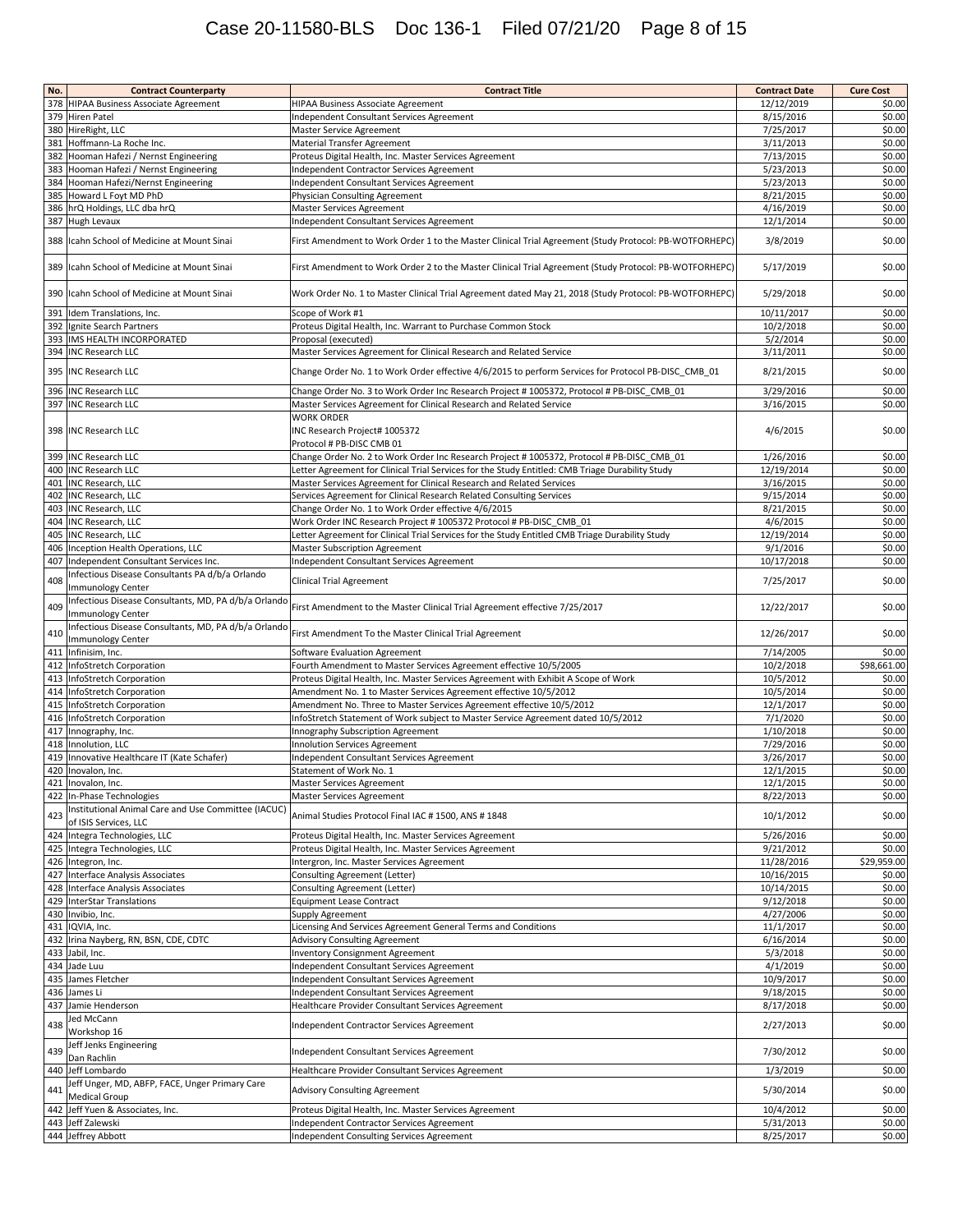# Case 20-11580-BLS Doc 136-1 Filed 07/21/20 Page 9 of 15

| No.        | <b>Contract Counterparty</b>                                                               | <b>Contract Title</b>                                                                           | <b>Contract Date</b>     | <b>Cure Cost</b> |
|------------|--------------------------------------------------------------------------------------------|-------------------------------------------------------------------------------------------------|--------------------------|------------------|
| 445        | Jeremy Frank                                                                               | Statement of Services - Independent Contractor                                                  | 1/9/2015                 | \$0.00           |
| 446        | Jerry Meece, R.Ph., FACA, CDE                                                              | <b>Advisory Consulting Agreement</b>                                                            | 6/14/2014                | \$0.00           |
|            | Plaza Pharmacy and Wellness Center                                                         |                                                                                                 |                          |                  |
| 447        | John MacDuffie Woodburn                                                                    | Independent Consultant Services Agreement                                                       | 10/4/2016                | \$0.00           |
| 448        | John MacDuffie Woodburn                                                                    | Independent Consultant Services Agreement                                                       | 11/27/2017               | \$0.00           |
| 449        | John Mahoney                                                                               | <b>Advisory Consulting Agreement</b>                                                            | 10/15/2015               | \$0.00           |
|            | 450 John McElwain                                                                          | <b>Master Services Agreement</b>                                                                | 6/25/2013                | \$0.00           |
| 451<br>452 | John Strickler                                                                             | Healthcare Provider Consultant Services Agreement                                               | 12/18/2018<br>12/13/2017 | \$0.00<br>\$0.00 |
| 453        | Johns Hopkins University School of Medicine<br>Johns Hopkins University School of Medicine | Clinical Trial Agreement<br>Second Amendment to the Clinical Trial Agreement                    | 6/19/2018                | \$0.00           |
| 454        | Jon Roth, MS, CAE                                                                          | Healthcare Provider Consultant Services Agreement                                               | 5/20/2019                | \$0.00           |
|            | JTJ Medical Supply, Inc., d/b/a Mail-Meds Clinical                                         |                                                                                                 |                          |                  |
| 455        | Pharmacy                                                                                   | <b>Pharmacy Services Agreement</b>                                                              | 8/13/2014                | \$0.00           |
|            | 456 Juan P. Frias, MD                                                                      | <b>Advisory Consulting Agreement</b>                                                            | 12/1/2014                | \$0.00           |
|            |                                                                                            | Exhibit A Scope of Work to Advisory Consultant Agreement by and Between Company and Consultant, |                          |                  |
|            | 457 Juan P. Frias, MD                                                                      | <b>Consulting Services</b>                                                                      | 1/21/2015                | \$0.00           |
|            | 458 Jungle Source, Inc.                                                                    | Service Offering to Proteus Digital Health                                                      | 5/28/2014                | \$0.00           |
| 459        | K&M Partners (Kathleen Chanover)                                                           | Independent Contractor Services Agreement                                                       | 5/14/2014                | \$0.00           |
| 460        | Kaiser Foundation Health Plan, Inc.; Kaiser                                                | Letter Agreement                                                                                | 8/25/2013                | \$0.00           |
|            | Permanente Medical Care Program                                                            |                                                                                                 |                          |                  |
| 461        | Kaiser Permanente Medical Care Program                                                     | Letter Agreement                                                                                | 8/25/2013                | \$0.00           |
| 462        | Kaleidoscope                                                                               | Assignment Details Form                                                                         | 10/6/2015                | \$0.00           |
|            | Michelle Dabideen                                                                          |                                                                                                 |                          |                  |
| 463        | Kari Rice, LLC                                                                             | Independent Consultant Services Agreement                                                       | 12/9/2016                | \$0.00           |
|            | 464 KarrScheffelSullinger LLC                                                              | Letter Agreement Re: Executive Search                                                           | 11/14/2014               | \$0.00           |
| 465        | Kathleen Kowal<br>466 Kathleen Kowal                                                       | Independent Consultant Services Agreement                                                       | 10/30/2015               | \$0.00           |
|            |                                                                                            | Independent Consultant Services Agreement                                                       | 10/25/2017               | \$0.00           |
|            | 467 Kathryn A. Cullari (Cullari Communications Global)                                     | <b>Consultant Services Agreement</b>                                                            | 3/13/2018                | \$0.00           |
|            | 468 KBA Docusys, Inc.                                                                      | Maintenance Agreement                                                                           | 7/30/2019                | \$7,848.00       |
| 469        | KBA Docusys, Inc.                                                                          | Lease Agreement (Canon imageRUNNER Advance c5535ii)                                             | 11/29/2018               | \$0.00           |
| 470        | KBA Docusys, Inc.                                                                          | Lease Agreement (Canon imageRUNNER 356if II MFP)                                                | 5/8/2019                 | \$0.00           |
| 471        | KBA Docusys, Inc.                                                                          | Lease Agreement (Canon imageRUNNER 356if II MFP)                                                | 5/23/2019                | \$0.00           |
| 472        | KBA Docusys, Inc.                                                                          | Lease Agreement (Application No. LS-1225685)                                                    | 2/12/2014                | \$0.00           |
| 473        | KBA Docusys, Inc.                                                                          | Lease Agreement (Application No. LS-1223906)                                                    | 2/12/2014                | \$0.00           |
|            | 474 KBA Docusys, Inc.                                                                      | Lease Agreement (Application No. LS-1490755)                                                    | 9/5/2014                 | \$0.00           |
|            | 475 KBA Docusys, Inc.                                                                      | Lease Agreement (Application No. LS-1490983)                                                    | 9/5/2014                 | \$0.00           |
| 476        | KBA Docusys, Inc.                                                                          | Lease Agreement (Application No. LS-1736361)                                                    | 5/13/2015                | \$0.00           |
| 477        | KBA Docusys, Inc.                                                                          | Lease Agreement (Application No. LS-2710379)                                                    | 11/14/2016               | \$0.00           |
| 478        | KBA Docusys, Inc.                                                                          | Lease Agreement (Application No. 41230398)                                                      | 8/7/2015                 | \$0.00           |
| 479        | KBA Docusys, Inc.                                                                          | Lease Agreement (Application No. LS-3103024)                                                    | 11/27/2017               | \$0.00           |
|            | 480 KBA Docusys, Inc.                                                                      | Lease Agreement (Application No. LS-53065360)                                                   | 8/30/2017                | \$0.00           |
| 481        | KBA Docusys, Inc.                                                                          | Lease Agreement (Application No. LS-3001664)                                                    | 5/31/2017                | \$0.00           |
| 482        | Kelly Grant                                                                                | Independent Consultant Services Agreement                                                       | 4/4/2014                 | \$0.00           |
|            | 483 Ken Favaro                                                                             | Independent Consultant Services Agreement                                                       | 4/1/2017                 | \$0.00           |
|            | 484 Kenneth H. Schell, PharmD, RPh, FASHP, FCSHP, CIPP                                     | Independent Consultant Services Agreement                                                       | 5/30/2018                | \$0.00           |
| 485        | <b>Kevan Clemens</b>                                                                       |                                                                                                 | 9/18/2017                | \$0.00           |
| 486        | Kevin Fletcher                                                                             | Independent Consultant Services Agreement<br>Independent Consultant Services Agreement          | 1/3/2018                 | \$0.00           |
| 487        | Kinsale Holdings d/b/a Validant                                                            | Master Services Agreement                                                                       | 4/4/2016                 | \$0.00           |
| 488        | Kinsale Holdings, Inc., d/b/a Validant                                                     | Scope of Work #02 2016                                                                          | 5/17/2016                | \$0.00           |
| 489        | KnowBe4, Inc.                                                                              | <b>Master Agreement</b>                                                                         | 8/29/2018                | \$0.00           |
|            | 490 Kognitiv, Inc.                                                                         | Professional Services Agreement                                                                 | 1/7/2019                 | \$0.00           |
|            | 491 KSE Leadership LLC                                                                     | Proposal Letter                                                                                 | 3/14/2016                | \$0.00           |
|            | 492 Kyocera Corporation                                                                    | Memorandum of Understanding                                                                     | 4/28/2006                | \$0.00           |
|            | L.E.K. Consulting Limited                                                                  |                                                                                                 |                          |                  |
| 493        |                                                                                            | Letter Agreement                                                                                | 8/7/2017                 | \$0.00           |
|            | Harbin Gloria Pharmaceuticals Co. Ltd.                                                     |                                                                                                 |                          |                  |
| 494        | L.E.K. Consulting LLC                                                                      | Letter Agreement                                                                                | 6/20/2014                | \$0.00           |
|            | 495 Larry Arne                                                                             | Proteus Digital Health, Inc. Master Services Agreement                                          | 4/28/2017                | \$0.00           |
|            | 496 Lars Osterberg, MD, MPH                                                                | Advisory Consultant Agreement                                                                   | 12/1/2014                | \$0.00           |
| 497        | Laurent Kassalow<br>Kassalow Conceptual Statistics, LLC                                    | Proteus Digital Health, Inc. Master Services Agreement                                          | 8/17/2015                | \$0.00           |
| 498        | Le Ho                                                                                      | Independent Consultant Services Agreement                                                       | 7/5/2017                 | \$0.00           |
|            | 499 Lee Hecht Harrison LLC                                                                 | Letter Agreement                                                                                | 11/5/2014                | \$0.00           |
|            | Lesley Jarvis                                                                              |                                                                                                 |                          |                  |
| 500        | Visea Consultancy Ltd.                                                                     | <b>Consulting Agreement</b>                                                                     | 5/1/2014                 | \$0.00           |
|            | 501 Life Science Management, Inc.                                                          | <b>Master Services Agreement</b>                                                                | 3/25/2014                | \$0.00           |
|            | 502 Lloyds Pharmacy Limited                                                                | <b>Collaboration Agreement Commercial UK Pilot</b>                                              | 1/13/2012                | \$0.00           |
|            | 503 Lloyds Pharmacy Limited                                                                | Letter of Intent                                                                                | 11/3/2011                | \$0.00           |
|            | 504 Lonza Pharma & Biotech                                                                 | Service Agreement                                                                               | 8/22/2019                | \$0.00           |
|            | 505 Lori Millsaps                                                                          | Independent Consultant Services Agreement                                                       | 12/21/2015               | \$0.00           |
|            | 506 Lucie Richter Consulting                                                               | <b>Master Services Agreement</b>                                                                | 6/27/2013                | \$0.00           |
|            | 507 Lucy Georgiades LLC                                                                    | <b>Consultant Services Agreement</b>                                                            | 9/26/2018                | \$0.00           |
|            | 508 Major Players Limited                                                                  | <b>Terms of Business</b>                                                                        | 9/16/2016                | \$0.00           |
| 509        | Management Team Consulting Inc. aka Interview                                              | Effective Interviewing! General Train Services Agreement                                        | 3/31/2017                | \$0.00           |
|            | <b>EDGE</b>                                                                                |                                                                                                 |                          |                  |
|            | 510 Margaret Latif                                                                         | Independent Consultant Services Agreement                                                       | 2/13/2017                | \$0.00           |
|            | 511 Marina Raikhel, MD, FAAFP                                                              | Physician Consulting Agreement                                                                  | 4/1/2016                 | \$0.00           |
|            | 512 Mark Segal                                                                             | Independent Consultant Services Agreement                                                       | 5/12/2014                | \$0.00           |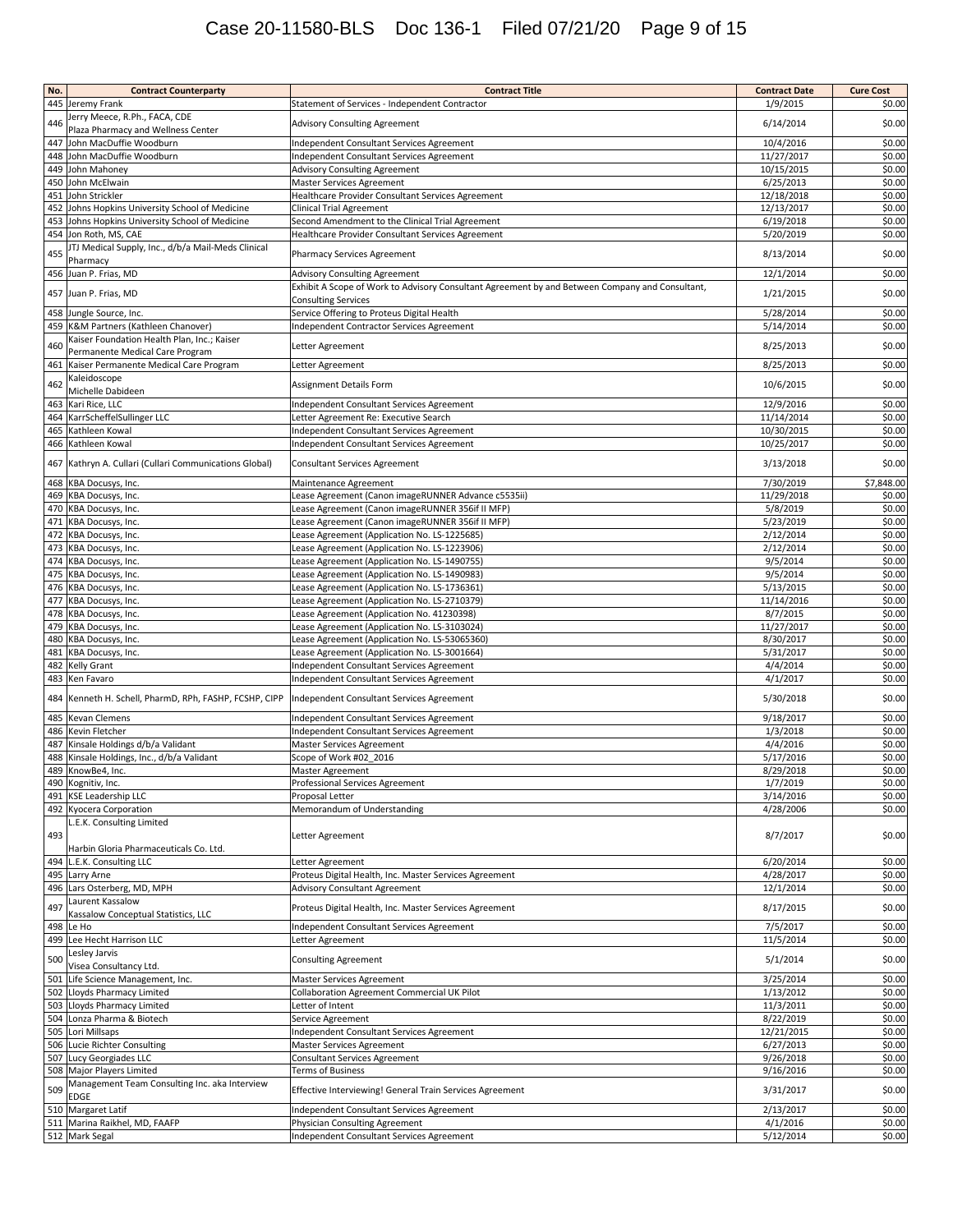# Case 20-11580-BLS Doc 136-1 Filed 07/21/20 Page 10 of 15

| No. | <b>Contract Counterparty</b>                                                     | <b>Contract Title</b>                                                                                           | <b>Contract Date</b>    | <b>Cure Cost</b> |
|-----|----------------------------------------------------------------------------------|-----------------------------------------------------------------------------------------------------------------|-------------------------|------------------|
|     | 513 Mark Tarcha, Neozene                                                         | <b>Master Services Agreement</b>                                                                                | 6/10/2015               | \$0.00           |
|     | 514 Martha M. Funnell, MS, RN, CDE                                               | <b>Advisory Consulting Agreement</b>                                                                            | 5/30/2014               | \$0.00           |
|     | 515 MartianCraft, LLC                                                            | Proteus Digital Health, Inc. Master Services Agreement                                                          | 7/9/2014                | \$0.00           |
|     | 516 Mary Lopez                                                                   | Independent Consultant Services Agreement                                                                       | 9/17/2012               | \$0.00           |
|     | 517 Mary Ryan                                                                    | <b>Consulting Agreement</b>                                                                                     | 6/15/2013               | \$0.00           |
|     | 518 Master Translation Services                                                  | <b>Master Translation Services Agreement</b>                                                                    | 10/11/2017              | \$0.00           |
|     | 519 Maxfield Frohlich                                                            | Independent Consultant Services Agreement                                                                       | 12/6/2019               | \$0.00           |
|     | 520 McGivney Global Advisors (William T. McGivney)                               | Independent Consultant Services Agreement                                                                       | 10/10/2018              | \$0.00           |
|     | 521 McGladrey LLP                                                                | Master Services Agreement                                                                                       | 3/17/2014               | \$0.00           |
|     | 522 McKesson Corporation                                                         | <b>Oncology Evaluation Agreement</b>                                                                            | 7/22/2015               | \$0.00           |
|     | 523 Media Dynamics, Inc.                                                         | Proteus Digital Health, Inc. Master Services Agreement                                                          | 11/2/2018               | \$0.00           |
|     | 524 MedPass International Limited<br>525 Medtronic, Inc.                         | Agreement for Services as EC Authorized Representative<br>Development and License Agreement                     | 12/17/2015<br>7/9/2008  | \$0.00<br>\$0.00 |
|     | 526 Meeting Protocol Worldwide, LP                                               | Consultant Services Agreement                                                                                   | 7/16/2016               | \$0.00           |
|     | 527 Meltwater News US, Inc.                                                      | Agreement                                                                                                       | 2/22/2017               | \$0.00           |
|     | 528 Memorial Hospital of Menomonee Falls, Inc                                    | Co-Encapsulation Services Agreement                                                                             | 9/1/2016                | \$0.00           |
|     | 529 Merck Sharp & Dohme Corp.                                                    | Proteus Clinical Services Agreement (InForm Medication Adherence Insights)                                      | 6/22/2015               | \$0.00           |
| 530 | Merck Sharp & Dohme Corp.<br>George Savage                                       | <b>Consulting Agreement</b>                                                                                     | 10/4/2018               | \$0.00           |
|     | 531 Mercury Technology Group, Inc.                                               | Master Services Agreement                                                                                       | 7/10/2014               | \$0.00           |
|     | 532 M-Files Inc.                                                                 | End-user License Agreement                                                                                      | 2/14/2019               | \$0.00           |
|     | 533 MG America                                                                   | Conditions of Sale                                                                                              | 2/27/2019               | \$0.00           |
|     | 534 Michael Graves                                                               | Independent Consultant Services Agreement                                                                       | 3/11/2013               | \$0.00           |
|     | 535 Michael N. Dubroff                                                           | Independent Consultant Services Agreement                                                                       | 4/1/2018                | \$0.00           |
|     | 536 Michael Saag, MD                                                             | <b>Advisory Consulting Agreement</b>                                                                            | 3/21/2017               | \$0.00           |
|     | 537 Microrite Inc. (Ziva Abraham)                                                | Independent Contractor Services Agreement                                                                       | 5/22/2014               | \$0.00           |
|     | 538 MicroStrategy Services Corporation                                           | Master Services Agreement                                                                                       | 6/24/2014               | \$0.00           |
|     | 539 Mike Hedman                                                                  | <b>Consulting Agreement</b>                                                                                     | 12/1/2015               | \$0.00           |
|     | 540 Mission Gastroenterology and Hepatology                                      | <b>Advisory Consulting Agreement</b>                                                                            | 4/25/2017               | \$0.00           |
|     | 541 Mobiquity, Inc.                                                              | Master Services Agreement                                                                                       | 5/14/2019               | \$0.00           |
|     | 542 Moe Reitman, Inc.                                                            | Letter Agreement                                                                                                | 4/28/2016<br>4/24/2018  | \$0.00<br>\$0.00 |
|     | 543 MORIAH Consultants<br>Motion Recruitment Partners LLC (dba both Jobspring    | Proteus Digital Health, Inc. Master Services Agreement                                                          |                         |                  |
| 544 | Partners and Workbridge Associates)                                              | Master Services Agreement for Supply Temporary Employment Services                                              | 10/21/2015              | \$0.00           |
|     | 545 Motivation Science, Inc.                                                     | <b>Enterprise Service Agreement</b>                                                                             | 6/30/2015               | \$0.00           |
|     | 546 Muhlbauer Inc.                                                               | Purchase Order                                                                                                  | 2/11/2019               | \$0.00           |
|     | 547 MultiCare Health System<br>548 MWA, Inc.                                     | Charter Customer Agreement<br>Independent Contractor Services Agreement                                         | 5/1/2013<br>5/25/2015   | \$0.00<br>\$0.00 |
| 549 | MWA, Inc.                                                                        | Independent Contractor Services Agreement                                                                       | 8/10/2015               | \$0.00           |
|     | 550 Myant Inc.                                                                   | Rapid Prototyping and Development Agreement                                                                     | 6/1/2018                | \$0.00           |
|     | 551 Naima Health LLC                                                             | Proteus Digital Health, Inc. Master Services Agreement                                                          | 11/1/2018               | \$0.00           |
|     | 552 Nancy Bradish Myers (Catalyst Healthcare Consulting) Consulting Agreement    |                                                                                                                 | 5/1/2013                | \$0.00           |
|     | 553 Nancy Bradish Myers (Catalyst Healthcare Consulting) Consulting Agreement    |                                                                                                                 | 9/1/2014                | \$0.00           |
|     | 554 Nancy Stade dba Stade FDA Consulting Practice                                | <b>Consultant Services Agreement</b>                                                                            | 10/15/2019              | \$0.00           |
|     | 555 National Research Institute                                                  | Clinical Trial Agreement, Protocol # PB-DISC_CMB_01                                                             | 7/10/2015               | \$0.00           |
|     | 556 National Research Institute                                                  | First Amendment to the Clinical Trial Agreement, Protocol # PB-DISC_CMB_01                                      | 9/8/2015                | \$0.00           |
|     | 557 Natoli Engineering Company, Inc.                                             | Master Services Agreement                                                                                       | 11/14/2011              | \$0.00           |
|     | 558 Navitas, Inc.                                                                | License Agreement                                                                                               | 9/20/2018               | \$0.00           |
|     | 559 NCC Group Security Services, Inc.                                            | Master Services Agreement                                                                                       | 5/3/2019                | \$0.00           |
|     | 560 Nelson & Associates Financial Recruiting & Consulting Service Agreement      |                                                                                                                 | 10/20/2014              | \$33,212.00      |
|     | 561 Neozene, Inc. (Ranil Piyaratna)                                              | Master Services Agreement                                                                                       | 6/4/2015                | \$0.00           |
|     | 562 Neozene, Inc. (Ranil Piyaratna)                                              | <b>Master Services Agreement</b>                                                                                | 6/10/2015               | \$0.00           |
|     | 563 Newcastle upon Tyne Hospitals NHS Foundation Trust Master Services Agreement |                                                                                                                 | 8/6/2015                | \$0.00           |
|     | 564 Nexient LLC                                                                  | Proteus Digital Health, Inc. Master Services Agreement                                                          | 10/4/2017               | \$27,733.00      |
|     | 565 Ngoc-Anh T. Nguyen                                                           | <b>Independent Contractor Services Agreement</b>                                                                | 5/28/2015               | \$0.00           |
|     | 566 Nicholas Peters                                                              | Consulting Agreement for Individual Consultants                                                                 | 3/1/2009                | \$0.00           |
|     | 567 Nisheeth Kaushal                                                             | Independent Consultant Services Agreement                                                                       | 9/10/2018               | \$0.00           |
|     | 568 Norwich Pharmaceuticals, Inc.                                                | Master Pharmaceutical Development Services Agreement                                                            | 3/11/2014               | \$0.00           |
|     | 569 Novartis International Pharmaceutical Ltd.                                   | License & Collaboration Agreement                                                                               | 12/16/2009              | \$0.00           |
|     | 570 Novartis Pharma AG                                                           | <b>Evaluation Agreement</b>                                                                                     | 11/13/2008              | \$0.00           |
|     | 571 Novartis Pharma AG                                                           | Device Vigilance Agreement                                                                                      | 12/16/2009              | \$0.00           |
|     | 572 NPI Services, Inc.<br>573 NuWaves Engineering                                | Proteus Digital Health, Inc. - NPI Services, Inc. Master Services Agreement<br><b>Master Services Agreement</b> | 1/15/2018<br>10/18/2018 | \$0.00<br>\$0.00 |
|     | <b>NuWaves Engineering</b>                                                       |                                                                                                                 |                         |                  |
| 574 | Otsuka Pharmaceutical, Co., Ltd.                                                 | Novation Agreement                                                                                              | 6/5/2020                | \$0.00           |
|     | 575 Oak Street Health                                                            | <b>Business Associate Agreement</b>                                                                             | 7/9/2018                | \$0.00           |
|     | 576 Okta Inc.                                                                    | <b>Master Subscription Agreement</b>                                                                            | 4/3/2015                | \$69,000.00      |
|     | 577 Omicron Research Limited<br>578 OpSource, Inc.                               | Terms and Conditions of Business for Standard Service Provision<br>OpSource, Inc. Master Services Agreement     | 7/1/2019<br>4/9/2010    | \$0.00<br>\$0.00 |
|     | 579 Oracle America, Inc.                                                         | Oracle Cloud Services Agreement                                                                                 | 8/17/2015               | \$77,518.00      |
|     | 580 Oracle America, Inc.                                                         | <b>General Terms</b>                                                                                            | 7/16/2014               | \$0.00           |
|     | 581 Oracle America, Inc.                                                         | License & Collaboration Agreement                                                                               | 9/29/2014               | \$0.00           |
|     | 582 Oracle America, Inc.                                                         | License and Collaboration Agreement                                                                             | 9/24/2014               | \$0.00           |
|     | 583 Oracle America, Inc.                                                         | Ordering Document/Software License Agreement                                                                    | 11/4/2015               | \$0.00           |
|     | 584 Oracle America, Inc.                                                         | Oracle Partnernetwork Agreement                                                                                 | 8/13/2015               | \$0.00           |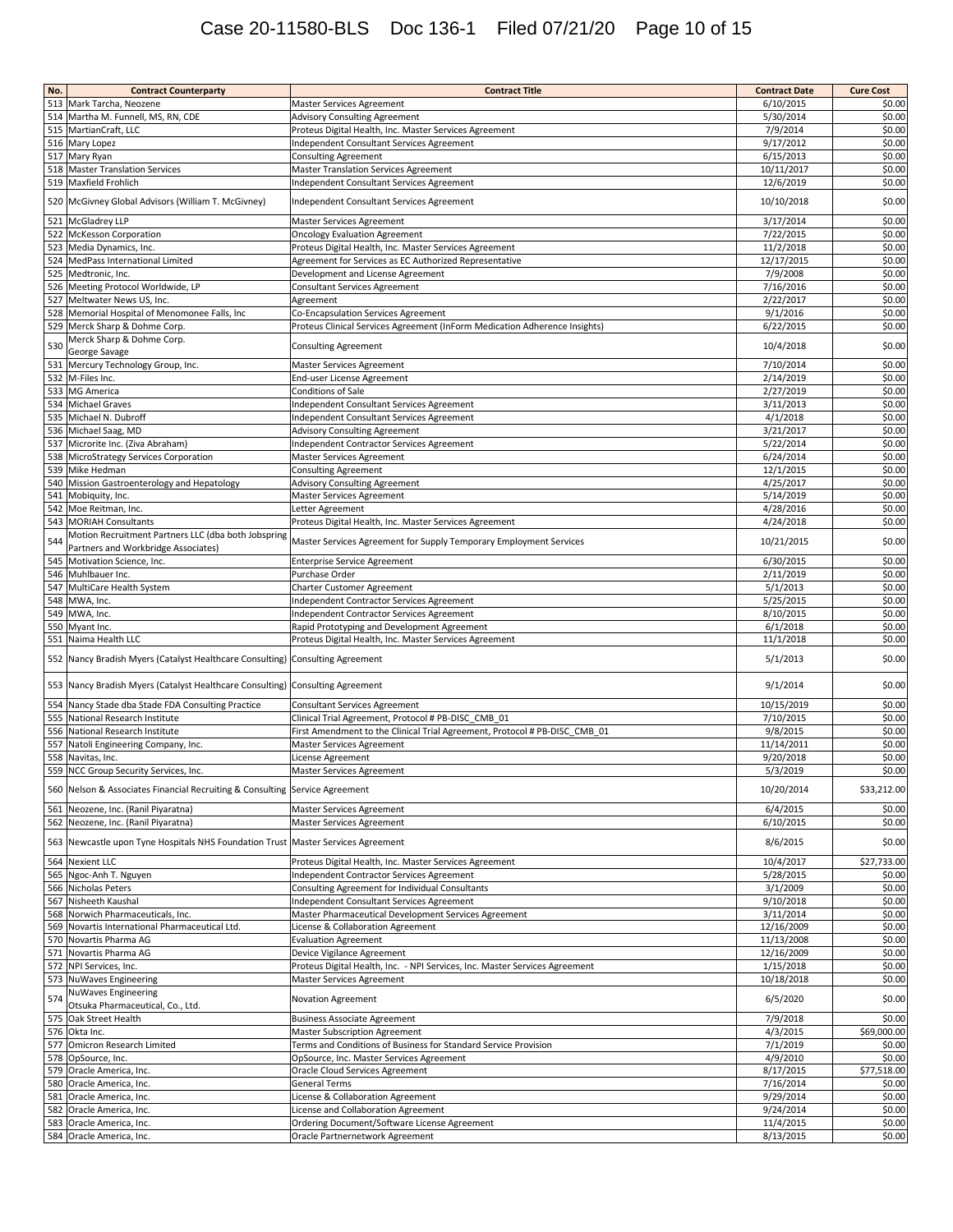# Case 20-11580-BLS Doc 136-1 Filed 07/21/20 Page 11 of 15

| No. | <b>Contract Counterparty</b>                                     | <b>Contract Title</b>                                                                                    | <b>Contract Date</b> | <b>Cure Cost</b> |
|-----|------------------------------------------------------------------|----------------------------------------------------------------------------------------------------------|----------------------|------------------|
| 585 | OSI Engineering, Inc. (Javier Diaz)                              | Independent Consultant Services Agreement                                                                | 6/16/2016            | \$0.00           |
|     | 586 OSI Engineering, Inc. (Javier Diaz)                          | Independent Contractor Services Agreement                                                                | 11/14/2014           | \$0.00           |
|     | Otsuka America Pharmaceutical, Inc.;                             |                                                                                                          |                      |                  |
| 587 | In-Phase Technologies, Inc                                       | Mutual Confidential Disclosure Agreement                                                                 | 2/4/2020             | \$0.00           |
|     |                                                                  |                                                                                                          |                      |                  |
| 588 | Otsuka Pharmaceutical Co., Ltd                                   | <b>Expanded Collaboration Agreement</b>                                                                  | 10/1/2018            | \$0.00           |
| 589 | Otsuka Pharmaceutical Co., Ltd                                   | Amended and Restated Expanded Collaboration Agreement                                                    | 12/30/2019           | \$0.00           |
| 590 | Otsuka Pharmaceutical Co., Ltd                                   | Amended and Restated Vigilance Agreement                                                                 | 5/19/2014            | \$0.00           |
| 591 | Otsuka Pharmaceutical Co., Ltd                                   | Second Amended and Restated Vigilance Agreement                                                          | 7/29/2016            | \$0.00           |
| 592 | Otsuka Pharmaceutical Co., Ltd                                   | <b>Quality Agreement</b>                                                                                 | 8/31/2019            | \$0.00           |
| 593 | Otsuka Pharmaceutical Co., Ltd                                   | Development and Commercial Supply Agreement                                                              | 7/15/2015            | \$0.00           |
| 594 | Otsuka Pharmaceutical Co., Ltd                                   | <b>Transition Services Agreement</b>                                                                     | 2/28/2020            | \$0.00           |
| 595 | Otsuka Pharmaceutical Co., Ltd.                                  | Novation Agreement                                                                                       | 6/5/2020             | \$0.00           |
| 596 | Otsuka Pharmaceutical Co., Ltd.                                  | Purchase Order                                                                                           | 12/5/2016            | \$0.00           |
| 597 | Otsuka Pharmaceutical Co., Ltd.                                  | License & Collaboration Agreement                                                                        | 6/25/2012            | \$0.00           |
| 598 | Otsuka Pharmaceutical Co., Ltd.                                  | Second Amended and Restated Viligance Agreement                                                          | 7/29/2015            | \$0.00           |
| 599 | Otsuka Pharmaceutical Co., Ltd.                                  | Quality Agreement                                                                                        | 6/24/2013            | \$0.00           |
| 600 | Otsuka Pharmaceutical Co., Ltd.                                  | Vigilance Agreement                                                                                      | 6/17/2013            | \$0.00           |
|     | 601 Otsuka Pharmaceutical Co., Ltd.                              |                                                                                                          | 6/25/2012            | \$0.00           |
|     |                                                                  | License and Collaboration Agreement                                                                      |                      | \$0.00           |
|     | 602 Otsuka Pharmaceutical Co., Ltd.                              | Quality Agreement                                                                                        | 6/1/2013             |                  |
|     | 603 Otsuka Pharmaceutical Co., Ltd.                              | Vigilance Agreement                                                                                      | 5/31/2013            | \$0.00           |
| 604 | Otsuka Pharmaceutical Co., Ltd.                                  | Supply Agreement                                                                                         | 7/15/2015            | \$0.00           |
| 605 | Otsuka Pharmaceutical Development &                              | Task Order For Master Services Agreement                                                                 | 6/25/2014            | \$0.00           |
|     | Commercialization, Inc.                                          |                                                                                                          |                      |                  |
| 606 | Otsuka Pharmaceutical Development and<br>Commercialization, Inc. | Master Services Agreement                                                                                | 6/13/2014            | \$0.00           |
|     | Otsuka Pharmaceutical Development and                            |                                                                                                          |                      |                  |
| 607 | Commercialization, Inc.                                          | <b>Master Services Agreement</b>                                                                         | 5/14/2014            | \$0.00           |
|     | Otsuka Pharmaceutical, Co., Ltd.                                 |                                                                                                          |                      |                  |
| 608 |                                                                  | <b>DRAFT Assignment</b>                                                                                  | 4/1/2020             | \$0.00           |
|     | Spaulding Clinical Research, LLC                                 |                                                                                                          |                      |                  |
|     | 609 Oxford Global Resources, Inc.                                | Independent Contractor Services Agreement                                                                | 10/16/2013           | \$0.00           |
|     | 610 Oxford Global Resources, Inc.                                | Independent Contractor Services Agreement                                                                | 5/1/2016             | \$0.00           |
|     | 611 PA Health Leadership Consulting (Bart Wald)                  | Independent Contractor Agreement                                                                         | 8/30/2018            | \$0.00           |
|     |                                                                  |                                                                                                          |                      | \$0.00           |
|     | 612 Pacesetter, Inc.                                             | Joint Development and Intellectual Property License Agreement                                            | 12/21/2005           |                  |
|     | 613 Pacesetter, Inc.                                             | Manufacturing Process Development and Supply Agreement                                                   | 7/9/2008             | \$0.00           |
|     | 614 Pacific Biolabs                                              | Master Services Agreement                                                                                | 12/7/2011            | \$1,175.00       |
|     | 615 Pacific Research Partners LLC                                | Master Services Agreement                                                                                | 11/1/2016            | \$0.00           |
|     | 616 Pall Corporation                                             | Material Transfer Agreement                                                                              | 7/25/2014            | \$0.00           |
|     | 617 Pantheon Pharmaceuticals Inc.                                | Capital Expenditure and Equipment Agreement                                                              | 2/13/2019            | \$0.00           |
|     | 618 Pantheon Pharmaceuticals Inc.                                | Development Services Agreement                                                                           | 2/1/2018             | \$0.00           |
|     | 619 Paradoxes Inc.                                               | Independent Contractor Agreement                                                                         | 6/21/2018            | \$0.00           |
|     | 620 Parsec Automation Corp.                                      | Proteus Digital Health, Inc. Master Services Agreement                                                   | 4/17/2014            | \$0.00           |
|     | 621 Particle Sciences, Inc.                                      | Master Services Agreement Lubrizol No. P1754706                                                          | 2/7/2018             | \$0.00           |
|     | 622 Patheon Development Services, Inc.                           | PDS Proposal - Imatinib Tablet With Sensor                                                               | 10/10/2018           | \$0.00           |
| 623 | Patheon Development Services, Inc.                               | PDS Proposal - Imatinib Tablet With Sensor                                                               | 2/1/2018             | \$0.00           |
|     | 624 Patheon Development Services, Inc.                           | Early Development Proposal                                                                               | 8/10/2018            | \$0.00           |
|     | 625 Patheon Pharmaceuticals Inc.                                 | Development Manufacturing Agreement                                                                      | 1/22/2015            | \$0.00           |
|     | 626 Patrick Beaulieu                                             | <b>Statement of Services</b>                                                                             | 11/22/2011           | \$0.00           |
|     |                                                                  | Proteus Digital Health, Inc. Healthcare Provider Consultant Services Agreement                           | 5/20/2019            | \$0.00           |
|     | 627 Paul Morales, PharmD                                         |                                                                                                          |                      |                  |
|     | 628 Paul Norton                                                  | Independent Consultant Services Agreement                                                                | 10/10/2017           | \$0.00           |
|     | 629 PayForward LLC                                               | Master Services Agreement                                                                                | 4/13/2020            | \$0.00           |
|     | 630 PayForward LLC                                               | Statement of Work #1                                                                                     | 4/8/2020             | \$0.00           |
|     | 631 PayForward LLC                                               | Subcontractor Business Associate Agreement                                                               | 4/8/2020             | \$0.00           |
|     | 632 Peak Gastroenterology Associates, PC                         | <b>Clinical Trial Agreement</b>                                                                          | 9/27/2017            | \$0.00           |
|     | 633 Peak Gastroenterology Associates, PC                         | First Amendment to the Clinical Trial Agreement entered on 9/27/2017                                     | 3/8/2018             | \$0.00           |
|     | 634 Penny Goss Technical Solutions                               | Master Services Agreement                                                                                | 8/13/2015            | \$0.00           |
|     | 635 Peter Alperin                                                | Advisory Consulting Agreement                                                                            | 6/29/2014            | \$0.00           |
|     | 636 Peter J. Neumann                                             | <b>Advisory Consulting Agreement</b>                                                                     | 2/23/2016            | \$0.00           |
|     | 637 Phaidon International (US) Inc.                              | Client Agreement/Schedule                                                                                | 4/4/2019             | \$0.00           |
|     | 638 Phaidon International (US) Inc.                              | Client Agreement/Schedule                                                                                | 1/2/2019             | \$0.00           |
|     | 639 Phaidon Internatonal (US) Inc.                               | Services Agreement                                                                                       | 12/5/2016            | \$0.00           |
|     |                                                                  | Master Services Agreement for the Outsourcing of Global Pharmacovigilance & Medical Services for Proteus |                      |                  |
|     | 640 Phar Safer Associates, Ltd.                                  | Digital Health                                                                                           | 11/26/2016           | \$0.00           |
|     | 641 Pharmatech Associates                                        | Independent Consultant Services Agreement                                                                | 3/26/2018            | \$0.00           |
|     | 642 Pharm-Olam International, Ltd.                               | Master Services Agreement                                                                                | 9/26/2011            | \$0.00           |
|     |                                                                  |                                                                                                          |                      |                  |
|     | 643 PharSafer Associates Ltd.                                    | Master Services Agreement for the Outsourcing of Global Pharmacovigilance and Medical Services           | 11/26/2016           | \$0.00           |
|     | 644 Phil Pinn                                                    | Independent Consultant Services Agreement                                                                | 3/5/2019             | \$0.00           |
|     | 645 Piramal Healthcare (UK) LTD                                  | Master Services Agreement                                                                                | 3/25/2015            | \$0.00           |
|     | 646 Populus Group                                                | Payroll and Independent Contractor Engagement Services Agreement                                         | 3/20/2018            | \$0.00           |
|     | 647 Precision Health Economics, LLC                              | Health Economics Outcomes and Research Consulting and Services Agreement                                 | 11/15/2013           | \$0.00           |
|     | 648 Predictive Health, LLC                                       | Healthcare Provider Consultant Services Agreement                                                        | 3/2/2019             | \$4,500.00       |
|     | 649 PriceWaterhouseCoopers LLP                                   | Statement of Work (ERM, 7/3/2018)                                                                        | 7/3/2018             | \$0.00           |
|     |                                                                  |                                                                                                          |                      |                  |
|     | 650 PrintPac Printing and Packing, Inc.                          | DRAFT Proteus Digital Health, Inc. - PrintPac Printing and Packing, Inc. Master Services Agreement       | 6/1/2020             | \$0.00           |
| 651 | Pro Source, Inc. Lab Pros, a Division of Pro Source,<br>Inc.     | Placement Agreement                                                                                      | 3/23/2016            | \$0.00           |
|     | 652 Professor Mark A. Young MD, MBA, FACP                        | Healthcare Provider Consultant Services Agreement                                                        | 6/22/2018            | \$0.00           |
|     | 653 proofpoint                                                   | Information & Compliance Exhibit                                                                         | 9/29/2017            | \$0.00           |
|     | 654 proofpoint                                                   | Proofpoint Security Products Exhibit                                                                     | 9/29/2017            | \$0.00           |
|     |                                                                  |                                                                                                          |                      |                  |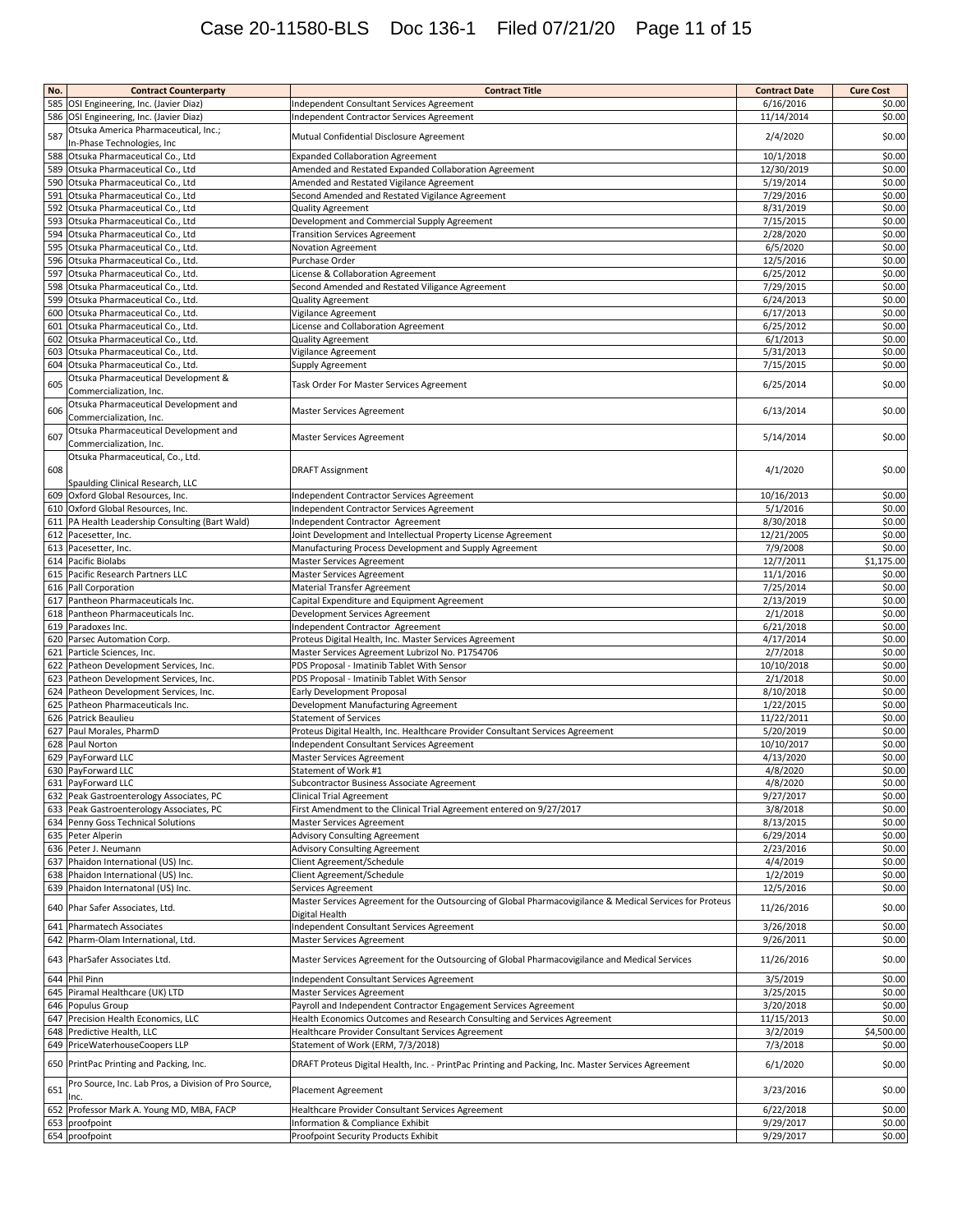| 655 proofpoint<br>9/29/2017<br><b>General Terms and Conditions</b><br>\$0.00<br>Providence Hospital<br>656 Rick Elion, M.D. (Co-Investigator)<br>Clinical Trial Agreement<br>9/18/2017<br>\$0.00<br>Jose Bordon, M.D. (Co-Investigator)<br>Providence Hospital<br>657 Rick Elion, M.D. (Co-Investigator)<br>4/13/2018<br>\$0.00<br>First Amendment to the Clinical Trial Agreement dated 9/18/2017<br>Jose Bordon, M.D. (Co-Investigator)<br>Providence Hospital<br>658 Rick Elion, M.D. (Co-Investigator)<br>Second Amendment to the Clinical Trial Agreement dated 9/18/2017<br>4/24/2018<br>Jose Bordon, M.D. (Co-Investigator)<br>Providence Hospital<br>Rick Elion, M.D. (Co-Investigator)<br>659 Jose Bordon, M.D. (Co-Investigator)<br>Assignment and Assumption of Clinical Trial Agreement<br>5/1/2019<br>\$0.00<br>Washington Health Institute (WHI)<br>Providence Hospital<br>Rick Elion, M.D. (Co-Investigator)<br>660 Jose Bordon, M.D. (Co-Investigator)<br>Third Amendment to the Clinical Trial Agreement dated 9/18/2017<br>4/29/2019<br>\$0.00<br>Washington Health Institute (WHI)<br>Prudential Cleanroom Services, A Division of<br>661<br>Service Rental Agreement<br>7/15/2013<br>\$0.00<br><b>Prudential Overall Supply</b><br>662 QPC Services, LLC<br>6/7/2017<br>\$0.00<br>Independent Consultant Services Agreement<br>663 QualityAdvantage LLC<br>9/23/2016<br>\$0.00<br>Agreement<br>664 Quartesian LLC<br>10/1/2019<br>\$24,160.00<br>Master Services Agreement<br>665 Quick & Associates, Inc.<br>3/16/2016<br>\$0.00<br><b>Consulting Agreement</b><br>6/6/2014<br>\$0.00<br>666 R.B. High Tech Transportation, Inc.<br>Master Services Agreement<br>\$0.00<br>667 Rachel Drury, PharD., BCAP<br>5/20/2019<br>Healthcare Provider Consultant Services Agreement<br>\$0.00<br>668 Radford<br>9/4/2017<br>Services Agreement<br>669 Radford<br>9/21/2016<br>\$0.00<br>Services Agreement<br>670 Rahi Systems<br>\$0.00<br>5/30/2019<br>Proteus Digital Health, Inc. Master Services Agreement<br>671 Real Staffing<br>5/16/2016<br>\$0.00<br>Contract for the Supply of Technical Services<br>672 Reciprocity, Inc.<br>7/11/2018<br>\$0.00<br>Master Services Agreement<br>\$3,780.00<br>Medical Device UDI/GUDID Outsourced Services Agreement<br>2/22/2016<br>673 Reed Technology and Information Services, Inc.<br>674 Reliablecoders, Inc.<br>10/6/2014<br>\$0.00<br>Master Services Agreement<br>675 Rhombus Systems, Inc.<br>11/29/2017<br>\$5,519.00<br>Proteus Digital Health, Inc. Master Services Agreement<br>676 Richard McLain, PFP Statistical Consulting, LLC<br>4/12/2017<br>\$0.00<br>Master Services Agreement<br>677 RingCentral, Inc.<br>RingCentral Office Plan Purchase Agreement (as amended)<br>9/22/2017<br>\$38,289.00<br>9/16/2019<br>\$0.00<br>678 RingCentral, Inc.<br>RingCentral Video Service Beta Testing Term Sheet<br>RingCentral Professional Services<br>\$0.00<br>679 RingCentral, Inc.<br>1/19/2018<br>Statement of Work for Implementation Services<br>RingCentral Professional Services<br>\$0.00<br>680 RingCentral, Inc.<br>1/23/2018<br>Statement of Work for Implementation Services<br>RingCentral Professional Services<br>\$0.00<br>681 RingCentral, Inc.<br>6/7/2018<br>Statement of Work for Implementation Services<br>RingCentral Professional Services<br>\$0.00<br>682 RingCentral, Inc.<br>12/7/2018<br>Statement of Work for Implementation Services<br>683 Robert Abel PhD<br>8/10/2016<br>\$0.00<br>Statistical Support for Clinical Studies and Product Development Master Services Agreement<br>Robert Bosch Engineering and Business Solutions<br>\$0.00<br>684<br>Statement of Work (SOW) - Software Validation Services for Web Apps<br>12/22/2017<br>Limited<br>Robert Bosch Engineering and Business Solutions<br>685<br>8/27/2015<br>Proteus Digital Health, Inc. Master Services Agreement<br>Private Limited<br>Robert Bosch Engineering And Business Solutlons<br>686<br>9/9/2015<br><b>Master Services Agreement</b><br>Private Limited<br>687 Robert Half Management Resources<br>Statement of Work<br>8/15/2016<br>\$0.00<br>688 Robertson Consulting<br>2/7/2014<br>\$0.00<br>Master Services Agreement<br>689 Romaco Kilian GmbH<br>Invoice #1100186920<br>10/31/2018<br>\$510,849.00<br>Ronald E. Aubert PhD (Research and Evaluation<br>690<br>\$0.00<br>8/20/2013<br>Master Services Agreement<br>Analytics LLC)<br>Royal Berkshire NHS Foundation Trust<br>Tripartite Clinical Investigation Agreement for Medical Technology Industry Sponsored Research in NHS<br>691<br>Hospitals, Managed by Contract Research Organizations (CROs) between Royal Berkshire NHS Foundation<br>6/21/2010<br>Covance Clinical Research Unit Limited<br>Trust and Proteus Biomedical, Inc. and Covance Clinical Research Unit Limited<br>692 Rush University Metcal Center<br>8/16/2016<br>\$0.00<br><b>Business Associate Agreement</b><br>693 Rush University Metcal Center<br>8/2/2016<br>\$0.00<br>Master Subscription Agreement<br>694 Ryzen Solutions<br>8/24/2017<br><b>Recruiting Agency Agreement</b><br>695 Safeway<br>5/8/2015<br>\$0.00<br>Supply and Cost Reimbursement Agreement<br>4/24/2015<br>\$0.00<br>696 Safeway<br>Supply and Cost Reimbursement Agreement<br>697 Salesforce.com, Inc<br>\$0.00<br>5/1/2019<br><b>Master Subscription Agreement</b><br>\$0.00<br>698 Samanage Ltd.<br>6/14/2018<br><b>Master Subscription Agreement</b><br>699 Sanjeev Bhavnani, MD<br>2/2/2016<br>\$0.00<br><b>Advisory Consulting Agreement</b><br>700 Santa Clara University<br>4/17/2018<br>\$0.00<br>Curricular Experiential Learning and Sponsorship Agreement<br>6/1/2018<br>\$0.00<br>701 Sapience, LLC<br>Independent Consultant Services Agreement<br>702 Sarayu Consultants, Inc.<br>12/8/2014<br>\$0.00<br>Master Services Agreement<br>703 Schellman & Company, LLC<br>6/13/2016<br>\$0.00<br>Professional Services Agreement<br>704 Schellman & Company, LLC<br>10/31/2014<br>\$0.00<br>Professional Services Agreement<br>705 Schellman & Company, LLC<br>9/21/2018<br>\$0.00<br>Professional Services Agreement<br>706 Schellman & Company, LLC<br>4/9/2015<br>Professional Services Agreement<br>707 Schlesinger Associates<br>8/3/2016<br>Independent Consultant Services Agreement | No. | <b>Contract Counterparty</b> | <b>Contract Title</b> | <b>Contract Date</b> | <b>Cure Cost</b> |
|----------------------------------------------------------------------------------------------------------------------------------------------------------------------------------------------------------------------------------------------------------------------------------------------------------------------------------------------------------------------------------------------------------------------------------------------------------------------------------------------------------------------------------------------------------------------------------------------------------------------------------------------------------------------------------------------------------------------------------------------------------------------------------------------------------------------------------------------------------------------------------------------------------------------------------------------------------------------------------------------------------------------------------------------------------------------------------------------------------------------------------------------------------------------------------------------------------------------------------------------------------------------------------------------------------------------------------------------------------------------------------------------------------------------------------------------------------------------------------------------------------------------------------------------------------------------------------------------------------------------------------------------------------------------------------------------------------------------------------------------------------------------------------------------------------------------------------------------------------------------------------------------------------------------------------------------------------------------------------------------------------------------------------------------------------------------------------------------------------------------------------------------------------------------------------------------------------------------------------------------------------------------------------------------------------------------------------------------------------------------------------------------------------------------------------------------------------------------------------------------------------------------------------------------------------------------------------------------------------------------------------------------------------------------------------------------------------------------------------------------------------------------------------------------------------------------------------------------------------------------------------------------------------------------------------------------------------------------------------------------------------------------------------------------------------------------------------------------------------------------------------------------------------------------------------------------------------------------------------------------------------------------------------------------------------------------------------------------------------------------------------------------------------------------------------------------------------------------------------------------------------------------------------------------------------------------------------------------------------------------------------------------------------------------------------------------------------------------------------------------------------------------------------------------------------------------------------------------------------------------------------------------------------------------------------------------------------------------------------------------------------------------------------------------------------------------------------------------------------------------------------------------------------------------------------------------------------------------------------------------------------------------------------------------------------------------------------------------------------------------------------------------------------------------------------------------------------------------------------------------------------------------------------------------------------------------------------------------------------------------------------------------------------------------------------------------------------------------------------------------------------------------------------------------------------------------------------------------------------------------------------------------------------------------------------------------------------------------------------------------------------------------------------------------------------------------------------------------------------------------------------------------------------------------------------------------------------------------------------------------------------------------------------------------------------------------------------------------------------------------------------------------------------------------------------------------------------------------------------------------------------------------------------------------------------------------------------------------------------------------------------------------------------------------------------------------------------------------------------------------------------------------------------------------------------------------------------------------------------------------------------------------------------------------------------------------------------------------------------------------------------------------------------------------------------------------------------------------------------------------------------------------------------------------------------------------------------------------------------------------------------------------------------------------------------|-----|------------------------------|-----------------------|----------------------|------------------|
|                                                                                                                                                                                                                                                                                                                                                                                                                                                                                                                                                                                                                                                                                                                                                                                                                                                                                                                                                                                                                                                                                                                                                                                                                                                                                                                                                                                                                                                                                                                                                                                                                                                                                                                                                                                                                                                                                                                                                                                                                                                                                                                                                                                                                                                                                                                                                                                                                                                                                                                                                                                                                                                                                                                                                                                                                                                                                                                                                                                                                                                                                                                                                                                                                                                                                                                                                                                                                                                                                                                                                                                                                                                                                                                                                                                                                                                                                                                                                                                                                                                                                                                                                                                                                                                                                                                                                                                                                                                                                                                                                                                                                                                                                                                                                                                                                                                                                                                                                                                                                                                                                                                                                                                                                                                                                                                                                                                                                                                                                                                                                                                                                                                                                                                                                                                                                                                                                                                                                                                                                                                                                                                                                                                                                                                                                                          |     |                              |                       |                      |                  |
|                                                                                                                                                                                                                                                                                                                                                                                                                                                                                                                                                                                                                                                                                                                                                                                                                                                                                                                                                                                                                                                                                                                                                                                                                                                                                                                                                                                                                                                                                                                                                                                                                                                                                                                                                                                                                                                                                                                                                                                                                                                                                                                                                                                                                                                                                                                                                                                                                                                                                                                                                                                                                                                                                                                                                                                                                                                                                                                                                                                                                                                                                                                                                                                                                                                                                                                                                                                                                                                                                                                                                                                                                                                                                                                                                                                                                                                                                                                                                                                                                                                                                                                                                                                                                                                                                                                                                                                                                                                                                                                                                                                                                                                                                                                                                                                                                                                                                                                                                                                                                                                                                                                                                                                                                                                                                                                                                                                                                                                                                                                                                                                                                                                                                                                                                                                                                                                                                                                                                                                                                                                                                                                                                                                                                                                                                                          |     |                              |                       |                      |                  |
|                                                                                                                                                                                                                                                                                                                                                                                                                                                                                                                                                                                                                                                                                                                                                                                                                                                                                                                                                                                                                                                                                                                                                                                                                                                                                                                                                                                                                                                                                                                                                                                                                                                                                                                                                                                                                                                                                                                                                                                                                                                                                                                                                                                                                                                                                                                                                                                                                                                                                                                                                                                                                                                                                                                                                                                                                                                                                                                                                                                                                                                                                                                                                                                                                                                                                                                                                                                                                                                                                                                                                                                                                                                                                                                                                                                                                                                                                                                                                                                                                                                                                                                                                                                                                                                                                                                                                                                                                                                                                                                                                                                                                                                                                                                                                                                                                                                                                                                                                                                                                                                                                                                                                                                                                                                                                                                                                                                                                                                                                                                                                                                                                                                                                                                                                                                                                                                                                                                                                                                                                                                                                                                                                                                                                                                                                                          |     |                              |                       |                      |                  |
|                                                                                                                                                                                                                                                                                                                                                                                                                                                                                                                                                                                                                                                                                                                                                                                                                                                                                                                                                                                                                                                                                                                                                                                                                                                                                                                                                                                                                                                                                                                                                                                                                                                                                                                                                                                                                                                                                                                                                                                                                                                                                                                                                                                                                                                                                                                                                                                                                                                                                                                                                                                                                                                                                                                                                                                                                                                                                                                                                                                                                                                                                                                                                                                                                                                                                                                                                                                                                                                                                                                                                                                                                                                                                                                                                                                                                                                                                                                                                                                                                                                                                                                                                                                                                                                                                                                                                                                                                                                                                                                                                                                                                                                                                                                                                                                                                                                                                                                                                                                                                                                                                                                                                                                                                                                                                                                                                                                                                                                                                                                                                                                                                                                                                                                                                                                                                                                                                                                                                                                                                                                                                                                                                                                                                                                                                                          |     |                              |                       |                      |                  |
|                                                                                                                                                                                                                                                                                                                                                                                                                                                                                                                                                                                                                                                                                                                                                                                                                                                                                                                                                                                                                                                                                                                                                                                                                                                                                                                                                                                                                                                                                                                                                                                                                                                                                                                                                                                                                                                                                                                                                                                                                                                                                                                                                                                                                                                                                                                                                                                                                                                                                                                                                                                                                                                                                                                                                                                                                                                                                                                                                                                                                                                                                                                                                                                                                                                                                                                                                                                                                                                                                                                                                                                                                                                                                                                                                                                                                                                                                                                                                                                                                                                                                                                                                                                                                                                                                                                                                                                                                                                                                                                                                                                                                                                                                                                                                                                                                                                                                                                                                                                                                                                                                                                                                                                                                                                                                                                                                                                                                                                                                                                                                                                                                                                                                                                                                                                                                                                                                                                                                                                                                                                                                                                                                                                                                                                                                                          |     |                              |                       |                      |                  |
|                                                                                                                                                                                                                                                                                                                                                                                                                                                                                                                                                                                                                                                                                                                                                                                                                                                                                                                                                                                                                                                                                                                                                                                                                                                                                                                                                                                                                                                                                                                                                                                                                                                                                                                                                                                                                                                                                                                                                                                                                                                                                                                                                                                                                                                                                                                                                                                                                                                                                                                                                                                                                                                                                                                                                                                                                                                                                                                                                                                                                                                                                                                                                                                                                                                                                                                                                                                                                                                                                                                                                                                                                                                                                                                                                                                                                                                                                                                                                                                                                                                                                                                                                                                                                                                                                                                                                                                                                                                                                                                                                                                                                                                                                                                                                                                                                                                                                                                                                                                                                                                                                                                                                                                                                                                                                                                                                                                                                                                                                                                                                                                                                                                                                                                                                                                                                                                                                                                                                                                                                                                                                                                                                                                                                                                                                                          |     |                              |                       |                      |                  |
|                                                                                                                                                                                                                                                                                                                                                                                                                                                                                                                                                                                                                                                                                                                                                                                                                                                                                                                                                                                                                                                                                                                                                                                                                                                                                                                                                                                                                                                                                                                                                                                                                                                                                                                                                                                                                                                                                                                                                                                                                                                                                                                                                                                                                                                                                                                                                                                                                                                                                                                                                                                                                                                                                                                                                                                                                                                                                                                                                                                                                                                                                                                                                                                                                                                                                                                                                                                                                                                                                                                                                                                                                                                                                                                                                                                                                                                                                                                                                                                                                                                                                                                                                                                                                                                                                                                                                                                                                                                                                                                                                                                                                                                                                                                                                                                                                                                                                                                                                                                                                                                                                                                                                                                                                                                                                                                                                                                                                                                                                                                                                                                                                                                                                                                                                                                                                                                                                                                                                                                                                                                                                                                                                                                                                                                                                                          |     |                              |                       |                      |                  |
|                                                                                                                                                                                                                                                                                                                                                                                                                                                                                                                                                                                                                                                                                                                                                                                                                                                                                                                                                                                                                                                                                                                                                                                                                                                                                                                                                                                                                                                                                                                                                                                                                                                                                                                                                                                                                                                                                                                                                                                                                                                                                                                                                                                                                                                                                                                                                                                                                                                                                                                                                                                                                                                                                                                                                                                                                                                                                                                                                                                                                                                                                                                                                                                                                                                                                                                                                                                                                                                                                                                                                                                                                                                                                                                                                                                                                                                                                                                                                                                                                                                                                                                                                                                                                                                                                                                                                                                                                                                                                                                                                                                                                                                                                                                                                                                                                                                                                                                                                                                                                                                                                                                                                                                                                                                                                                                                                                                                                                                                                                                                                                                                                                                                                                                                                                                                                                                                                                                                                                                                                                                                                                                                                                                                                                                                                                          |     |                              |                       |                      |                  |
|                                                                                                                                                                                                                                                                                                                                                                                                                                                                                                                                                                                                                                                                                                                                                                                                                                                                                                                                                                                                                                                                                                                                                                                                                                                                                                                                                                                                                                                                                                                                                                                                                                                                                                                                                                                                                                                                                                                                                                                                                                                                                                                                                                                                                                                                                                                                                                                                                                                                                                                                                                                                                                                                                                                                                                                                                                                                                                                                                                                                                                                                                                                                                                                                                                                                                                                                                                                                                                                                                                                                                                                                                                                                                                                                                                                                                                                                                                                                                                                                                                                                                                                                                                                                                                                                                                                                                                                                                                                                                                                                                                                                                                                                                                                                                                                                                                                                                                                                                                                                                                                                                                                                                                                                                                                                                                                                                                                                                                                                                                                                                                                                                                                                                                                                                                                                                                                                                                                                                                                                                                                                                                                                                                                                                                                                                                          |     |                              |                       |                      |                  |
|                                                                                                                                                                                                                                                                                                                                                                                                                                                                                                                                                                                                                                                                                                                                                                                                                                                                                                                                                                                                                                                                                                                                                                                                                                                                                                                                                                                                                                                                                                                                                                                                                                                                                                                                                                                                                                                                                                                                                                                                                                                                                                                                                                                                                                                                                                                                                                                                                                                                                                                                                                                                                                                                                                                                                                                                                                                                                                                                                                                                                                                                                                                                                                                                                                                                                                                                                                                                                                                                                                                                                                                                                                                                                                                                                                                                                                                                                                                                                                                                                                                                                                                                                                                                                                                                                                                                                                                                                                                                                                                                                                                                                                                                                                                                                                                                                                                                                                                                                                                                                                                                                                                                                                                                                                                                                                                                                                                                                                                                                                                                                                                                                                                                                                                                                                                                                                                                                                                                                                                                                                                                                                                                                                                                                                                                                                          |     |                              |                       |                      | \$0.00           |
|                                                                                                                                                                                                                                                                                                                                                                                                                                                                                                                                                                                                                                                                                                                                                                                                                                                                                                                                                                                                                                                                                                                                                                                                                                                                                                                                                                                                                                                                                                                                                                                                                                                                                                                                                                                                                                                                                                                                                                                                                                                                                                                                                                                                                                                                                                                                                                                                                                                                                                                                                                                                                                                                                                                                                                                                                                                                                                                                                                                                                                                                                                                                                                                                                                                                                                                                                                                                                                                                                                                                                                                                                                                                                                                                                                                                                                                                                                                                                                                                                                                                                                                                                                                                                                                                                                                                                                                                                                                                                                                                                                                                                                                                                                                                                                                                                                                                                                                                                                                                                                                                                                                                                                                                                                                                                                                                                                                                                                                                                                                                                                                                                                                                                                                                                                                                                                                                                                                                                                                                                                                                                                                                                                                                                                                                                                          |     |                              |                       |                      |                  |
|                                                                                                                                                                                                                                                                                                                                                                                                                                                                                                                                                                                                                                                                                                                                                                                                                                                                                                                                                                                                                                                                                                                                                                                                                                                                                                                                                                                                                                                                                                                                                                                                                                                                                                                                                                                                                                                                                                                                                                                                                                                                                                                                                                                                                                                                                                                                                                                                                                                                                                                                                                                                                                                                                                                                                                                                                                                                                                                                                                                                                                                                                                                                                                                                                                                                                                                                                                                                                                                                                                                                                                                                                                                                                                                                                                                                                                                                                                                                                                                                                                                                                                                                                                                                                                                                                                                                                                                                                                                                                                                                                                                                                                                                                                                                                                                                                                                                                                                                                                                                                                                                                                                                                                                                                                                                                                                                                                                                                                                                                                                                                                                                                                                                                                                                                                                                                                                                                                                                                                                                                                                                                                                                                                                                                                                                                                          |     |                              |                       |                      |                  |
|                                                                                                                                                                                                                                                                                                                                                                                                                                                                                                                                                                                                                                                                                                                                                                                                                                                                                                                                                                                                                                                                                                                                                                                                                                                                                                                                                                                                                                                                                                                                                                                                                                                                                                                                                                                                                                                                                                                                                                                                                                                                                                                                                                                                                                                                                                                                                                                                                                                                                                                                                                                                                                                                                                                                                                                                                                                                                                                                                                                                                                                                                                                                                                                                                                                                                                                                                                                                                                                                                                                                                                                                                                                                                                                                                                                                                                                                                                                                                                                                                                                                                                                                                                                                                                                                                                                                                                                                                                                                                                                                                                                                                                                                                                                                                                                                                                                                                                                                                                                                                                                                                                                                                                                                                                                                                                                                                                                                                                                                                                                                                                                                                                                                                                                                                                                                                                                                                                                                                                                                                                                                                                                                                                                                                                                                                                          |     |                              |                       |                      |                  |
|                                                                                                                                                                                                                                                                                                                                                                                                                                                                                                                                                                                                                                                                                                                                                                                                                                                                                                                                                                                                                                                                                                                                                                                                                                                                                                                                                                                                                                                                                                                                                                                                                                                                                                                                                                                                                                                                                                                                                                                                                                                                                                                                                                                                                                                                                                                                                                                                                                                                                                                                                                                                                                                                                                                                                                                                                                                                                                                                                                                                                                                                                                                                                                                                                                                                                                                                                                                                                                                                                                                                                                                                                                                                                                                                                                                                                                                                                                                                                                                                                                                                                                                                                                                                                                                                                                                                                                                                                                                                                                                                                                                                                                                                                                                                                                                                                                                                                                                                                                                                                                                                                                                                                                                                                                                                                                                                                                                                                                                                                                                                                                                                                                                                                                                                                                                                                                                                                                                                                                                                                                                                                                                                                                                                                                                                                                          |     |                              |                       |                      |                  |
|                                                                                                                                                                                                                                                                                                                                                                                                                                                                                                                                                                                                                                                                                                                                                                                                                                                                                                                                                                                                                                                                                                                                                                                                                                                                                                                                                                                                                                                                                                                                                                                                                                                                                                                                                                                                                                                                                                                                                                                                                                                                                                                                                                                                                                                                                                                                                                                                                                                                                                                                                                                                                                                                                                                                                                                                                                                                                                                                                                                                                                                                                                                                                                                                                                                                                                                                                                                                                                                                                                                                                                                                                                                                                                                                                                                                                                                                                                                                                                                                                                                                                                                                                                                                                                                                                                                                                                                                                                                                                                                                                                                                                                                                                                                                                                                                                                                                                                                                                                                                                                                                                                                                                                                                                                                                                                                                                                                                                                                                                                                                                                                                                                                                                                                                                                                                                                                                                                                                                                                                                                                                                                                                                                                                                                                                                                          |     |                              |                       |                      |                  |
|                                                                                                                                                                                                                                                                                                                                                                                                                                                                                                                                                                                                                                                                                                                                                                                                                                                                                                                                                                                                                                                                                                                                                                                                                                                                                                                                                                                                                                                                                                                                                                                                                                                                                                                                                                                                                                                                                                                                                                                                                                                                                                                                                                                                                                                                                                                                                                                                                                                                                                                                                                                                                                                                                                                                                                                                                                                                                                                                                                                                                                                                                                                                                                                                                                                                                                                                                                                                                                                                                                                                                                                                                                                                                                                                                                                                                                                                                                                                                                                                                                                                                                                                                                                                                                                                                                                                                                                                                                                                                                                                                                                                                                                                                                                                                                                                                                                                                                                                                                                                                                                                                                                                                                                                                                                                                                                                                                                                                                                                                                                                                                                                                                                                                                                                                                                                                                                                                                                                                                                                                                                                                                                                                                                                                                                                                                          |     |                              |                       |                      |                  |
|                                                                                                                                                                                                                                                                                                                                                                                                                                                                                                                                                                                                                                                                                                                                                                                                                                                                                                                                                                                                                                                                                                                                                                                                                                                                                                                                                                                                                                                                                                                                                                                                                                                                                                                                                                                                                                                                                                                                                                                                                                                                                                                                                                                                                                                                                                                                                                                                                                                                                                                                                                                                                                                                                                                                                                                                                                                                                                                                                                                                                                                                                                                                                                                                                                                                                                                                                                                                                                                                                                                                                                                                                                                                                                                                                                                                                                                                                                                                                                                                                                                                                                                                                                                                                                                                                                                                                                                                                                                                                                                                                                                                                                                                                                                                                                                                                                                                                                                                                                                                                                                                                                                                                                                                                                                                                                                                                                                                                                                                                                                                                                                                                                                                                                                                                                                                                                                                                                                                                                                                                                                                                                                                                                                                                                                                                                          |     |                              |                       |                      |                  |
|                                                                                                                                                                                                                                                                                                                                                                                                                                                                                                                                                                                                                                                                                                                                                                                                                                                                                                                                                                                                                                                                                                                                                                                                                                                                                                                                                                                                                                                                                                                                                                                                                                                                                                                                                                                                                                                                                                                                                                                                                                                                                                                                                                                                                                                                                                                                                                                                                                                                                                                                                                                                                                                                                                                                                                                                                                                                                                                                                                                                                                                                                                                                                                                                                                                                                                                                                                                                                                                                                                                                                                                                                                                                                                                                                                                                                                                                                                                                                                                                                                                                                                                                                                                                                                                                                                                                                                                                                                                                                                                                                                                                                                                                                                                                                                                                                                                                                                                                                                                                                                                                                                                                                                                                                                                                                                                                                                                                                                                                                                                                                                                                                                                                                                                                                                                                                                                                                                                                                                                                                                                                                                                                                                                                                                                                                                          |     |                              |                       |                      |                  |
|                                                                                                                                                                                                                                                                                                                                                                                                                                                                                                                                                                                                                                                                                                                                                                                                                                                                                                                                                                                                                                                                                                                                                                                                                                                                                                                                                                                                                                                                                                                                                                                                                                                                                                                                                                                                                                                                                                                                                                                                                                                                                                                                                                                                                                                                                                                                                                                                                                                                                                                                                                                                                                                                                                                                                                                                                                                                                                                                                                                                                                                                                                                                                                                                                                                                                                                                                                                                                                                                                                                                                                                                                                                                                                                                                                                                                                                                                                                                                                                                                                                                                                                                                                                                                                                                                                                                                                                                                                                                                                                                                                                                                                                                                                                                                                                                                                                                                                                                                                                                                                                                                                                                                                                                                                                                                                                                                                                                                                                                                                                                                                                                                                                                                                                                                                                                                                                                                                                                                                                                                                                                                                                                                                                                                                                                                                          |     |                              |                       |                      |                  |
|                                                                                                                                                                                                                                                                                                                                                                                                                                                                                                                                                                                                                                                                                                                                                                                                                                                                                                                                                                                                                                                                                                                                                                                                                                                                                                                                                                                                                                                                                                                                                                                                                                                                                                                                                                                                                                                                                                                                                                                                                                                                                                                                                                                                                                                                                                                                                                                                                                                                                                                                                                                                                                                                                                                                                                                                                                                                                                                                                                                                                                                                                                                                                                                                                                                                                                                                                                                                                                                                                                                                                                                                                                                                                                                                                                                                                                                                                                                                                                                                                                                                                                                                                                                                                                                                                                                                                                                                                                                                                                                                                                                                                                                                                                                                                                                                                                                                                                                                                                                                                                                                                                                                                                                                                                                                                                                                                                                                                                                                                                                                                                                                                                                                                                                                                                                                                                                                                                                                                                                                                                                                                                                                                                                                                                                                                                          |     |                              |                       |                      |                  |
|                                                                                                                                                                                                                                                                                                                                                                                                                                                                                                                                                                                                                                                                                                                                                                                                                                                                                                                                                                                                                                                                                                                                                                                                                                                                                                                                                                                                                                                                                                                                                                                                                                                                                                                                                                                                                                                                                                                                                                                                                                                                                                                                                                                                                                                                                                                                                                                                                                                                                                                                                                                                                                                                                                                                                                                                                                                                                                                                                                                                                                                                                                                                                                                                                                                                                                                                                                                                                                                                                                                                                                                                                                                                                                                                                                                                                                                                                                                                                                                                                                                                                                                                                                                                                                                                                                                                                                                                                                                                                                                                                                                                                                                                                                                                                                                                                                                                                                                                                                                                                                                                                                                                                                                                                                                                                                                                                                                                                                                                                                                                                                                                                                                                                                                                                                                                                                                                                                                                                                                                                                                                                                                                                                                                                                                                                                          |     |                              |                       |                      |                  |
|                                                                                                                                                                                                                                                                                                                                                                                                                                                                                                                                                                                                                                                                                                                                                                                                                                                                                                                                                                                                                                                                                                                                                                                                                                                                                                                                                                                                                                                                                                                                                                                                                                                                                                                                                                                                                                                                                                                                                                                                                                                                                                                                                                                                                                                                                                                                                                                                                                                                                                                                                                                                                                                                                                                                                                                                                                                                                                                                                                                                                                                                                                                                                                                                                                                                                                                                                                                                                                                                                                                                                                                                                                                                                                                                                                                                                                                                                                                                                                                                                                                                                                                                                                                                                                                                                                                                                                                                                                                                                                                                                                                                                                                                                                                                                                                                                                                                                                                                                                                                                                                                                                                                                                                                                                                                                                                                                                                                                                                                                                                                                                                                                                                                                                                                                                                                                                                                                                                                                                                                                                                                                                                                                                                                                                                                                                          |     |                              |                       |                      |                  |
|                                                                                                                                                                                                                                                                                                                                                                                                                                                                                                                                                                                                                                                                                                                                                                                                                                                                                                                                                                                                                                                                                                                                                                                                                                                                                                                                                                                                                                                                                                                                                                                                                                                                                                                                                                                                                                                                                                                                                                                                                                                                                                                                                                                                                                                                                                                                                                                                                                                                                                                                                                                                                                                                                                                                                                                                                                                                                                                                                                                                                                                                                                                                                                                                                                                                                                                                                                                                                                                                                                                                                                                                                                                                                                                                                                                                                                                                                                                                                                                                                                                                                                                                                                                                                                                                                                                                                                                                                                                                                                                                                                                                                                                                                                                                                                                                                                                                                                                                                                                                                                                                                                                                                                                                                                                                                                                                                                                                                                                                                                                                                                                                                                                                                                                                                                                                                                                                                                                                                                                                                                                                                                                                                                                                                                                                                                          |     |                              |                       |                      |                  |
|                                                                                                                                                                                                                                                                                                                                                                                                                                                                                                                                                                                                                                                                                                                                                                                                                                                                                                                                                                                                                                                                                                                                                                                                                                                                                                                                                                                                                                                                                                                                                                                                                                                                                                                                                                                                                                                                                                                                                                                                                                                                                                                                                                                                                                                                                                                                                                                                                                                                                                                                                                                                                                                                                                                                                                                                                                                                                                                                                                                                                                                                                                                                                                                                                                                                                                                                                                                                                                                                                                                                                                                                                                                                                                                                                                                                                                                                                                                                                                                                                                                                                                                                                                                                                                                                                                                                                                                                                                                                                                                                                                                                                                                                                                                                                                                                                                                                                                                                                                                                                                                                                                                                                                                                                                                                                                                                                                                                                                                                                                                                                                                                                                                                                                                                                                                                                                                                                                                                                                                                                                                                                                                                                                                                                                                                                                          |     |                              |                       |                      |                  |
|                                                                                                                                                                                                                                                                                                                                                                                                                                                                                                                                                                                                                                                                                                                                                                                                                                                                                                                                                                                                                                                                                                                                                                                                                                                                                                                                                                                                                                                                                                                                                                                                                                                                                                                                                                                                                                                                                                                                                                                                                                                                                                                                                                                                                                                                                                                                                                                                                                                                                                                                                                                                                                                                                                                                                                                                                                                                                                                                                                                                                                                                                                                                                                                                                                                                                                                                                                                                                                                                                                                                                                                                                                                                                                                                                                                                                                                                                                                                                                                                                                                                                                                                                                                                                                                                                                                                                                                                                                                                                                                                                                                                                                                                                                                                                                                                                                                                                                                                                                                                                                                                                                                                                                                                                                                                                                                                                                                                                                                                                                                                                                                                                                                                                                                                                                                                                                                                                                                                                                                                                                                                                                                                                                                                                                                                                                          |     |                              |                       |                      |                  |
|                                                                                                                                                                                                                                                                                                                                                                                                                                                                                                                                                                                                                                                                                                                                                                                                                                                                                                                                                                                                                                                                                                                                                                                                                                                                                                                                                                                                                                                                                                                                                                                                                                                                                                                                                                                                                                                                                                                                                                                                                                                                                                                                                                                                                                                                                                                                                                                                                                                                                                                                                                                                                                                                                                                                                                                                                                                                                                                                                                                                                                                                                                                                                                                                                                                                                                                                                                                                                                                                                                                                                                                                                                                                                                                                                                                                                                                                                                                                                                                                                                                                                                                                                                                                                                                                                                                                                                                                                                                                                                                                                                                                                                                                                                                                                                                                                                                                                                                                                                                                                                                                                                                                                                                                                                                                                                                                                                                                                                                                                                                                                                                                                                                                                                                                                                                                                                                                                                                                                                                                                                                                                                                                                                                                                                                                                                          |     |                              |                       |                      |                  |
|                                                                                                                                                                                                                                                                                                                                                                                                                                                                                                                                                                                                                                                                                                                                                                                                                                                                                                                                                                                                                                                                                                                                                                                                                                                                                                                                                                                                                                                                                                                                                                                                                                                                                                                                                                                                                                                                                                                                                                                                                                                                                                                                                                                                                                                                                                                                                                                                                                                                                                                                                                                                                                                                                                                                                                                                                                                                                                                                                                                                                                                                                                                                                                                                                                                                                                                                                                                                                                                                                                                                                                                                                                                                                                                                                                                                                                                                                                                                                                                                                                                                                                                                                                                                                                                                                                                                                                                                                                                                                                                                                                                                                                                                                                                                                                                                                                                                                                                                                                                                                                                                                                                                                                                                                                                                                                                                                                                                                                                                                                                                                                                                                                                                                                                                                                                                                                                                                                                                                                                                                                                                                                                                                                                                                                                                                                          |     |                              |                       |                      |                  |
|                                                                                                                                                                                                                                                                                                                                                                                                                                                                                                                                                                                                                                                                                                                                                                                                                                                                                                                                                                                                                                                                                                                                                                                                                                                                                                                                                                                                                                                                                                                                                                                                                                                                                                                                                                                                                                                                                                                                                                                                                                                                                                                                                                                                                                                                                                                                                                                                                                                                                                                                                                                                                                                                                                                                                                                                                                                                                                                                                                                                                                                                                                                                                                                                                                                                                                                                                                                                                                                                                                                                                                                                                                                                                                                                                                                                                                                                                                                                                                                                                                                                                                                                                                                                                                                                                                                                                                                                                                                                                                                                                                                                                                                                                                                                                                                                                                                                                                                                                                                                                                                                                                                                                                                                                                                                                                                                                                                                                                                                                                                                                                                                                                                                                                                                                                                                                                                                                                                                                                                                                                                                                                                                                                                                                                                                                                          |     |                              |                       |                      |                  |
|                                                                                                                                                                                                                                                                                                                                                                                                                                                                                                                                                                                                                                                                                                                                                                                                                                                                                                                                                                                                                                                                                                                                                                                                                                                                                                                                                                                                                                                                                                                                                                                                                                                                                                                                                                                                                                                                                                                                                                                                                                                                                                                                                                                                                                                                                                                                                                                                                                                                                                                                                                                                                                                                                                                                                                                                                                                                                                                                                                                                                                                                                                                                                                                                                                                                                                                                                                                                                                                                                                                                                                                                                                                                                                                                                                                                                                                                                                                                                                                                                                                                                                                                                                                                                                                                                                                                                                                                                                                                                                                                                                                                                                                                                                                                                                                                                                                                                                                                                                                                                                                                                                                                                                                                                                                                                                                                                                                                                                                                                                                                                                                                                                                                                                                                                                                                                                                                                                                                                                                                                                                                                                                                                                                                                                                                                                          |     |                              |                       |                      |                  |
|                                                                                                                                                                                                                                                                                                                                                                                                                                                                                                                                                                                                                                                                                                                                                                                                                                                                                                                                                                                                                                                                                                                                                                                                                                                                                                                                                                                                                                                                                                                                                                                                                                                                                                                                                                                                                                                                                                                                                                                                                                                                                                                                                                                                                                                                                                                                                                                                                                                                                                                                                                                                                                                                                                                                                                                                                                                                                                                                                                                                                                                                                                                                                                                                                                                                                                                                                                                                                                                                                                                                                                                                                                                                                                                                                                                                                                                                                                                                                                                                                                                                                                                                                                                                                                                                                                                                                                                                                                                                                                                                                                                                                                                                                                                                                                                                                                                                                                                                                                                                                                                                                                                                                                                                                                                                                                                                                                                                                                                                                                                                                                                                                                                                                                                                                                                                                                                                                                                                                                                                                                                                                                                                                                                                                                                                                                          |     |                              |                       |                      |                  |
|                                                                                                                                                                                                                                                                                                                                                                                                                                                                                                                                                                                                                                                                                                                                                                                                                                                                                                                                                                                                                                                                                                                                                                                                                                                                                                                                                                                                                                                                                                                                                                                                                                                                                                                                                                                                                                                                                                                                                                                                                                                                                                                                                                                                                                                                                                                                                                                                                                                                                                                                                                                                                                                                                                                                                                                                                                                                                                                                                                                                                                                                                                                                                                                                                                                                                                                                                                                                                                                                                                                                                                                                                                                                                                                                                                                                                                                                                                                                                                                                                                                                                                                                                                                                                                                                                                                                                                                                                                                                                                                                                                                                                                                                                                                                                                                                                                                                                                                                                                                                                                                                                                                                                                                                                                                                                                                                                                                                                                                                                                                                                                                                                                                                                                                                                                                                                                                                                                                                                                                                                                                                                                                                                                                                                                                                                                          |     |                              |                       |                      |                  |
|                                                                                                                                                                                                                                                                                                                                                                                                                                                                                                                                                                                                                                                                                                                                                                                                                                                                                                                                                                                                                                                                                                                                                                                                                                                                                                                                                                                                                                                                                                                                                                                                                                                                                                                                                                                                                                                                                                                                                                                                                                                                                                                                                                                                                                                                                                                                                                                                                                                                                                                                                                                                                                                                                                                                                                                                                                                                                                                                                                                                                                                                                                                                                                                                                                                                                                                                                                                                                                                                                                                                                                                                                                                                                                                                                                                                                                                                                                                                                                                                                                                                                                                                                                                                                                                                                                                                                                                                                                                                                                                                                                                                                                                                                                                                                                                                                                                                                                                                                                                                                                                                                                                                                                                                                                                                                                                                                                                                                                                                                                                                                                                                                                                                                                                                                                                                                                                                                                                                                                                                                                                                                                                                                                                                                                                                                                          |     |                              |                       |                      |                  |
|                                                                                                                                                                                                                                                                                                                                                                                                                                                                                                                                                                                                                                                                                                                                                                                                                                                                                                                                                                                                                                                                                                                                                                                                                                                                                                                                                                                                                                                                                                                                                                                                                                                                                                                                                                                                                                                                                                                                                                                                                                                                                                                                                                                                                                                                                                                                                                                                                                                                                                                                                                                                                                                                                                                                                                                                                                                                                                                                                                                                                                                                                                                                                                                                                                                                                                                                                                                                                                                                                                                                                                                                                                                                                                                                                                                                                                                                                                                                                                                                                                                                                                                                                                                                                                                                                                                                                                                                                                                                                                                                                                                                                                                                                                                                                                                                                                                                                                                                                                                                                                                                                                                                                                                                                                                                                                                                                                                                                                                                                                                                                                                                                                                                                                                                                                                                                                                                                                                                                                                                                                                                                                                                                                                                                                                                                                          |     |                              |                       |                      |                  |
|                                                                                                                                                                                                                                                                                                                                                                                                                                                                                                                                                                                                                                                                                                                                                                                                                                                                                                                                                                                                                                                                                                                                                                                                                                                                                                                                                                                                                                                                                                                                                                                                                                                                                                                                                                                                                                                                                                                                                                                                                                                                                                                                                                                                                                                                                                                                                                                                                                                                                                                                                                                                                                                                                                                                                                                                                                                                                                                                                                                                                                                                                                                                                                                                                                                                                                                                                                                                                                                                                                                                                                                                                                                                                                                                                                                                                                                                                                                                                                                                                                                                                                                                                                                                                                                                                                                                                                                                                                                                                                                                                                                                                                                                                                                                                                                                                                                                                                                                                                                                                                                                                                                                                                                                                                                                                                                                                                                                                                                                                                                                                                                                                                                                                                                                                                                                                                                                                                                                                                                                                                                                                                                                                                                                                                                                                                          |     |                              |                       |                      |                  |
|                                                                                                                                                                                                                                                                                                                                                                                                                                                                                                                                                                                                                                                                                                                                                                                                                                                                                                                                                                                                                                                                                                                                                                                                                                                                                                                                                                                                                                                                                                                                                                                                                                                                                                                                                                                                                                                                                                                                                                                                                                                                                                                                                                                                                                                                                                                                                                                                                                                                                                                                                                                                                                                                                                                                                                                                                                                                                                                                                                                                                                                                                                                                                                                                                                                                                                                                                                                                                                                                                                                                                                                                                                                                                                                                                                                                                                                                                                                                                                                                                                                                                                                                                                                                                                                                                                                                                                                                                                                                                                                                                                                                                                                                                                                                                                                                                                                                                                                                                                                                                                                                                                                                                                                                                                                                                                                                                                                                                                                                                                                                                                                                                                                                                                                                                                                                                                                                                                                                                                                                                                                                                                                                                                                                                                                                                                          |     |                              |                       |                      |                  |
|                                                                                                                                                                                                                                                                                                                                                                                                                                                                                                                                                                                                                                                                                                                                                                                                                                                                                                                                                                                                                                                                                                                                                                                                                                                                                                                                                                                                                                                                                                                                                                                                                                                                                                                                                                                                                                                                                                                                                                                                                                                                                                                                                                                                                                                                                                                                                                                                                                                                                                                                                                                                                                                                                                                                                                                                                                                                                                                                                                                                                                                                                                                                                                                                                                                                                                                                                                                                                                                                                                                                                                                                                                                                                                                                                                                                                                                                                                                                                                                                                                                                                                                                                                                                                                                                                                                                                                                                                                                                                                                                                                                                                                                                                                                                                                                                                                                                                                                                                                                                                                                                                                                                                                                                                                                                                                                                                                                                                                                                                                                                                                                                                                                                                                                                                                                                                                                                                                                                                                                                                                                                                                                                                                                                                                                                                                          |     |                              |                       |                      |                  |
|                                                                                                                                                                                                                                                                                                                                                                                                                                                                                                                                                                                                                                                                                                                                                                                                                                                                                                                                                                                                                                                                                                                                                                                                                                                                                                                                                                                                                                                                                                                                                                                                                                                                                                                                                                                                                                                                                                                                                                                                                                                                                                                                                                                                                                                                                                                                                                                                                                                                                                                                                                                                                                                                                                                                                                                                                                                                                                                                                                                                                                                                                                                                                                                                                                                                                                                                                                                                                                                                                                                                                                                                                                                                                                                                                                                                                                                                                                                                                                                                                                                                                                                                                                                                                                                                                                                                                                                                                                                                                                                                                                                                                                                                                                                                                                                                                                                                                                                                                                                                                                                                                                                                                                                                                                                                                                                                                                                                                                                                                                                                                                                                                                                                                                                                                                                                                                                                                                                                                                                                                                                                                                                                                                                                                                                                                                          |     |                              |                       |                      |                  |
|                                                                                                                                                                                                                                                                                                                                                                                                                                                                                                                                                                                                                                                                                                                                                                                                                                                                                                                                                                                                                                                                                                                                                                                                                                                                                                                                                                                                                                                                                                                                                                                                                                                                                                                                                                                                                                                                                                                                                                                                                                                                                                                                                                                                                                                                                                                                                                                                                                                                                                                                                                                                                                                                                                                                                                                                                                                                                                                                                                                                                                                                                                                                                                                                                                                                                                                                                                                                                                                                                                                                                                                                                                                                                                                                                                                                                                                                                                                                                                                                                                                                                                                                                                                                                                                                                                                                                                                                                                                                                                                                                                                                                                                                                                                                                                                                                                                                                                                                                                                                                                                                                                                                                                                                                                                                                                                                                                                                                                                                                                                                                                                                                                                                                                                                                                                                                                                                                                                                                                                                                                                                                                                                                                                                                                                                                                          |     |                              |                       |                      |                  |
|                                                                                                                                                                                                                                                                                                                                                                                                                                                                                                                                                                                                                                                                                                                                                                                                                                                                                                                                                                                                                                                                                                                                                                                                                                                                                                                                                                                                                                                                                                                                                                                                                                                                                                                                                                                                                                                                                                                                                                                                                                                                                                                                                                                                                                                                                                                                                                                                                                                                                                                                                                                                                                                                                                                                                                                                                                                                                                                                                                                                                                                                                                                                                                                                                                                                                                                                                                                                                                                                                                                                                                                                                                                                                                                                                                                                                                                                                                                                                                                                                                                                                                                                                                                                                                                                                                                                                                                                                                                                                                                                                                                                                                                                                                                                                                                                                                                                                                                                                                                                                                                                                                                                                                                                                                                                                                                                                                                                                                                                                                                                                                                                                                                                                                                                                                                                                                                                                                                                                                                                                                                                                                                                                                                                                                                                                                          |     |                              |                       |                      |                  |
|                                                                                                                                                                                                                                                                                                                                                                                                                                                                                                                                                                                                                                                                                                                                                                                                                                                                                                                                                                                                                                                                                                                                                                                                                                                                                                                                                                                                                                                                                                                                                                                                                                                                                                                                                                                                                                                                                                                                                                                                                                                                                                                                                                                                                                                                                                                                                                                                                                                                                                                                                                                                                                                                                                                                                                                                                                                                                                                                                                                                                                                                                                                                                                                                                                                                                                                                                                                                                                                                                                                                                                                                                                                                                                                                                                                                                                                                                                                                                                                                                                                                                                                                                                                                                                                                                                                                                                                                                                                                                                                                                                                                                                                                                                                                                                                                                                                                                                                                                                                                                                                                                                                                                                                                                                                                                                                                                                                                                                                                                                                                                                                                                                                                                                                                                                                                                                                                                                                                                                                                                                                                                                                                                                                                                                                                                                          |     |                              |                       |                      |                  |
|                                                                                                                                                                                                                                                                                                                                                                                                                                                                                                                                                                                                                                                                                                                                                                                                                                                                                                                                                                                                                                                                                                                                                                                                                                                                                                                                                                                                                                                                                                                                                                                                                                                                                                                                                                                                                                                                                                                                                                                                                                                                                                                                                                                                                                                                                                                                                                                                                                                                                                                                                                                                                                                                                                                                                                                                                                                                                                                                                                                                                                                                                                                                                                                                                                                                                                                                                                                                                                                                                                                                                                                                                                                                                                                                                                                                                                                                                                                                                                                                                                                                                                                                                                                                                                                                                                                                                                                                                                                                                                                                                                                                                                                                                                                                                                                                                                                                                                                                                                                                                                                                                                                                                                                                                                                                                                                                                                                                                                                                                                                                                                                                                                                                                                                                                                                                                                                                                                                                                                                                                                                                                                                                                                                                                                                                                                          |     |                              |                       |                      |                  |
|                                                                                                                                                                                                                                                                                                                                                                                                                                                                                                                                                                                                                                                                                                                                                                                                                                                                                                                                                                                                                                                                                                                                                                                                                                                                                                                                                                                                                                                                                                                                                                                                                                                                                                                                                                                                                                                                                                                                                                                                                                                                                                                                                                                                                                                                                                                                                                                                                                                                                                                                                                                                                                                                                                                                                                                                                                                                                                                                                                                                                                                                                                                                                                                                                                                                                                                                                                                                                                                                                                                                                                                                                                                                                                                                                                                                                                                                                                                                                                                                                                                                                                                                                                                                                                                                                                                                                                                                                                                                                                                                                                                                                                                                                                                                                                                                                                                                                                                                                                                                                                                                                                                                                                                                                                                                                                                                                                                                                                                                                                                                                                                                                                                                                                                                                                                                                                                                                                                                                                                                                                                                                                                                                                                                                                                                                                          |     |                              |                       |                      |                  |
|                                                                                                                                                                                                                                                                                                                                                                                                                                                                                                                                                                                                                                                                                                                                                                                                                                                                                                                                                                                                                                                                                                                                                                                                                                                                                                                                                                                                                                                                                                                                                                                                                                                                                                                                                                                                                                                                                                                                                                                                                                                                                                                                                                                                                                                                                                                                                                                                                                                                                                                                                                                                                                                                                                                                                                                                                                                                                                                                                                                                                                                                                                                                                                                                                                                                                                                                                                                                                                                                                                                                                                                                                                                                                                                                                                                                                                                                                                                                                                                                                                                                                                                                                                                                                                                                                                                                                                                                                                                                                                                                                                                                                                                                                                                                                                                                                                                                                                                                                                                                                                                                                                                                                                                                                                                                                                                                                                                                                                                                                                                                                                                                                                                                                                                                                                                                                                                                                                                                                                                                                                                                                                                                                                                                                                                                                                          |     |                              |                       |                      |                  |
|                                                                                                                                                                                                                                                                                                                                                                                                                                                                                                                                                                                                                                                                                                                                                                                                                                                                                                                                                                                                                                                                                                                                                                                                                                                                                                                                                                                                                                                                                                                                                                                                                                                                                                                                                                                                                                                                                                                                                                                                                                                                                                                                                                                                                                                                                                                                                                                                                                                                                                                                                                                                                                                                                                                                                                                                                                                                                                                                                                                                                                                                                                                                                                                                                                                                                                                                                                                                                                                                                                                                                                                                                                                                                                                                                                                                                                                                                                                                                                                                                                                                                                                                                                                                                                                                                                                                                                                                                                                                                                                                                                                                                                                                                                                                                                                                                                                                                                                                                                                                                                                                                                                                                                                                                                                                                                                                                                                                                                                                                                                                                                                                                                                                                                                                                                                                                                                                                                                                                                                                                                                                                                                                                                                                                                                                                                          |     |                              |                       |                      |                  |
|                                                                                                                                                                                                                                                                                                                                                                                                                                                                                                                                                                                                                                                                                                                                                                                                                                                                                                                                                                                                                                                                                                                                                                                                                                                                                                                                                                                                                                                                                                                                                                                                                                                                                                                                                                                                                                                                                                                                                                                                                                                                                                                                                                                                                                                                                                                                                                                                                                                                                                                                                                                                                                                                                                                                                                                                                                                                                                                                                                                                                                                                                                                                                                                                                                                                                                                                                                                                                                                                                                                                                                                                                                                                                                                                                                                                                                                                                                                                                                                                                                                                                                                                                                                                                                                                                                                                                                                                                                                                                                                                                                                                                                                                                                                                                                                                                                                                                                                                                                                                                                                                                                                                                                                                                                                                                                                                                                                                                                                                                                                                                                                                                                                                                                                                                                                                                                                                                                                                                                                                                                                                                                                                                                                                                                                                                                          |     |                              |                       |                      |                  |
|                                                                                                                                                                                                                                                                                                                                                                                                                                                                                                                                                                                                                                                                                                                                                                                                                                                                                                                                                                                                                                                                                                                                                                                                                                                                                                                                                                                                                                                                                                                                                                                                                                                                                                                                                                                                                                                                                                                                                                                                                                                                                                                                                                                                                                                                                                                                                                                                                                                                                                                                                                                                                                                                                                                                                                                                                                                                                                                                                                                                                                                                                                                                                                                                                                                                                                                                                                                                                                                                                                                                                                                                                                                                                                                                                                                                                                                                                                                                                                                                                                                                                                                                                                                                                                                                                                                                                                                                                                                                                                                                                                                                                                                                                                                                                                                                                                                                                                                                                                                                                                                                                                                                                                                                                                                                                                                                                                                                                                                                                                                                                                                                                                                                                                                                                                                                                                                                                                                                                                                                                                                                                                                                                                                                                                                                                                          |     |                              |                       |                      |                  |
|                                                                                                                                                                                                                                                                                                                                                                                                                                                                                                                                                                                                                                                                                                                                                                                                                                                                                                                                                                                                                                                                                                                                                                                                                                                                                                                                                                                                                                                                                                                                                                                                                                                                                                                                                                                                                                                                                                                                                                                                                                                                                                                                                                                                                                                                                                                                                                                                                                                                                                                                                                                                                                                                                                                                                                                                                                                                                                                                                                                                                                                                                                                                                                                                                                                                                                                                                                                                                                                                                                                                                                                                                                                                                                                                                                                                                                                                                                                                                                                                                                                                                                                                                                                                                                                                                                                                                                                                                                                                                                                                                                                                                                                                                                                                                                                                                                                                                                                                                                                                                                                                                                                                                                                                                                                                                                                                                                                                                                                                                                                                                                                                                                                                                                                                                                                                                                                                                                                                                                                                                                                                                                                                                                                                                                                                                                          |     |                              |                       |                      |                  |
|                                                                                                                                                                                                                                                                                                                                                                                                                                                                                                                                                                                                                                                                                                                                                                                                                                                                                                                                                                                                                                                                                                                                                                                                                                                                                                                                                                                                                                                                                                                                                                                                                                                                                                                                                                                                                                                                                                                                                                                                                                                                                                                                                                                                                                                                                                                                                                                                                                                                                                                                                                                                                                                                                                                                                                                                                                                                                                                                                                                                                                                                                                                                                                                                                                                                                                                                                                                                                                                                                                                                                                                                                                                                                                                                                                                                                                                                                                                                                                                                                                                                                                                                                                                                                                                                                                                                                                                                                                                                                                                                                                                                                                                                                                                                                                                                                                                                                                                                                                                                                                                                                                                                                                                                                                                                                                                                                                                                                                                                                                                                                                                                                                                                                                                                                                                                                                                                                                                                                                                                                                                                                                                                                                                                                                                                                                          |     |                              |                       |                      |                  |
|                                                                                                                                                                                                                                                                                                                                                                                                                                                                                                                                                                                                                                                                                                                                                                                                                                                                                                                                                                                                                                                                                                                                                                                                                                                                                                                                                                                                                                                                                                                                                                                                                                                                                                                                                                                                                                                                                                                                                                                                                                                                                                                                                                                                                                                                                                                                                                                                                                                                                                                                                                                                                                                                                                                                                                                                                                                                                                                                                                                                                                                                                                                                                                                                                                                                                                                                                                                                                                                                                                                                                                                                                                                                                                                                                                                                                                                                                                                                                                                                                                                                                                                                                                                                                                                                                                                                                                                                                                                                                                                                                                                                                                                                                                                                                                                                                                                                                                                                                                                                                                                                                                                                                                                                                                                                                                                                                                                                                                                                                                                                                                                                                                                                                                                                                                                                                                                                                                                                                                                                                                                                                                                                                                                                                                                                                                          |     |                              |                       |                      |                  |
|                                                                                                                                                                                                                                                                                                                                                                                                                                                                                                                                                                                                                                                                                                                                                                                                                                                                                                                                                                                                                                                                                                                                                                                                                                                                                                                                                                                                                                                                                                                                                                                                                                                                                                                                                                                                                                                                                                                                                                                                                                                                                                                                                                                                                                                                                                                                                                                                                                                                                                                                                                                                                                                                                                                                                                                                                                                                                                                                                                                                                                                                                                                                                                                                                                                                                                                                                                                                                                                                                                                                                                                                                                                                                                                                                                                                                                                                                                                                                                                                                                                                                                                                                                                                                                                                                                                                                                                                                                                                                                                                                                                                                                                                                                                                                                                                                                                                                                                                                                                                                                                                                                                                                                                                                                                                                                                                                                                                                                                                                                                                                                                                                                                                                                                                                                                                                                                                                                                                                                                                                                                                                                                                                                                                                                                                                                          |     |                              |                       |                      |                  |
|                                                                                                                                                                                                                                                                                                                                                                                                                                                                                                                                                                                                                                                                                                                                                                                                                                                                                                                                                                                                                                                                                                                                                                                                                                                                                                                                                                                                                                                                                                                                                                                                                                                                                                                                                                                                                                                                                                                                                                                                                                                                                                                                                                                                                                                                                                                                                                                                                                                                                                                                                                                                                                                                                                                                                                                                                                                                                                                                                                                                                                                                                                                                                                                                                                                                                                                                                                                                                                                                                                                                                                                                                                                                                                                                                                                                                                                                                                                                                                                                                                                                                                                                                                                                                                                                                                                                                                                                                                                                                                                                                                                                                                                                                                                                                                                                                                                                                                                                                                                                                                                                                                                                                                                                                                                                                                                                                                                                                                                                                                                                                                                                                                                                                                                                                                                                                                                                                                                                                                                                                                                                                                                                                                                                                                                                                                          |     |                              |                       |                      |                  |
|                                                                                                                                                                                                                                                                                                                                                                                                                                                                                                                                                                                                                                                                                                                                                                                                                                                                                                                                                                                                                                                                                                                                                                                                                                                                                                                                                                                                                                                                                                                                                                                                                                                                                                                                                                                                                                                                                                                                                                                                                                                                                                                                                                                                                                                                                                                                                                                                                                                                                                                                                                                                                                                                                                                                                                                                                                                                                                                                                                                                                                                                                                                                                                                                                                                                                                                                                                                                                                                                                                                                                                                                                                                                                                                                                                                                                                                                                                                                                                                                                                                                                                                                                                                                                                                                                                                                                                                                                                                                                                                                                                                                                                                                                                                                                                                                                                                                                                                                                                                                                                                                                                                                                                                                                                                                                                                                                                                                                                                                                                                                                                                                                                                                                                                                                                                                                                                                                                                                                                                                                                                                                                                                                                                                                                                                                                          |     |                              |                       |                      |                  |
|                                                                                                                                                                                                                                                                                                                                                                                                                                                                                                                                                                                                                                                                                                                                                                                                                                                                                                                                                                                                                                                                                                                                                                                                                                                                                                                                                                                                                                                                                                                                                                                                                                                                                                                                                                                                                                                                                                                                                                                                                                                                                                                                                                                                                                                                                                                                                                                                                                                                                                                                                                                                                                                                                                                                                                                                                                                                                                                                                                                                                                                                                                                                                                                                                                                                                                                                                                                                                                                                                                                                                                                                                                                                                                                                                                                                                                                                                                                                                                                                                                                                                                                                                                                                                                                                                                                                                                                                                                                                                                                                                                                                                                                                                                                                                                                                                                                                                                                                                                                                                                                                                                                                                                                                                                                                                                                                                                                                                                                                                                                                                                                                                                                                                                                                                                                                                                                                                                                                                                                                                                                                                                                                                                                                                                                                                                          |     |                              |                       |                      |                  |
|                                                                                                                                                                                                                                                                                                                                                                                                                                                                                                                                                                                                                                                                                                                                                                                                                                                                                                                                                                                                                                                                                                                                                                                                                                                                                                                                                                                                                                                                                                                                                                                                                                                                                                                                                                                                                                                                                                                                                                                                                                                                                                                                                                                                                                                                                                                                                                                                                                                                                                                                                                                                                                                                                                                                                                                                                                                                                                                                                                                                                                                                                                                                                                                                                                                                                                                                                                                                                                                                                                                                                                                                                                                                                                                                                                                                                                                                                                                                                                                                                                                                                                                                                                                                                                                                                                                                                                                                                                                                                                                                                                                                                                                                                                                                                                                                                                                                                                                                                                                                                                                                                                                                                                                                                                                                                                                                                                                                                                                                                                                                                                                                                                                                                                                                                                                                                                                                                                                                                                                                                                                                                                                                                                                                                                                                                                          |     |                              |                       |                      |                  |
|                                                                                                                                                                                                                                                                                                                                                                                                                                                                                                                                                                                                                                                                                                                                                                                                                                                                                                                                                                                                                                                                                                                                                                                                                                                                                                                                                                                                                                                                                                                                                                                                                                                                                                                                                                                                                                                                                                                                                                                                                                                                                                                                                                                                                                                                                                                                                                                                                                                                                                                                                                                                                                                                                                                                                                                                                                                                                                                                                                                                                                                                                                                                                                                                                                                                                                                                                                                                                                                                                                                                                                                                                                                                                                                                                                                                                                                                                                                                                                                                                                                                                                                                                                                                                                                                                                                                                                                                                                                                                                                                                                                                                                                                                                                                                                                                                                                                                                                                                                                                                                                                                                                                                                                                                                                                                                                                                                                                                                                                                                                                                                                                                                                                                                                                                                                                                                                                                                                                                                                                                                                                                                                                                                                                                                                                                                          |     |                              |                       |                      |                  |
|                                                                                                                                                                                                                                                                                                                                                                                                                                                                                                                                                                                                                                                                                                                                                                                                                                                                                                                                                                                                                                                                                                                                                                                                                                                                                                                                                                                                                                                                                                                                                                                                                                                                                                                                                                                                                                                                                                                                                                                                                                                                                                                                                                                                                                                                                                                                                                                                                                                                                                                                                                                                                                                                                                                                                                                                                                                                                                                                                                                                                                                                                                                                                                                                                                                                                                                                                                                                                                                                                                                                                                                                                                                                                                                                                                                                                                                                                                                                                                                                                                                                                                                                                                                                                                                                                                                                                                                                                                                                                                                                                                                                                                                                                                                                                                                                                                                                                                                                                                                                                                                                                                                                                                                                                                                                                                                                                                                                                                                                                                                                                                                                                                                                                                                                                                                                                                                                                                                                                                                                                                                                                                                                                                                                                                                                                                          |     |                              |                       |                      | \$50,000.00      |
|                                                                                                                                                                                                                                                                                                                                                                                                                                                                                                                                                                                                                                                                                                                                                                                                                                                                                                                                                                                                                                                                                                                                                                                                                                                                                                                                                                                                                                                                                                                                                                                                                                                                                                                                                                                                                                                                                                                                                                                                                                                                                                                                                                                                                                                                                                                                                                                                                                                                                                                                                                                                                                                                                                                                                                                                                                                                                                                                                                                                                                                                                                                                                                                                                                                                                                                                                                                                                                                                                                                                                                                                                                                                                                                                                                                                                                                                                                                                                                                                                                                                                                                                                                                                                                                                                                                                                                                                                                                                                                                                                                                                                                                                                                                                                                                                                                                                                                                                                                                                                                                                                                                                                                                                                                                                                                                                                                                                                                                                                                                                                                                                                                                                                                                                                                                                                                                                                                                                                                                                                                                                                                                                                                                                                                                                                                          |     |                              |                       |                      |                  |
|                                                                                                                                                                                                                                                                                                                                                                                                                                                                                                                                                                                                                                                                                                                                                                                                                                                                                                                                                                                                                                                                                                                                                                                                                                                                                                                                                                                                                                                                                                                                                                                                                                                                                                                                                                                                                                                                                                                                                                                                                                                                                                                                                                                                                                                                                                                                                                                                                                                                                                                                                                                                                                                                                                                                                                                                                                                                                                                                                                                                                                                                                                                                                                                                                                                                                                                                                                                                                                                                                                                                                                                                                                                                                                                                                                                                                                                                                                                                                                                                                                                                                                                                                                                                                                                                                                                                                                                                                                                                                                                                                                                                                                                                                                                                                                                                                                                                                                                                                                                                                                                                                                                                                                                                                                                                                                                                                                                                                                                                                                                                                                                                                                                                                                                                                                                                                                                                                                                                                                                                                                                                                                                                                                                                                                                                                                          |     |                              |                       |                      | \$0.00           |
|                                                                                                                                                                                                                                                                                                                                                                                                                                                                                                                                                                                                                                                                                                                                                                                                                                                                                                                                                                                                                                                                                                                                                                                                                                                                                                                                                                                                                                                                                                                                                                                                                                                                                                                                                                                                                                                                                                                                                                                                                                                                                                                                                                                                                                                                                                                                                                                                                                                                                                                                                                                                                                                                                                                                                                                                                                                                                                                                                                                                                                                                                                                                                                                                                                                                                                                                                                                                                                                                                                                                                                                                                                                                                                                                                                                                                                                                                                                                                                                                                                                                                                                                                                                                                                                                                                                                                                                                                                                                                                                                                                                                                                                                                                                                                                                                                                                                                                                                                                                                                                                                                                                                                                                                                                                                                                                                                                                                                                                                                                                                                                                                                                                                                                                                                                                                                                                                                                                                                                                                                                                                                                                                                                                                                                                                                                          |     |                              |                       |                      |                  |
|                                                                                                                                                                                                                                                                                                                                                                                                                                                                                                                                                                                                                                                                                                                                                                                                                                                                                                                                                                                                                                                                                                                                                                                                                                                                                                                                                                                                                                                                                                                                                                                                                                                                                                                                                                                                                                                                                                                                                                                                                                                                                                                                                                                                                                                                                                                                                                                                                                                                                                                                                                                                                                                                                                                                                                                                                                                                                                                                                                                                                                                                                                                                                                                                                                                                                                                                                                                                                                                                                                                                                                                                                                                                                                                                                                                                                                                                                                                                                                                                                                                                                                                                                                                                                                                                                                                                                                                                                                                                                                                                                                                                                                                                                                                                                                                                                                                                                                                                                                                                                                                                                                                                                                                                                                                                                                                                                                                                                                                                                                                                                                                                                                                                                                                                                                                                                                                                                                                                                                                                                                                                                                                                                                                                                                                                                                          |     |                              |                       |                      |                  |
|                                                                                                                                                                                                                                                                                                                                                                                                                                                                                                                                                                                                                                                                                                                                                                                                                                                                                                                                                                                                                                                                                                                                                                                                                                                                                                                                                                                                                                                                                                                                                                                                                                                                                                                                                                                                                                                                                                                                                                                                                                                                                                                                                                                                                                                                                                                                                                                                                                                                                                                                                                                                                                                                                                                                                                                                                                                                                                                                                                                                                                                                                                                                                                                                                                                                                                                                                                                                                                                                                                                                                                                                                                                                                                                                                                                                                                                                                                                                                                                                                                                                                                                                                                                                                                                                                                                                                                                                                                                                                                                                                                                                                                                                                                                                                                                                                                                                                                                                                                                                                                                                                                                                                                                                                                                                                                                                                                                                                                                                                                                                                                                                                                                                                                                                                                                                                                                                                                                                                                                                                                                                                                                                                                                                                                                                                                          |     |                              |                       |                      |                  |
|                                                                                                                                                                                                                                                                                                                                                                                                                                                                                                                                                                                                                                                                                                                                                                                                                                                                                                                                                                                                                                                                                                                                                                                                                                                                                                                                                                                                                                                                                                                                                                                                                                                                                                                                                                                                                                                                                                                                                                                                                                                                                                                                                                                                                                                                                                                                                                                                                                                                                                                                                                                                                                                                                                                                                                                                                                                                                                                                                                                                                                                                                                                                                                                                                                                                                                                                                                                                                                                                                                                                                                                                                                                                                                                                                                                                                                                                                                                                                                                                                                                                                                                                                                                                                                                                                                                                                                                                                                                                                                                                                                                                                                                                                                                                                                                                                                                                                                                                                                                                                                                                                                                                                                                                                                                                                                                                                                                                                                                                                                                                                                                                                                                                                                                                                                                                                                                                                                                                                                                                                                                                                                                                                                                                                                                                                                          |     |                              |                       |                      |                  |
|                                                                                                                                                                                                                                                                                                                                                                                                                                                                                                                                                                                                                                                                                                                                                                                                                                                                                                                                                                                                                                                                                                                                                                                                                                                                                                                                                                                                                                                                                                                                                                                                                                                                                                                                                                                                                                                                                                                                                                                                                                                                                                                                                                                                                                                                                                                                                                                                                                                                                                                                                                                                                                                                                                                                                                                                                                                                                                                                                                                                                                                                                                                                                                                                                                                                                                                                                                                                                                                                                                                                                                                                                                                                                                                                                                                                                                                                                                                                                                                                                                                                                                                                                                                                                                                                                                                                                                                                                                                                                                                                                                                                                                                                                                                                                                                                                                                                                                                                                                                                                                                                                                                                                                                                                                                                                                                                                                                                                                                                                                                                                                                                                                                                                                                                                                                                                                                                                                                                                                                                                                                                                                                                                                                                                                                                                                          |     |                              |                       |                      |                  |
|                                                                                                                                                                                                                                                                                                                                                                                                                                                                                                                                                                                                                                                                                                                                                                                                                                                                                                                                                                                                                                                                                                                                                                                                                                                                                                                                                                                                                                                                                                                                                                                                                                                                                                                                                                                                                                                                                                                                                                                                                                                                                                                                                                                                                                                                                                                                                                                                                                                                                                                                                                                                                                                                                                                                                                                                                                                                                                                                                                                                                                                                                                                                                                                                                                                                                                                                                                                                                                                                                                                                                                                                                                                                                                                                                                                                                                                                                                                                                                                                                                                                                                                                                                                                                                                                                                                                                                                                                                                                                                                                                                                                                                                                                                                                                                                                                                                                                                                                                                                                                                                                                                                                                                                                                                                                                                                                                                                                                                                                                                                                                                                                                                                                                                                                                                                                                                                                                                                                                                                                                                                                                                                                                                                                                                                                                                          |     |                              |                       |                      |                  |
|                                                                                                                                                                                                                                                                                                                                                                                                                                                                                                                                                                                                                                                                                                                                                                                                                                                                                                                                                                                                                                                                                                                                                                                                                                                                                                                                                                                                                                                                                                                                                                                                                                                                                                                                                                                                                                                                                                                                                                                                                                                                                                                                                                                                                                                                                                                                                                                                                                                                                                                                                                                                                                                                                                                                                                                                                                                                                                                                                                                                                                                                                                                                                                                                                                                                                                                                                                                                                                                                                                                                                                                                                                                                                                                                                                                                                                                                                                                                                                                                                                                                                                                                                                                                                                                                                                                                                                                                                                                                                                                                                                                                                                                                                                                                                                                                                                                                                                                                                                                                                                                                                                                                                                                                                                                                                                                                                                                                                                                                                                                                                                                                                                                                                                                                                                                                                                                                                                                                                                                                                                                                                                                                                                                                                                                                                                          |     |                              |                       |                      |                  |
|                                                                                                                                                                                                                                                                                                                                                                                                                                                                                                                                                                                                                                                                                                                                                                                                                                                                                                                                                                                                                                                                                                                                                                                                                                                                                                                                                                                                                                                                                                                                                                                                                                                                                                                                                                                                                                                                                                                                                                                                                                                                                                                                                                                                                                                                                                                                                                                                                                                                                                                                                                                                                                                                                                                                                                                                                                                                                                                                                                                                                                                                                                                                                                                                                                                                                                                                                                                                                                                                                                                                                                                                                                                                                                                                                                                                                                                                                                                                                                                                                                                                                                                                                                                                                                                                                                                                                                                                                                                                                                                                                                                                                                                                                                                                                                                                                                                                                                                                                                                                                                                                                                                                                                                                                                                                                                                                                                                                                                                                                                                                                                                                                                                                                                                                                                                                                                                                                                                                                                                                                                                                                                                                                                                                                                                                                                          |     |                              |                       |                      |                  |
|                                                                                                                                                                                                                                                                                                                                                                                                                                                                                                                                                                                                                                                                                                                                                                                                                                                                                                                                                                                                                                                                                                                                                                                                                                                                                                                                                                                                                                                                                                                                                                                                                                                                                                                                                                                                                                                                                                                                                                                                                                                                                                                                                                                                                                                                                                                                                                                                                                                                                                                                                                                                                                                                                                                                                                                                                                                                                                                                                                                                                                                                                                                                                                                                                                                                                                                                                                                                                                                                                                                                                                                                                                                                                                                                                                                                                                                                                                                                                                                                                                                                                                                                                                                                                                                                                                                                                                                                                                                                                                                                                                                                                                                                                                                                                                                                                                                                                                                                                                                                                                                                                                                                                                                                                                                                                                                                                                                                                                                                                                                                                                                                                                                                                                                                                                                                                                                                                                                                                                                                                                                                                                                                                                                                                                                                                                          |     |                              |                       |                      | \$0.00           |
|                                                                                                                                                                                                                                                                                                                                                                                                                                                                                                                                                                                                                                                                                                                                                                                                                                                                                                                                                                                                                                                                                                                                                                                                                                                                                                                                                                                                                                                                                                                                                                                                                                                                                                                                                                                                                                                                                                                                                                                                                                                                                                                                                                                                                                                                                                                                                                                                                                                                                                                                                                                                                                                                                                                                                                                                                                                                                                                                                                                                                                                                                                                                                                                                                                                                                                                                                                                                                                                                                                                                                                                                                                                                                                                                                                                                                                                                                                                                                                                                                                                                                                                                                                                                                                                                                                                                                                                                                                                                                                                                                                                                                                                                                                                                                                                                                                                                                                                                                                                                                                                                                                                                                                                                                                                                                                                                                                                                                                                                                                                                                                                                                                                                                                                                                                                                                                                                                                                                                                                                                                                                                                                                                                                                                                                                                                          |     |                              |                       |                      |                  |
|                                                                                                                                                                                                                                                                                                                                                                                                                                                                                                                                                                                                                                                                                                                                                                                                                                                                                                                                                                                                                                                                                                                                                                                                                                                                                                                                                                                                                                                                                                                                                                                                                                                                                                                                                                                                                                                                                                                                                                                                                                                                                                                                                                                                                                                                                                                                                                                                                                                                                                                                                                                                                                                                                                                                                                                                                                                                                                                                                                                                                                                                                                                                                                                                                                                                                                                                                                                                                                                                                                                                                                                                                                                                                                                                                                                                                                                                                                                                                                                                                                                                                                                                                                                                                                                                                                                                                                                                                                                                                                                                                                                                                                                                                                                                                                                                                                                                                                                                                                                                                                                                                                                                                                                                                                                                                                                                                                                                                                                                                                                                                                                                                                                                                                                                                                                                                                                                                                                                                                                                                                                                                                                                                                                                                                                                                                          |     |                              |                       |                      |                  |
|                                                                                                                                                                                                                                                                                                                                                                                                                                                                                                                                                                                                                                                                                                                                                                                                                                                                                                                                                                                                                                                                                                                                                                                                                                                                                                                                                                                                                                                                                                                                                                                                                                                                                                                                                                                                                                                                                                                                                                                                                                                                                                                                                                                                                                                                                                                                                                                                                                                                                                                                                                                                                                                                                                                                                                                                                                                                                                                                                                                                                                                                                                                                                                                                                                                                                                                                                                                                                                                                                                                                                                                                                                                                                                                                                                                                                                                                                                                                                                                                                                                                                                                                                                                                                                                                                                                                                                                                                                                                                                                                                                                                                                                                                                                                                                                                                                                                                                                                                                                                                                                                                                                                                                                                                                                                                                                                                                                                                                                                                                                                                                                                                                                                                                                                                                                                                                                                                                                                                                                                                                                                                                                                                                                                                                                                                                          |     |                              |                       |                      |                  |
|                                                                                                                                                                                                                                                                                                                                                                                                                                                                                                                                                                                                                                                                                                                                                                                                                                                                                                                                                                                                                                                                                                                                                                                                                                                                                                                                                                                                                                                                                                                                                                                                                                                                                                                                                                                                                                                                                                                                                                                                                                                                                                                                                                                                                                                                                                                                                                                                                                                                                                                                                                                                                                                                                                                                                                                                                                                                                                                                                                                                                                                                                                                                                                                                                                                                                                                                                                                                                                                                                                                                                                                                                                                                                                                                                                                                                                                                                                                                                                                                                                                                                                                                                                                                                                                                                                                                                                                                                                                                                                                                                                                                                                                                                                                                                                                                                                                                                                                                                                                                                                                                                                                                                                                                                                                                                                                                                                                                                                                                                                                                                                                                                                                                                                                                                                                                                                                                                                                                                                                                                                                                                                                                                                                                                                                                                                          |     |                              |                       |                      |                  |
|                                                                                                                                                                                                                                                                                                                                                                                                                                                                                                                                                                                                                                                                                                                                                                                                                                                                                                                                                                                                                                                                                                                                                                                                                                                                                                                                                                                                                                                                                                                                                                                                                                                                                                                                                                                                                                                                                                                                                                                                                                                                                                                                                                                                                                                                                                                                                                                                                                                                                                                                                                                                                                                                                                                                                                                                                                                                                                                                                                                                                                                                                                                                                                                                                                                                                                                                                                                                                                                                                                                                                                                                                                                                                                                                                                                                                                                                                                                                                                                                                                                                                                                                                                                                                                                                                                                                                                                                                                                                                                                                                                                                                                                                                                                                                                                                                                                                                                                                                                                                                                                                                                                                                                                                                                                                                                                                                                                                                                                                                                                                                                                                                                                                                                                                                                                                                                                                                                                                                                                                                                                                                                                                                                                                                                                                                                          |     |                              |                       |                      | \$0.00           |
|                                                                                                                                                                                                                                                                                                                                                                                                                                                                                                                                                                                                                                                                                                                                                                                                                                                                                                                                                                                                                                                                                                                                                                                                                                                                                                                                                                                                                                                                                                                                                                                                                                                                                                                                                                                                                                                                                                                                                                                                                                                                                                                                                                                                                                                                                                                                                                                                                                                                                                                                                                                                                                                                                                                                                                                                                                                                                                                                                                                                                                                                                                                                                                                                                                                                                                                                                                                                                                                                                                                                                                                                                                                                                                                                                                                                                                                                                                                                                                                                                                                                                                                                                                                                                                                                                                                                                                                                                                                                                                                                                                                                                                                                                                                                                                                                                                                                                                                                                                                                                                                                                                                                                                                                                                                                                                                                                                                                                                                                                                                                                                                                                                                                                                                                                                                                                                                                                                                                                                                                                                                                                                                                                                                                                                                                                                          |     |                              |                       |                      |                  |
|                                                                                                                                                                                                                                                                                                                                                                                                                                                                                                                                                                                                                                                                                                                                                                                                                                                                                                                                                                                                                                                                                                                                                                                                                                                                                                                                                                                                                                                                                                                                                                                                                                                                                                                                                                                                                                                                                                                                                                                                                                                                                                                                                                                                                                                                                                                                                                                                                                                                                                                                                                                                                                                                                                                                                                                                                                                                                                                                                                                                                                                                                                                                                                                                                                                                                                                                                                                                                                                                                                                                                                                                                                                                                                                                                                                                                                                                                                                                                                                                                                                                                                                                                                                                                                                                                                                                                                                                                                                                                                                                                                                                                                                                                                                                                                                                                                                                                                                                                                                                                                                                                                                                                                                                                                                                                                                                                                                                                                                                                                                                                                                                                                                                                                                                                                                                                                                                                                                                                                                                                                                                                                                                                                                                                                                                                                          |     |                              |                       |                      |                  |
|                                                                                                                                                                                                                                                                                                                                                                                                                                                                                                                                                                                                                                                                                                                                                                                                                                                                                                                                                                                                                                                                                                                                                                                                                                                                                                                                                                                                                                                                                                                                                                                                                                                                                                                                                                                                                                                                                                                                                                                                                                                                                                                                                                                                                                                                                                                                                                                                                                                                                                                                                                                                                                                                                                                                                                                                                                                                                                                                                                                                                                                                                                                                                                                                                                                                                                                                                                                                                                                                                                                                                                                                                                                                                                                                                                                                                                                                                                                                                                                                                                                                                                                                                                                                                                                                                                                                                                                                                                                                                                                                                                                                                                                                                                                                                                                                                                                                                                                                                                                                                                                                                                                                                                                                                                                                                                                                                                                                                                                                                                                                                                                                                                                                                                                                                                                                                                                                                                                                                                                                                                                                                                                                                                                                                                                                                                          |     |                              |                       |                      |                  |
|                                                                                                                                                                                                                                                                                                                                                                                                                                                                                                                                                                                                                                                                                                                                                                                                                                                                                                                                                                                                                                                                                                                                                                                                                                                                                                                                                                                                                                                                                                                                                                                                                                                                                                                                                                                                                                                                                                                                                                                                                                                                                                                                                                                                                                                                                                                                                                                                                                                                                                                                                                                                                                                                                                                                                                                                                                                                                                                                                                                                                                                                                                                                                                                                                                                                                                                                                                                                                                                                                                                                                                                                                                                                                                                                                                                                                                                                                                                                                                                                                                                                                                                                                                                                                                                                                                                                                                                                                                                                                                                                                                                                                                                                                                                                                                                                                                                                                                                                                                                                                                                                                                                                                                                                                                                                                                                                                                                                                                                                                                                                                                                                                                                                                                                                                                                                                                                                                                                                                                                                                                                                                                                                                                                                                                                                                                          |     |                              |                       |                      |                  |
|                                                                                                                                                                                                                                                                                                                                                                                                                                                                                                                                                                                                                                                                                                                                                                                                                                                                                                                                                                                                                                                                                                                                                                                                                                                                                                                                                                                                                                                                                                                                                                                                                                                                                                                                                                                                                                                                                                                                                                                                                                                                                                                                                                                                                                                                                                                                                                                                                                                                                                                                                                                                                                                                                                                                                                                                                                                                                                                                                                                                                                                                                                                                                                                                                                                                                                                                                                                                                                                                                                                                                                                                                                                                                                                                                                                                                                                                                                                                                                                                                                                                                                                                                                                                                                                                                                                                                                                                                                                                                                                                                                                                                                                                                                                                                                                                                                                                                                                                                                                                                                                                                                                                                                                                                                                                                                                                                                                                                                                                                                                                                                                                                                                                                                                                                                                                                                                                                                                                                                                                                                                                                                                                                                                                                                                                                                          |     |                              |                       |                      |                  |
|                                                                                                                                                                                                                                                                                                                                                                                                                                                                                                                                                                                                                                                                                                                                                                                                                                                                                                                                                                                                                                                                                                                                                                                                                                                                                                                                                                                                                                                                                                                                                                                                                                                                                                                                                                                                                                                                                                                                                                                                                                                                                                                                                                                                                                                                                                                                                                                                                                                                                                                                                                                                                                                                                                                                                                                                                                                                                                                                                                                                                                                                                                                                                                                                                                                                                                                                                                                                                                                                                                                                                                                                                                                                                                                                                                                                                                                                                                                                                                                                                                                                                                                                                                                                                                                                                                                                                                                                                                                                                                                                                                                                                                                                                                                                                                                                                                                                                                                                                                                                                                                                                                                                                                                                                                                                                                                                                                                                                                                                                                                                                                                                                                                                                                                                                                                                                                                                                                                                                                                                                                                                                                                                                                                                                                                                                                          |     |                              |                       |                      |                  |
|                                                                                                                                                                                                                                                                                                                                                                                                                                                                                                                                                                                                                                                                                                                                                                                                                                                                                                                                                                                                                                                                                                                                                                                                                                                                                                                                                                                                                                                                                                                                                                                                                                                                                                                                                                                                                                                                                                                                                                                                                                                                                                                                                                                                                                                                                                                                                                                                                                                                                                                                                                                                                                                                                                                                                                                                                                                                                                                                                                                                                                                                                                                                                                                                                                                                                                                                                                                                                                                                                                                                                                                                                                                                                                                                                                                                                                                                                                                                                                                                                                                                                                                                                                                                                                                                                                                                                                                                                                                                                                                                                                                                                                                                                                                                                                                                                                                                                                                                                                                                                                                                                                                                                                                                                                                                                                                                                                                                                                                                                                                                                                                                                                                                                                                                                                                                                                                                                                                                                                                                                                                                                                                                                                                                                                                                                                          |     |                              |                       |                      |                  |
|                                                                                                                                                                                                                                                                                                                                                                                                                                                                                                                                                                                                                                                                                                                                                                                                                                                                                                                                                                                                                                                                                                                                                                                                                                                                                                                                                                                                                                                                                                                                                                                                                                                                                                                                                                                                                                                                                                                                                                                                                                                                                                                                                                                                                                                                                                                                                                                                                                                                                                                                                                                                                                                                                                                                                                                                                                                                                                                                                                                                                                                                                                                                                                                                                                                                                                                                                                                                                                                                                                                                                                                                                                                                                                                                                                                                                                                                                                                                                                                                                                                                                                                                                                                                                                                                                                                                                                                                                                                                                                                                                                                                                                                                                                                                                                                                                                                                                                                                                                                                                                                                                                                                                                                                                                                                                                                                                                                                                                                                                                                                                                                                                                                                                                                                                                                                                                                                                                                                                                                                                                                                                                                                                                                                                                                                                                          |     |                              |                       |                      |                  |
|                                                                                                                                                                                                                                                                                                                                                                                                                                                                                                                                                                                                                                                                                                                                                                                                                                                                                                                                                                                                                                                                                                                                                                                                                                                                                                                                                                                                                                                                                                                                                                                                                                                                                                                                                                                                                                                                                                                                                                                                                                                                                                                                                                                                                                                                                                                                                                                                                                                                                                                                                                                                                                                                                                                                                                                                                                                                                                                                                                                                                                                                                                                                                                                                                                                                                                                                                                                                                                                                                                                                                                                                                                                                                                                                                                                                                                                                                                                                                                                                                                                                                                                                                                                                                                                                                                                                                                                                                                                                                                                                                                                                                                                                                                                                                                                                                                                                                                                                                                                                                                                                                                                                                                                                                                                                                                                                                                                                                                                                                                                                                                                                                                                                                                                                                                                                                                                                                                                                                                                                                                                                                                                                                                                                                                                                                                          |     |                              |                       |                      |                  |
|                                                                                                                                                                                                                                                                                                                                                                                                                                                                                                                                                                                                                                                                                                                                                                                                                                                                                                                                                                                                                                                                                                                                                                                                                                                                                                                                                                                                                                                                                                                                                                                                                                                                                                                                                                                                                                                                                                                                                                                                                                                                                                                                                                                                                                                                                                                                                                                                                                                                                                                                                                                                                                                                                                                                                                                                                                                                                                                                                                                                                                                                                                                                                                                                                                                                                                                                                                                                                                                                                                                                                                                                                                                                                                                                                                                                                                                                                                                                                                                                                                                                                                                                                                                                                                                                                                                                                                                                                                                                                                                                                                                                                                                                                                                                                                                                                                                                                                                                                                                                                                                                                                                                                                                                                                                                                                                                                                                                                                                                                                                                                                                                                                                                                                                                                                                                                                                                                                                                                                                                                                                                                                                                                                                                                                                                                                          |     |                              |                       |                      |                  |
|                                                                                                                                                                                                                                                                                                                                                                                                                                                                                                                                                                                                                                                                                                                                                                                                                                                                                                                                                                                                                                                                                                                                                                                                                                                                                                                                                                                                                                                                                                                                                                                                                                                                                                                                                                                                                                                                                                                                                                                                                                                                                                                                                                                                                                                                                                                                                                                                                                                                                                                                                                                                                                                                                                                                                                                                                                                                                                                                                                                                                                                                                                                                                                                                                                                                                                                                                                                                                                                                                                                                                                                                                                                                                                                                                                                                                                                                                                                                                                                                                                                                                                                                                                                                                                                                                                                                                                                                                                                                                                                                                                                                                                                                                                                                                                                                                                                                                                                                                                                                                                                                                                                                                                                                                                                                                                                                                                                                                                                                                                                                                                                                                                                                                                                                                                                                                                                                                                                                                                                                                                                                                                                                                                                                                                                                                                          |     |                              |                       |                      |                  |
|                                                                                                                                                                                                                                                                                                                                                                                                                                                                                                                                                                                                                                                                                                                                                                                                                                                                                                                                                                                                                                                                                                                                                                                                                                                                                                                                                                                                                                                                                                                                                                                                                                                                                                                                                                                                                                                                                                                                                                                                                                                                                                                                                                                                                                                                                                                                                                                                                                                                                                                                                                                                                                                                                                                                                                                                                                                                                                                                                                                                                                                                                                                                                                                                                                                                                                                                                                                                                                                                                                                                                                                                                                                                                                                                                                                                                                                                                                                                                                                                                                                                                                                                                                                                                                                                                                                                                                                                                                                                                                                                                                                                                                                                                                                                                                                                                                                                                                                                                                                                                                                                                                                                                                                                                                                                                                                                                                                                                                                                                                                                                                                                                                                                                                                                                                                                                                                                                                                                                                                                                                                                                                                                                                                                                                                                                                          |     |                              |                       |                      |                  |
|                                                                                                                                                                                                                                                                                                                                                                                                                                                                                                                                                                                                                                                                                                                                                                                                                                                                                                                                                                                                                                                                                                                                                                                                                                                                                                                                                                                                                                                                                                                                                                                                                                                                                                                                                                                                                                                                                                                                                                                                                                                                                                                                                                                                                                                                                                                                                                                                                                                                                                                                                                                                                                                                                                                                                                                                                                                                                                                                                                                                                                                                                                                                                                                                                                                                                                                                                                                                                                                                                                                                                                                                                                                                                                                                                                                                                                                                                                                                                                                                                                                                                                                                                                                                                                                                                                                                                                                                                                                                                                                                                                                                                                                                                                                                                                                                                                                                                                                                                                                                                                                                                                                                                                                                                                                                                                                                                                                                                                                                                                                                                                                                                                                                                                                                                                                                                                                                                                                                                                                                                                                                                                                                                                                                                                                                                                          |     |                              |                       |                      | \$0.00           |
|                                                                                                                                                                                                                                                                                                                                                                                                                                                                                                                                                                                                                                                                                                                                                                                                                                                                                                                                                                                                                                                                                                                                                                                                                                                                                                                                                                                                                                                                                                                                                                                                                                                                                                                                                                                                                                                                                                                                                                                                                                                                                                                                                                                                                                                                                                                                                                                                                                                                                                                                                                                                                                                                                                                                                                                                                                                                                                                                                                                                                                                                                                                                                                                                                                                                                                                                                                                                                                                                                                                                                                                                                                                                                                                                                                                                                                                                                                                                                                                                                                                                                                                                                                                                                                                                                                                                                                                                                                                                                                                                                                                                                                                                                                                                                                                                                                                                                                                                                                                                                                                                                                                                                                                                                                                                                                                                                                                                                                                                                                                                                                                                                                                                                                                                                                                                                                                                                                                                                                                                                                                                                                                                                                                                                                                                                                          |     |                              |                       |                      | \$0.00           |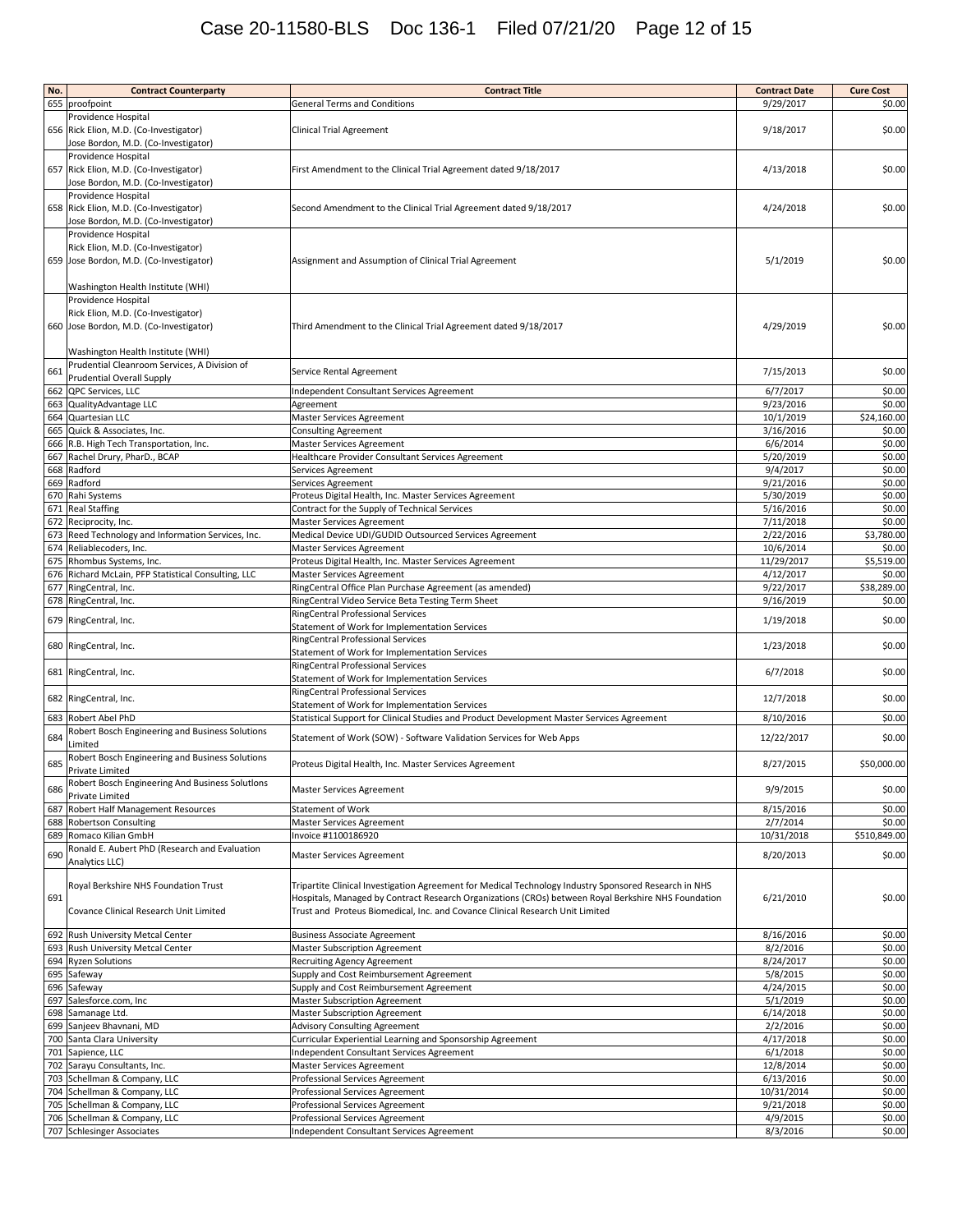# Case 20-11580-BLS Doc 136-1 Filed 07/21/20 Page 13 of 15

| No. | <b>Contract Counterparty</b>                                   | <b>Contract Title</b>                                                                                          | <b>Contract Date</b> | <b>Cure Cost</b> |
|-----|----------------------------------------------------------------|----------------------------------------------------------------------------------------------------------------|----------------------|------------------|
|     | 708 ScienceDocs Inc.                                           | Proteus Digital Health, Inc. - ScienceDocs Inc. Master Services Agreement                                      | 7/11/2019            | \$0.00           |
|     | Scott Purcell                                                  |                                                                                                                |                      |                  |
| 709 |                                                                | Independent Contractor Services Agreement                                                                      | 4/23/2014            | \$0.00           |
|     | <b>Jobspring Partners</b>                                      |                                                                                                                |                      |                  |
| 710 | Scrimmage: Access Marketing and Communications,                | Master Services Agreement                                                                                      | 6/1/2016             | \$0.00           |
|     | LLC                                                            |                                                                                                                |                      |                  |
|     | Scrimmage: Access Marketing and Communications,                |                                                                                                                |                      |                  |
| 711 | LLC                                                            | Software as a Service Agreement                                                                                | 6/1/2016             | \$0.00           |
|     | Scripps Health, b/b/a Scripps Clinic and Research              |                                                                                                                |                      |                  |
| 712 | Institute                                                      | Amendment No. 1 to Scripps Health Investigator Initiated Research Agreement entered on 4/1/2015                | 7/7/2016             | \$0.00           |
|     |                                                                |                                                                                                                |                      |                  |
| 713 | Scripps Health, b/b/a Scripps Translational Science            | Investigator Initiated Research Agreement                                                                      | 4/1/2015             | \$0.00           |
|     | Institute                                                      |                                                                                                                |                      |                  |
|     | 714 Sean Hale                                                  | Independent Consultant Services Agreement                                                                      | 4/23/2014            | \$0.00           |
|     | 715 Seed Media Group, LLC                                      | Master Services Agreement                                                                                      | 10/3/2012            | \$0.00           |
|     | Semiconductor Components Industries d/b/a ON                   |                                                                                                                |                      |                  |
| 716 | Semiconductor                                                  | ASIC Development Agreement                                                                                     | 12/4/2009            | \$0.00           |
|     | 717 Semiconductor Components Industries, LLC                   |                                                                                                                | 12/4/2019            | \$0.00           |
|     |                                                                | ASIC Development Agreement                                                                                     |                      |                  |
|     | 718 SF Event Space, LLC                                        | License Agreement                                                                                              | 1/28/2019            | \$0.00           |
|     | 719 Sharp Healthcare                                           | Master Subscription Agreement                                                                                  | 3/28/2016            | \$0.00           |
|     | 720 Shauna Daley                                               | Independent Consultant Services Agreement                                                                      | 11/2/2016            | \$0.00           |
|     | 721 Shauna Daley                                               | Independent Consultant Services Agreement                                                                      | 11/2/2016            | \$0.00           |
|     | 722 Shravan K. Vaddiraj                                        |                                                                                                                | 9/22/2017            | \$0.00           |
|     |                                                                | Independent Consultant Services Agreement                                                                      |                      |                  |
|     | 723 Shruti Grover                                              | Independent Consultant Services Agreement                                                                      | 1/24/2018            | \$0.00           |
|     | 724 Shruti Grover                                              | Independent Consultant Services Agreement                                                                      | 8/4/2016             | \$0.00           |
|     | 725 Silicon Valley Bank                                        | Multi Card Revenue Sharing Agreement (Annual Pay)                                                              | 2/17/2017            | \$59,880.74      |
|     | 726 Silverlight Digital, LLC                                   | <b>Statement of Work</b>                                                                                       | 10/29/2018           | \$0.00           |
|     | 727 Silverlight Digital, LLC                                   | Master Services Agreement                                                                                      | 11/13/2018           | \$0.00           |
|     |                                                                |                                                                                                                |                      |                  |
|     | 728 Slack Technologies, Inc.                                   | Purchase Order                                                                                                 | 1/9/2019             | \$0.00           |
|     | 729 Slack Technologies, Inc.                                   | Purchase Order                                                                                                 | 3/7/2019             | \$0.00           |
|     | 730 Slack Technologies, Inc.                                   | Order Form Q-11905                                                                                             | 1/8/2019             | \$0.00           |
|     | 731 SoloPoint Solutions                                        | Service Agreement                                                                                              | 12/14/2016           | \$0.00           |
|     | 732 Southwest CARE Center                                      | <b>Clinical Trial Agreement</b>                                                                                | 9/27/2017            | \$0.00           |
|     |                                                                |                                                                                                                |                      |                  |
|     | 733 Spaulding Clinical                                         | Master Services Agreement                                                                                      | 5/12/2017            | \$0.00           |
|     | 734 Spaulding Clinical                                         | Change Order Form, Protocol: "Evaluation of Wirelessly Observed Therapy to Optimize Adherence in               | 10/31/2018           | \$0.00           |
|     |                                                                | Patients at High Risk for Nonadherence Who are Being Treated for Hepatitis C."                                 |                      |                  |
|     | 735 Speck Design                                               | Proteus Digital Health, Inc. Master Services Agreement                                                         | 4/16/2014            | \$0.00           |
|     | 736 Speck Design                                               | Proteus Digital Health, Inc. Master Services Agreement                                                         | 6/18/2014            | \$0.00           |
|     |                                                                |                                                                                                                |                      |                  |
|     | 737 Speire Healthcare Strategies LLC                           | Independent Consultant Services Agreement                                                                      | 8/31/2018            | \$0.00           |
|     | 738 Spring Street Consulting LLC                               | Independent Consultant Services Agreement                                                                      | 2/3/2017             | \$0.00           |
|     | 739 Square Zero Consulting, LLC                                | Master Services Agreement                                                                                      | 4/25/2012            | \$0.00           |
|     | 740 Stansbury Staffing, Inc.                                   | Service Agreement                                                                                              | 6/17/2016            | \$0.00           |
|     | 741 Start Up Clinicals, LLC                                    | <b>Beta Site Agreement</b>                                                                                     | 5/17/2016            | \$0.00           |
|     |                                                                |                                                                                                                |                      |                  |
| 742 | State of Tennessee Department of Finance and                   | Contract                                                                                                       | 12/5/2019            | \$0.00           |
|     | Administration, Division of TennCare                           |                                                                                                                |                      |                  |
|     | 743 Status Go Inc.                                             | <b>Master Services Agreement</b>                                                                               | 9/6/2016             | \$0.00           |
|     | 744 Status Go, Inc.                                            | <b>Business Associate Agreement</b>                                                                            | 9/6/2016             | \$0.00           |
|     | 745 Stephan Charbit                                            | Independent Consultant Services Agreement                                                                      | 1/18/2018            | \$0.00           |
|     | 746 Stephan Charbit                                            |                                                                                                                | 6/9/2014             | \$0.00           |
|     |                                                                | Independent Consultant Services Agreement                                                                      |                      |                  |
|     | 747 Stephan Charbit                                            | Independent Consultant Services Agreement                                                                      | 6/13/2016            | \$0.00           |
|     | 748 Stephan Charbit                                            | Independent Consultant Services Agreement                                                                      | 1/11/2016            | \$0.00           |
|     | 749 Stephen Buck                                               | Independent Consultant Services Agreement                                                                      | 10/2/2017            | \$0.00           |
|     | 750 Stormpath, Inc.                                            | Master Subscription Agreement                                                                                  | 7/8/2016             | \$0.00           |
|     | 751 Stratos Product Development, Inc.                          | Proteus Digital Health, Inc. Master Services Agreement                                                         | 6/23/2014            | \$0.00           |
|     |                                                                |                                                                                                                |                      |                  |
|     | 752 Stratos Product Development, Inc.                          | Stratos-Proteus Professional Services Agreement                                                                | 12/2/2010            | \$0.00           |
|     | 753 Studio Sutara LLC                                          | Independent Contractor Services Agreement                                                                      | 3/25/2014            | \$0.00           |
|     | 754 Susan Blau & Associates, Inc.                              | Independent Consultant Services Agreement                                                                      | 3/10/2014            | \$0.00           |
|     | 755 Sutter Health                                              | Master Products, Software and Services Agreement                                                               | 11/24/2015           | \$0.00           |
|     |                                                                |                                                                                                                |                      |                  |
|     | SWOG Cancer Research Network (Group);                          |                                                                                                                |                      |                  |
|     | 756 SWOG - CLINICAL TRIALS INITIATIVE LLC d/b/a SWOG Agreement |                                                                                                                | 7/29/2019            | \$0.00           |
|     | - CLINICAL TRIALS PARTNERSHIPS LLC (CTP)                       |                                                                                                                |                      |                  |
|     |                                                                |                                                                                                                |                      |                  |
|     | SWOG Cancer Research Network SWOG - Clinical                   |                                                                                                                |                      |                  |
|     | 757 Trials Initiatives LLC d/b/a SWOG - Clinical Trials        | Agreement S1916 - Proteus Digital Health, Inc.                                                                 | 7/29/2019            | \$0.00           |
|     | Partnerships LLC (CTP)                                         |                                                                                                                |                      |                  |
|     |                                                                |                                                                                                                |                      |                  |
|     | 758 Swrve New Media, Inc.                                      | Swrve Commercial Terms Document #: [Proteus Digital Health, Inc-2018-05]                                       | 5/31/2018            | \$0.00           |
|     | 759 Symphony Service Corp.                                     | MSA File and Tracking Form/Independent Contractor Services Agreement                                           | 11/8/2011            | \$0.00           |
|     | Symphony Teleca Services, Inc. f/k/a Symphony                  |                                                                                                                |                      |                  |
| 760 | Service Corp.                                                  | Independent Contractor Services Agreement                                                                      | 11/8/2011            | \$0.00           |
|     |                                                                | Schedule 1 - Clinical Trial Indemnity, Clinical Trial Protocol Number Proteus Digital Health Study Version 2.0 |                      |                  |
|     | 761 Synexus Limited                                            |                                                                                                                | 7/11/2012            | \$0.00           |
|     |                                                                | 20120427 Form of Sponsor Indemnity for Clinical Studies                                                        |                      |                  |
|     | 762 Talent Farm, LLC                                           | Independent Contractor Services Agreement                                                                      | 11/11/2013           | \$0.00           |
|     | 763 Taos                                                       | Consulting Services Agreement                                                                                  | 3/28/2018            | \$17,200.00      |
|     | 764 Taos Mountain, Inc.                                        | <b>Consulting Services Agreement</b>                                                                           | 5/20/2009            | \$0.00           |
|     | 765 TeachPrivacy                                               |                                                                                                                | 8/15/2019            | \$0.00           |
|     |                                                                | Privacy and Security Training Proposal (signed)                                                                |                      |                  |
|     | 766 Telecom611.com                                             | Independent Consultant Services Agreement                                                                      | 10/18/2017           | \$0.00           |
|     | 767 Telecom611.com                                             | Independent Consultant Services Agreement                                                                      | 10/18/2017           | \$0.00           |
|     | 768 Templar Shield Inc.                                        | Master Services Agreement                                                                                      | 8/19/2015            | \$0.00           |
|     | 769 TennCare                                                   | Letter re: Proteus Sole-Source Status                                                                          | 9/4/2019             | \$0.00           |
|     |                                                                |                                                                                                                |                      |                  |
|     | The Board of Trustees of the University of Alabama             |                                                                                                                |                      |                  |
| 770 | for the University of Alabama at Birmingham                    | <b>Clinical Trial Agreement</b>                                                                                | 8/15/2017            | \$0.00           |
|     |                                                                |                                                                                                                |                      |                  |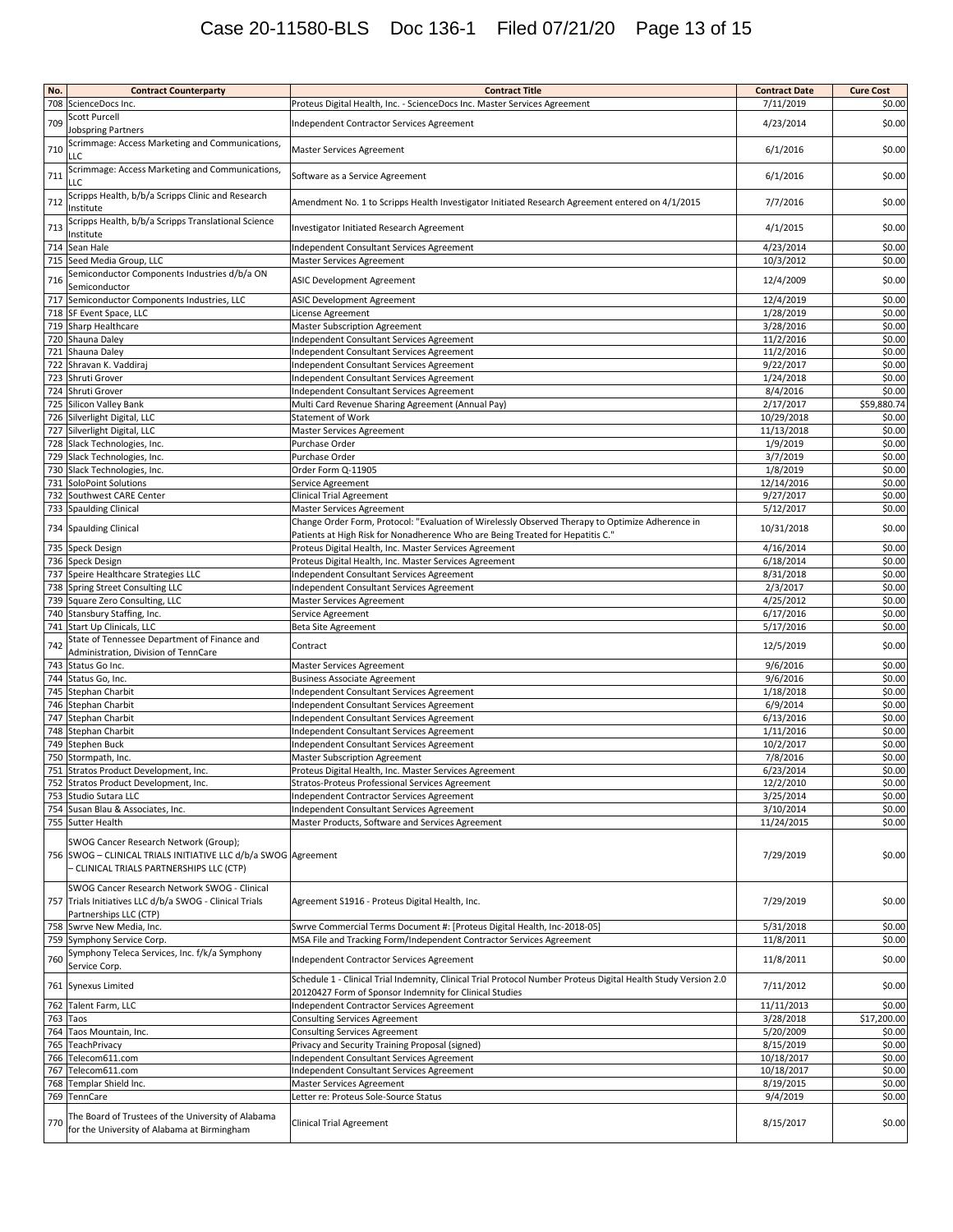# Case 20-11580-BLS Doc 136-1 Filed 07/21/20 Page 14 of 15

| No. | <b>Contract Counterparty</b>                                                                          | <b>Contract Title</b>                                                                                      | <b>Contract Date</b>   | <b>Cure Cost</b> |
|-----|-------------------------------------------------------------------------------------------------------|------------------------------------------------------------------------------------------------------------|------------------------|------------------|
|     | 771 The Digital Foundry, Inc.                                                                         | Professional Services Agreement                                                                            | 7/26/2010              | \$0.00           |
|     | 772 The Dog And Pony Show, Inc.                                                                       | Scope of Work #2                                                                                           | 2/6/2019               | \$0.00           |
|     | 773 The Dog and Pony Show, Inc.                                                                       | Proteus Digital Health, Inc. Master Services Agreement                                                     | 11/15/2018             | \$0.00           |
|     | 774 The Feinstein Institute for Medical Research                                                      | Clinical Trial Agreement between Proteus Biomedical, Inc. and The Feinstein Institute for Medical Research | 4/1/2010               | \$0.00           |
| 775 | The General Hospital Corporation d/b/a<br>Massachusetts General Hospital                              | Clinical Trial Agreement Between Proteus Biomedical, Inc. and Massachusetts General Hospital               | 8/16/2010              | \$0.00           |
| 776 | The Hektoen Institute for Medical Research                                                            | Investigator Initiated Research Agreement                                                                  | 8/17/2016              | \$0.00           |
| 777 | The Microsoft Research - University of Trento Centre                                                  | Research Plan                                                                                              | 2/24/2017              | \$0.00           |
|     | for Computational and Systems Biology                                                                 |                                                                                                            |                        |                  |
| 778 | The Microsoft Research - University of Trento Centre<br>for Computational and Systems Biology (COSBI) | <b>Master Services Agreement</b>                                                                           | 2/15/2017              | \$0.00           |
|     | 779 The Mom Project, Inc.                                                                             | Company Agreement                                                                                          | 4/20/2018              | \$0.00           |
|     | 780 The New Yark and Presbyterian Hospital                                                            | <b>Business Associate Agreement</b>                                                                        | 11/10/2015             | \$0.00           |
|     | 781 The Pierre                                                                                        | 2017 Preferred Corporate Rate Agreement                                                                    | 5/5/2017               | \$0.00           |
|     | 782 The Regents of the University of California                                                       | Professional Services Agreement                                                                            | 9/19/2016              | \$0.00           |
|     | 783 The Regents of the University of California                                                       | Agreement                                                                                                  | 10/11/2004             | \$0.00           |
|     | 784 The Regents of the University of California                                                       | <b>DRAFT Nondisclosure Agreement</b>                                                                       | 5/1/2020               | \$0.00           |
| 785 | The Regents of the University of California on behalf<br>of its San Francisco Campus                  | Master Clinical Trial Agreement                                                                            | 8/24/2017              | \$0.00           |
| 786 | The Regents of the University of California on behalf<br>of its San Francisco Campus                  | Work Order No. 1 to Master Clinical Trial Agreement dated 8/24/2017                                        | 8/24/2017              | \$0.00           |
| 787 | The Regents of the University of California on behalf<br>of its San Francisco Campus                  | First Amendment to Master Clinical Trial Agreement entered on 8/24/2017                                    | 12/5/2017              | \$0.00           |
|     | 788 The State of Tennessee, Division of Tenncare                                                      | HIPAA Business Associate Agreement                                                                         | 12/12/2019             | \$0.00           |
|     | 789 The State of Tennessee, Division of Tenncare                                                      | Contract                                                                                                   | 12/5/2019              | \$0.00           |
|     | 790 Theresa Stern, Ph.D., TPS Pharmaceutical Consulting                                               | <b>Master Services Agreement</b>                                                                           | 8/26/2015              | \$0.00           |
|     | 791 Three Dimensional Resource Planning, LLC                                                          | Statement of Work - SCM Assessment and Short-term Managed Services                                         | 3/13/2019              | \$25,900.00      |
|     | 792 Three Dimensional Resource Planning, LLC                                                          | Oracle Human Capital Management Consulting Services                                                        | 9/1/2017               | \$0.00           |
|     | 793 Three Dimensional Resource Planning, LLC                                                          | Oracle E-Business Suite Support Services                                                                   | 8/1/2016               | \$0.00           |
|     | 794 Three Dimensional Resource Planning, LLC                                                          | Master Services Agreement For: Proteus Digital Health                                                      | 5/26/2015              | \$0.00           |
|     | 795 Three Dimensional Resource Planning, LLC<br>796 Three Dimensional Resource Planning, LLC          | Oracle E-Business Suite Support Services<br><b>EBS Cloud Migration</b>                                     | 7/17/2015<br>4/6/2015  | \$0.00<br>\$0.00 |
| 797 | Three Dimensional Resource Planning, LLC                                                              | Proteus Cloud Managed Services Contract - Final Version                                                    | 4/19/2018              | \$0.00           |
|     | 798 Three Dimensional Resource Planning, LLC                                                          | Oracle E-Business Suite Support Services                                                                   | 8/1/2018               | \$0.00           |
|     | 799 Three Dimensional Resource Planning, LLC                                                          | Cloud Managed Services Extension - CO-001                                                                  | 7/1/2020               | \$0.00           |
| 800 | Three Dimensional Resource Planning, LLC                                                              | EBS Support Services Extension - CO-004 (Oracle E-Business Suite Support Services)                         | 8/1/2020               | \$0.00           |
|     | 801 Three Dimensional Resource Planning, LLC                                                          | Statement of Work - Oracle E-Business Suite Support Services                                               | 3/18/2015              | \$0.00           |
|     | 802 Three Dimensional Resource Planning, LLC                                                          | CHANGE ORDER #2 to Oracle HCM Support Services                                                             | 9/1/2017               | \$0.00           |
|     | 803 Three Dimensional Resource Planning, LLC                                                          | Statement of Work (EBS Cloud Migration)                                                                    | 4/17/2018              | \$0.00           |
|     | 804 Three Dimensional Resource Planning, LLC                                                          | PROTEUS CLOUD MANAGED SERVICES CONTRACT/Managed Services Agreement                                         | 4/19/2018              | \$0.00           |
|     | 805 Thycotic Software, LLC                                                                            | End User License Agreement (EULA)                                                                          | 12/19/2018             | \$0.00           |
|     | 806 Tim Richard Associates                                                                            | Independent Consultant Services Agreement                                                                  | 3/8/2017               | \$0.00           |
|     | 807 Timothy Hinkley                                                                                   | Healthcare Provider Consultant Services Agreement                                                          | 5/20/2019              | \$0.00           |
|     | 808 TMC Software                                                                                      | Master Services Agreement                                                                                  | 6/6/2016               | \$0.00           |
|     | 809 Todd Rinker                                                                                       | Independent Contractor Services Agreement                                                                  | 5/2/2014               | \$0.00           |
|     | 810 Tony Cassell<br>811 TopTech Ventures                                                              | Independent Consultant Services Agreement                                                                  | 10/3/2017<br>1/31/2018 | \$0.00<br>\$0.00 |
|     | 812 TranscribeMe, Inc.                                                                                | <b>Staffing Agreement</b><br>Master Services Agreement                                                     | 4/26/2018              | \$0.00           |
| 813 | Translational Research Group, Inc. d/b/a Providence                                                   | Clinical Trial Agreement, Protocol # PB-DISC_CMB_01                                                        | 5/11/2015              | \$0.00           |
|     | Clinical Research<br>814 Tristan Colson                                                               | Consulting Agreement                                                                                       | 2/1/2016               | \$0.00           |
|     | 815 Trusted Data Solutions, LLC                                                                       | Statement of Work                                                                                          | 2/9/2018               | \$0.00           |
|     | 816 Turquoise Intelligence, Inc.                                                                      | Independent Contractor Services Agreement                                                                  | 1/9/2015               | \$0.00           |
|     | 817 Tyler's Mystery Tours, LLC                                                                        | Terms & Conditions                                                                                         | 6/14/2018              | \$0.00           |
|     | 818 UE Group                                                                                          | Independent Consultant Services Agreement                                                                  | 6/25/2019              | \$0.00           |
|     | 819 University of California, San Diego                                                               | Professional Services Agreement                                                                            | 7/1/2016               | \$0.00           |
|     | 820 University of Florida                                                                             | Master Service Agreement                                                                                   | 9/13/2015              | \$0.00           |
|     | 821 University of Florida Board of Trustees                                                           | Master Services Agreement, UF Agreement # AGR00000875                                                      | 9/13/2015              | \$0.00           |
|     | 822 University of Southern California                                                                 | MOSIS Customer Agreement                                                                                   | 11/6/2003              | \$0.00           |
|     | 823 University of Southern California                                                                 | Design Kit License Agreement                                                                               | 11/4/2003              | \$0.00           |
|     | 824 University of Washington<br>825 University of Washington                                          | <b>Clinical Trial Agreement</b><br>Hepatitis C. Research Agreement                                         | 10/4/2017              | \$0.00           |
|     | 826 Unvisersity of California Davis Health System                                                     | HIPAA Business Associate Agreement                                                                         | 3/1/2016<br>1/27/2016  | \$0.00<br>\$0.00 |
|     | 827 UPM Pharmaceuticals                                                                               | Vendor Services Agreement                                                                                  | 1/4/2018               | \$0.00           |
|     | 828 Valerie Fredrickson                                                                               | Healthcare Provider Consultant Services Agreement                                                          | 5/20/2019              | \$0.00           |
|     | 829 Veena Shankaran                                                                                   | Healthcare Provider Consultant Services Agreement                                                          | 12/18/2018             | \$0.00           |
|     | 830 Veeva Systems Inc.                                                                                | Veeva Master Subscription Agreement                                                                        | 10/1/2019              | \$0.00           |
|     | 831 Veeva Systems Inc.                                                                                | Statement of Work                                                                                          | 10/1/2019              | \$0.00           |
|     | 832 Verizon Wireless                                                                                  | Verizon Wireless Major Account Agreement                                                                   | 7/29/2008              | \$431.00         |
|     | 833 Vicki Henry                                                                                       | Independent Consultant Services Agreement                                                                  | 6/16/2017              | \$0.00           |
|     | 834 Vistin Pharma AS                                                                                  | License and Supply Agreement                                                                               | 10/16/2015             | \$0.00           |
|     | 835 Vistin Pharma AS                                                                                  | Quality Agreement                                                                                          | 2/16/2006              | \$0.00           |
|     | 836 Vistin Pharma AS                                                                                  | License and Supply Agreement                                                                               | 10/16/2015             | \$0.00           |
|     | 837 Vodafone Global Enterprise Limited                                                                | M2M Services Customer Agreement                                                                            | 11/28/2011             | \$0.00           |
|     | 838 W Communication, Inc. dba tWise MKTG                                                              | Independent Consultant Services Agreement                                                                  | 8/18/2016              | \$0.00           |
|     | 839 Wayne State University                                                                            | <b>Clinical Trial Agreement</b>                                                                            | 12/13/2017             | \$0.00           |
|     | 840 WeissComm Partners, Inc. d/b/a WCG                                                                | Proteus Digital Health, Inc. Master Services Agreement                                                     | 9/17/2012              | \$0.00           |